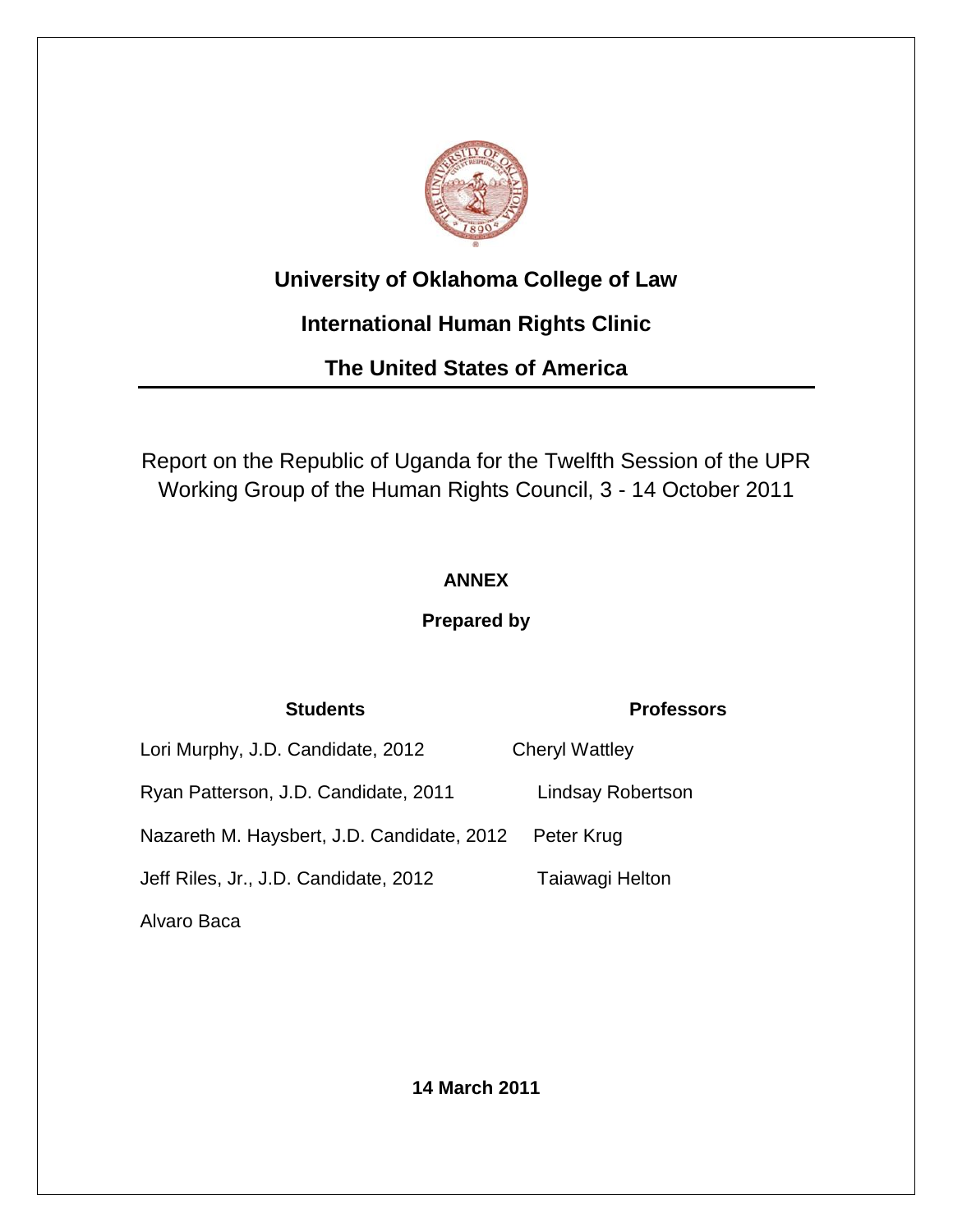# **Annex**

# **International Instruments**

*The Republic of Uganda became bound to the following relevant international instruments as of the dates listed:* 

**Convention on the Elimination of All Forms of Racial Discrimination (CERD)** 21 November 1980 **Convention on the Elimination of All Forms of Discrimination Against Women (CEDAW)** 22 July 1985 **African [Banjul] Charter on Human and Peoples' Rights** 10 May 1986 **International Covenant on Economic, Social, and Cultural Rights (ICESCR)** 21 January 1987 **Convention on the Rights of the Child (CRC)** 17August 1990 **International Covenant on Civil and Political Rights (ICCPR)** 21 June 1995

*The following United Nations Declarations contain provisions that are relevant to indigenous peoples of Uganda and which might serve as evidence of rules of customary international law:* 

#### **Universal Declaration of Human Rights**

Article 17 (1) Everyone has the right to own property alone as well as in association with others.

(2) No one shall be arbitrarily deprived of his property.<sup>1</sup>

# **Declaration on the Rights of Persons Belonging to National or Ethnic, Religious, and Linguistic Minorities**

Article 4(1)

States shall take measures where required to ensure that persons belonging to minorities may exercise fully and effectively all their human rights and fundamental freedoms without any discrimination and in full equality before the  $law<sup>2</sup>$ 

<sup>1</sup> <http://www.un.org/en/documents/udhr/index.shtml#atop>

<sup>&</sup>lt;sup>2</sup>http://www2.ohchr.org/english/law/minorities.htm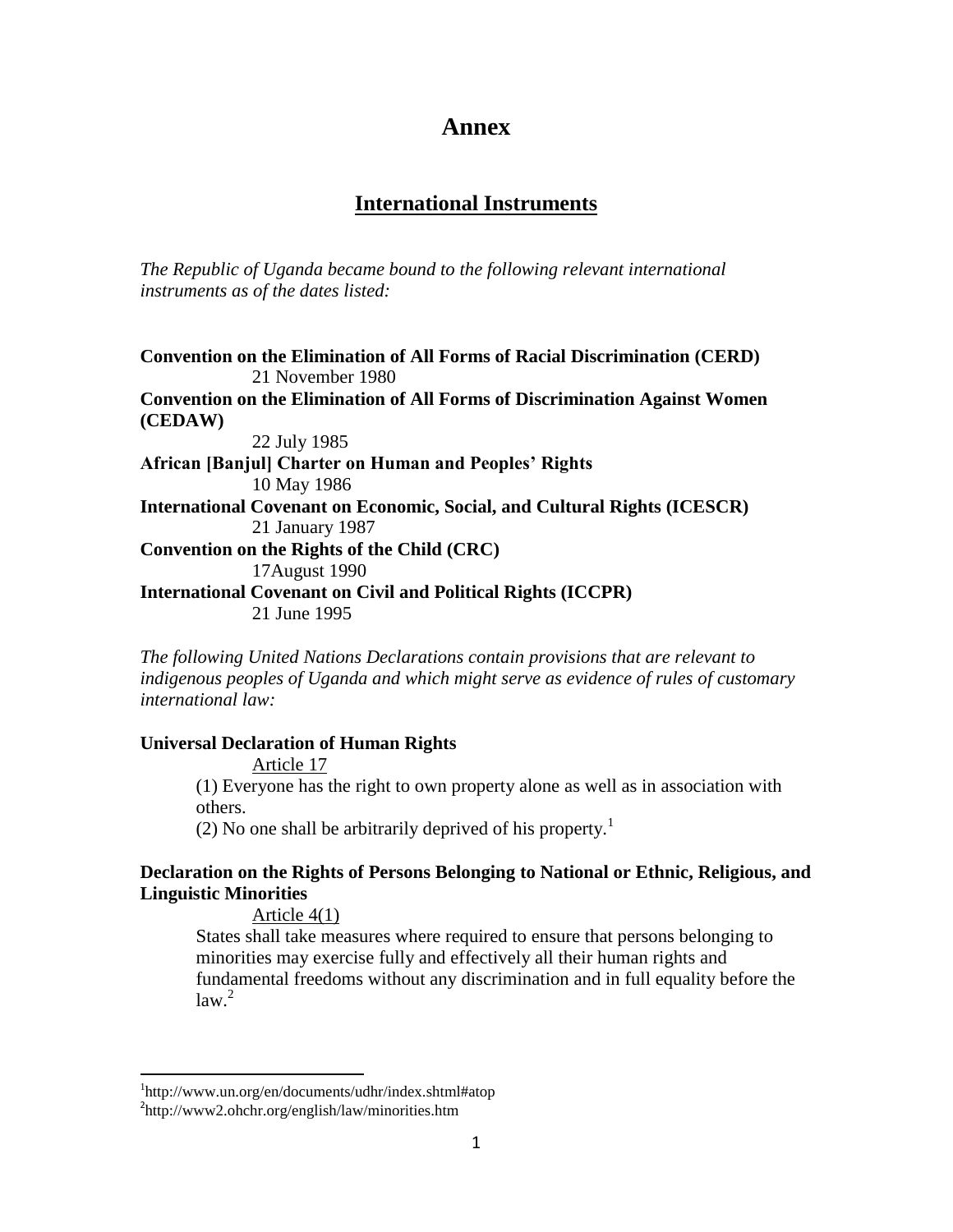#### **Declaration on the Rights of Indigenous Peoples**

Article 8

1. Indigenous peoples and individuals have the right not to be subjected to forced assimilation or destruction of their culture.

2. States shall provide effective mechanisms for prevention of, and redress for: (a) Any action which has the aim or effect of depriving them of their integrity as

distinct peoples, or of their cultural values or ethnic identities;

(b) Any action which has the aim or effect of dispossessing them of their lands, territories or resources;

(c) Any form of forced population transfer which has the aim or effect of violating or undermining any of their rights;

(d) Any form of forced assimilation or integration;

(e) Any form of propaganda designed to promote or incite racial or ethnic discrimination directed against them.<sup>3</sup>

## Article 10

Indigenous peoples shall not be forcibly removed from their lands or territories. No relocation shall take place without the free, prior and informed consent of the indigenous peoples concerned and after agreement on just and fair compensation and, where possible, with the option of return.<sup>4</sup>

### Article 24

1. Indigenous peoples have the right to their traditional medicines and to maintain their health practices, including the conservation of their vital medicinal plants, animals and minerals. Indigenous individuals also have the right to access, without any discrimination, to all social and health services. 2. Indigenous individuals have an equal right to the enjoyment of the highest attainable standard of physical and mental health. States shall take the necessary steps with a view to achieving progressively the full realization of this right. $5$ 

## Article 26

1. Indigenous peoples have the right to the lands, territories and resources which they have traditionally owned, occupied or otherwise used or acquired. 2. Indigenous peoples have the right to own, use, develop and control the lands, territories and resources that they possess by reason of traditional ownership or other traditional occupation or use, as well as those which they have otherwise acquired.

3. States shall give legal recognition and protection to these lands, territories and resources. Such recognition shall be conducted with due respect to the customs, traditions and land tenure systems of the indigenous peoples concerned.<sup>6</sup>

 $\overline{a}$ 

6 *Id.*

<sup>3</sup> http://www.un.org/esa/socdev/unpfii/en/drip.html

<sup>4</sup> *Id.*

<sup>5</sup> *Id.*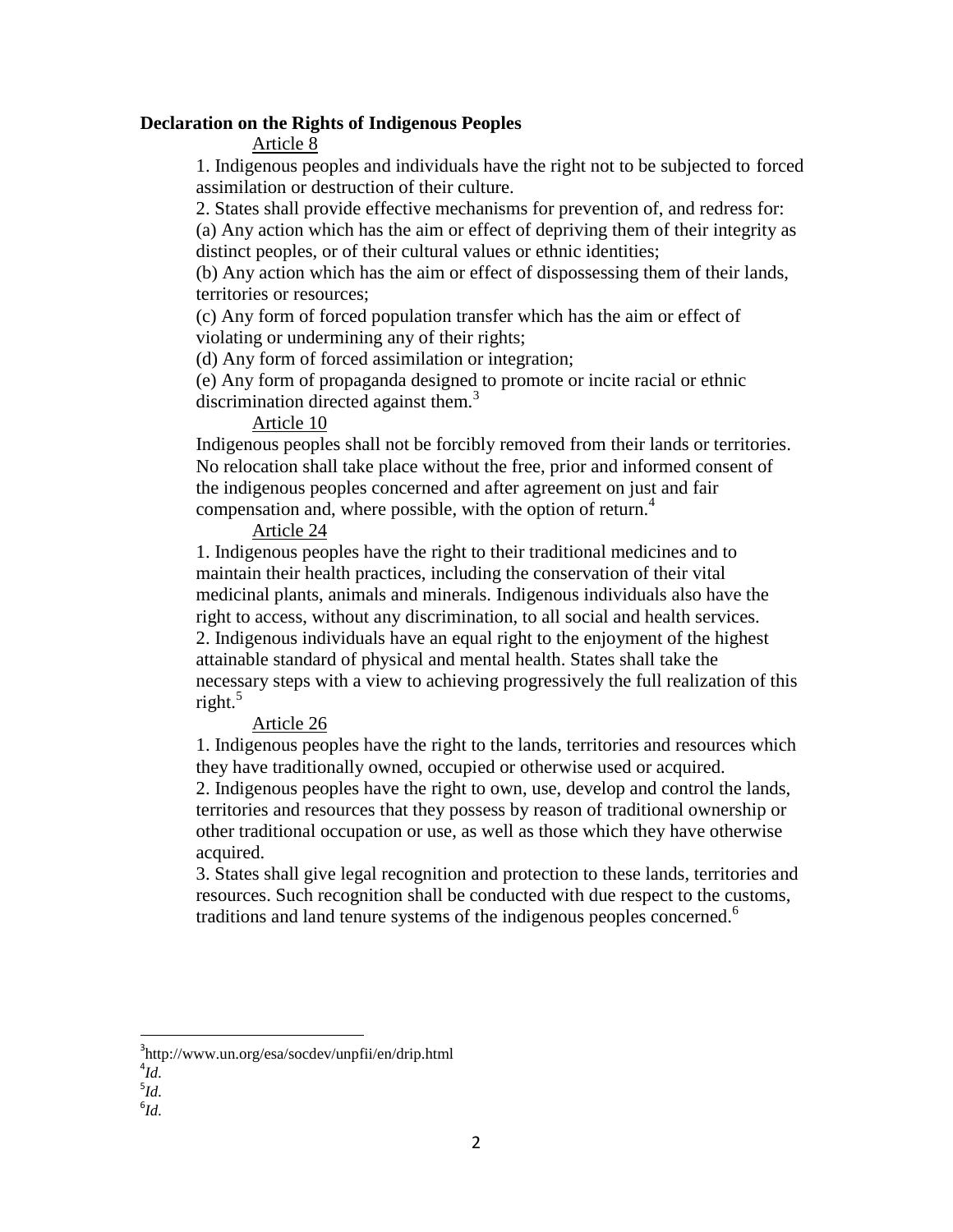### **Introduction**

1. In January 2011, members of the International Human Rights Clinic of the University of Oklahoma College of Law (IHRC-UOCL) conducted a research trip to Kampala and southwest Uganda to compile information about the situation of Uganda's indigenous peoples. Clinic students met with representatives from civil society and several government ministries in an effort to synthesize a broad range of perspectives on the status of indigenous peoples in Uganda. This report incorporates input from the Uganda Human Rights Commission and the following Ministries: Local Government; Water and Environment; Gender, Labour and Social Development; Energy and Minerals; and Lands, Housing, and Urban Development. The IHRC-UOCL's research also benefitted from consultation with representatives of local and international NGOs concerned with the welfare of indigenous peoples, and members of the Makerere University Faculty of Law. In addition to these administrative, advocacy, and academic viewpoints, this report reflects the direct concerns of two indigenous Batwa communities the IHRC was able to visit.

2**.** The geography of Uganda is diverse with deserts and plains in the north, rainforests in the southwest and the Nile river basin in the south along Lake Victoria. Oil deposits were recently discovered in the west, near Lake Albert bordering the Democratic Republic of the Congo.

3. On October 9, 1962, the Republic of Uganda attained independence from the United Kingdom. The present Constitution of the Republic of Uganda recognizes as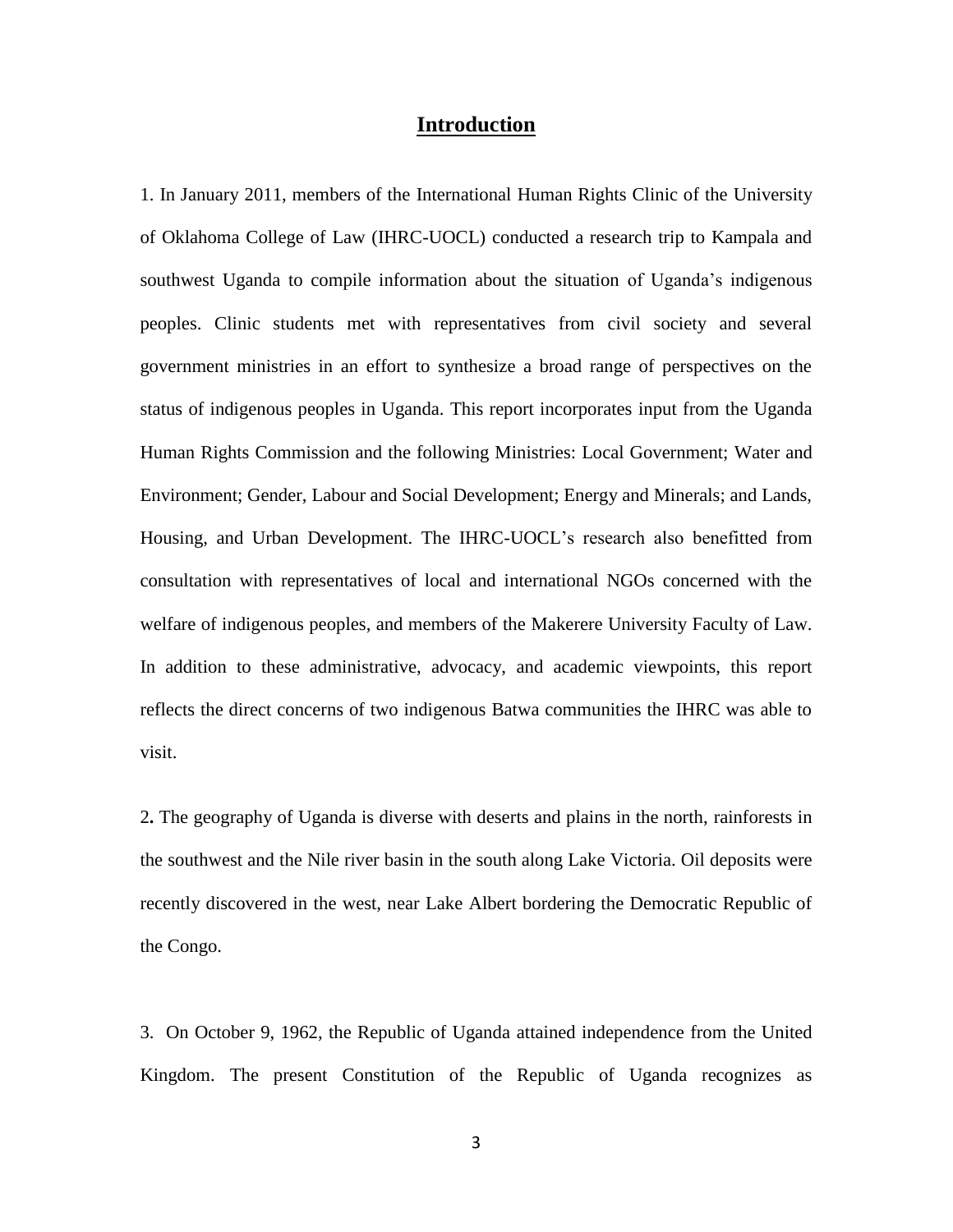"indigenous" (see below at  $#6$ ) 56 groups that were present in Uganda in 1926, and confers citizenship on them.<sup>7</sup> The Parliament of Uganda is the legislative body, with the President serving as both head of state and head of government with broad appointment power. In 2005, after a constitutional amendment, a ban on political parties was lifted and the first partisan elections took place in February 2011. YoweriMuseveni was re-elected as President, an office he has held for 25 years.

4. The Republic of Uganda is a dualist state<sup>8</sup>. For an international instrument to come into force domestically action must be taken by Parliament, but it is unclear what specific action Parliament must take in order for a treaty to have force of law domestically.<sup>9</sup> Article  $123(1)$  of the Constitution states that the "President or a person authorized by the President" may enter into treaties and "other arrangements" with international bodies. Under clause (2) Parliament "shall make laws to govern ratification of treaties, conventions or other arrangements made" subsequent to clause (1). However, there is debate as to the execution of treaties domestically, specifically whether international instruments can be self-executing.<sup>10</sup>

http://www.chr.up.ac.za/chr\_old/indigenous/country\_reports/Country\_reports\_Uganda.pdf.

<sup>7</sup> Kabaann I. B. Kabananukye, *Culture, Minorities, and Linguistic Rights in Uganda : The Case of theBatwa and the Ik*, HURIPEC Working Paper No. 11, available at:http://huripec.mak.ac.ug/working\_paper\_11.pdf.

<sup>8</sup>C. Mbazzira, *Uganda: Constitutional, Legislative, and Administrative Provisions Concerning Indigenous Peoples*, Country Report of the Research Project by the International Labour Organization and the African Commission on Human and Peoples' Rights on the constitutional and legislative protection of the rights of indigenous peoples in Uganda, available at:

<sup>&</sup>lt;sup>9</sup> Personal Interview, January 2011. Records of interview on file at the University of Oklahoma College of Law.

 $^{10}$ *Id.*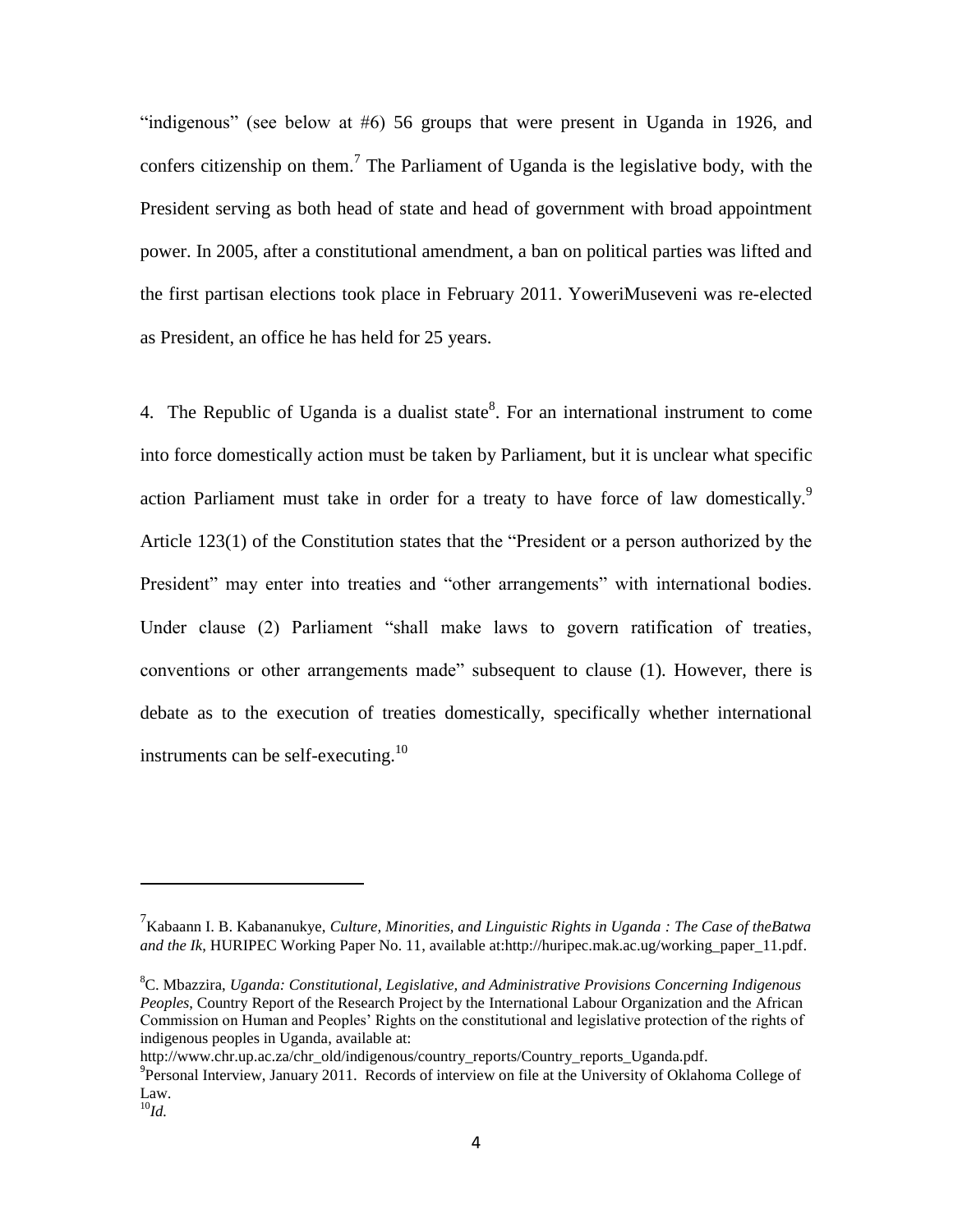5. The decentralization of government in Uganda, initiated by President Museveni in 1992, "provided for the transfer of powers and resources to local governments at the district level" from a previously centralized government.<sup>11</sup>It "hinges...on 'service delivery' and the ‗devolution of power,' both of which do not necessarily involve the conscious adoption of a human rights framework."<sup>12</sup>The central government sets general policies and supplies funding, and local governments are responsible for implementation. Therefore monitoring and oversight are crucial to ensure local governments carry out national policies in accordance with international obligations. Because of historic and ongoing discrimination, it may be especially important to evaluate the effectiveness of local governments in respecting and protecting the rights of indigenous peoples within their jurisdiction.

6.Referenced throughout this report are different groups of indigenous peoples of the Republic of Uganda. While there is "no precise definition of 'indigenous peoples' in international law…the prevailing position is that such a definition is not necessary for purposes of protecting their human rights.<sup>13</sup>Determining what peoples in Uganda are indigenous for the purposes of international law is complicated by the fact that the Republic of Uganda assigns a meaning to the term "indigenous" that is different from its usage in the international community. The 1995 Constitution of Uganda lists 56 "indigenous communities as of  $1<sup>st</sup>$  February, 1926,"<sup>14</sup> intending to comprise all the

<sup>11</sup>Rose Nakayi, *Decentralization and the Situation of Selected Ethnic and Racial Minorities*. Human Rights and Peace Centre (HURIPEC), Faculty of Law Makerere University. HURIPEC Working Paper No. 15, July 2007, available at: http://huripec.mak.ac.ug/working\_paper\_15.pdf.  $^{12}Id$ .

<sup>13</sup>*Indigenous and Tribal Peoples' Rights Over Their Ancestral Lands and Natural Resources*, Inter-American Commission on Human Rights, III(A)(25). http://cidh.org/countryrep/Indigenous-Lands09/Chap.III-IV.htm#III.A

 $^{14}$ Third Schedule, Article 10(a)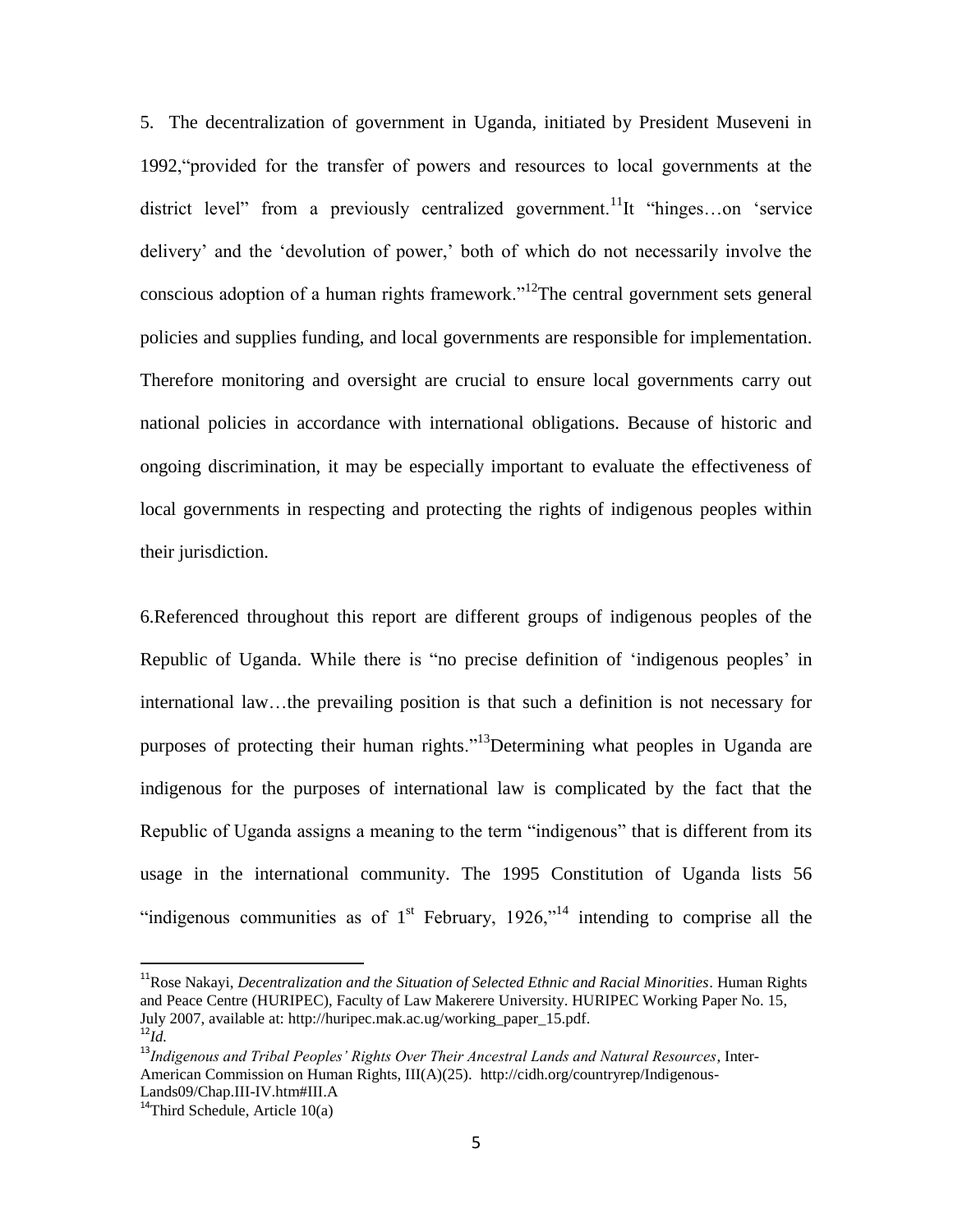African people groups present within the borders of the British Protectorate of Uganda at that time. While the IHRC-UOCL acknowledges Uganda's distinct domestic terminology, this report's usage reflects an understanding of the term "indigenous" peoples" in the context of

> those particular groups who have been left in the margins of development and who are perceived negatively by dominating mainstreamdevelopment paradigms,whose cultures and ways of life are subjectof discrimination and contempt and whose very existence is underthreatof extinction.<sup>15</sup>

The report also recognizes the special attachment to the traditional lands of indigenous peoples. Generally, the government of Uganda refers to indigenous peoples as ethnic minorities.<sup>16</sup> The greatest significance of this divergence in vocabulary relates to the rights afforded indigenous peoples.The African Commission on Human and Peoples' Rights (ACHPR) recognizes that "[a] key characteristic... is that the survival of their particular way of life depends on access and rights to their traditional lands and the natural resources thereon.<sup>17</sup> In addressing the terminology distinction regarding "minorities" and "indigenous peoples," the ACHPR notes that "[t]he crucial difference between minority rights and indigenous rights is that minority rights are formulated as individual rights whereas indigenous rights are collective rights….Some of the most

<sup>15</sup>*Report of the African Commission's Working Group on Indigenous Populations/Communities*, adopted by the African Commission on Human and Peoples' Rights at its 28th Ordinary Session, at 59.

<sup>&</sup>lt;sup>16</sup>Personal Interview, January 2011. Records of interview on file at the University of Oklahoma College of Law.

<sup>17</sup>*Indigenous Peoples in Africa: The Forgotten Peoples?: The African Commission's work on indigenous peoples in Africa*, African Commission on Human and Peoples' Rights, at 10.

http://www.achpr.org/english/Special%20Mechanisms/Indegenous/ACHPR%20WGIP%20Report%20Sum mary%20version%20ENG.pdf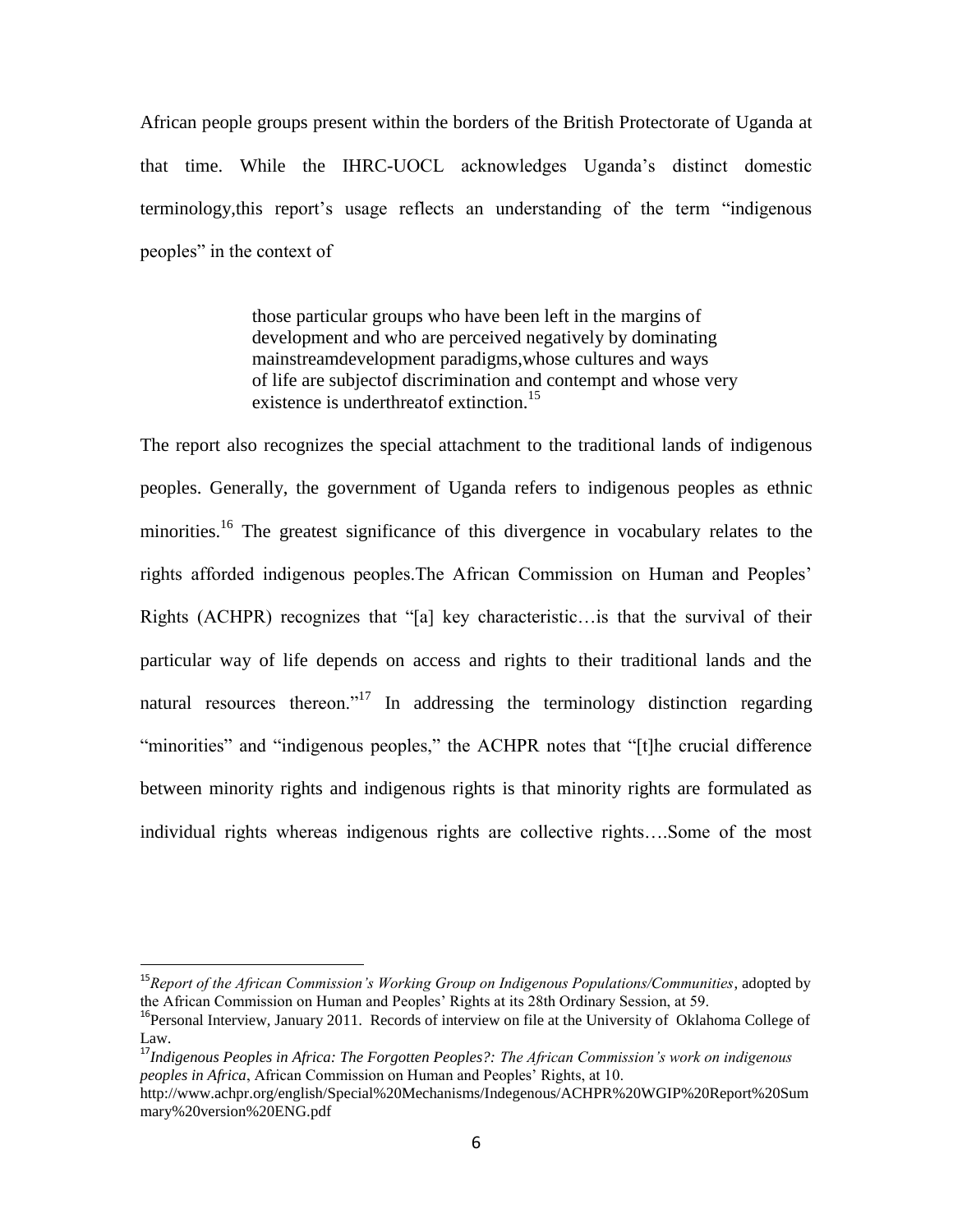central elements in the indigenous rights regime are the collective rights to land, territory, and natural resources."<sup>18</sup>

7.Many different ethnic and linguistic groups are located in Uganda. It is estimated that 23 Bantu speaking groups migrated into the land that comprises modern-day Uganda around 500 BCE.<sup>19</sup> At the beginning of the  $14<sup>th</sup>$  century, Bantu speaking tribes were considered dominant.<sup>20</sup>Modernly, Bantu is widely used by  $2/3$ rds of Uganda.<sup>21</sup>In 1894, Britain declared Uganda a protectorate.<sup>22</sup> Under British control, not only was there an influx of British culture, politics, and law, but the English language was also institutionalized in Uganda as the official language.<sup>23</sup> The introduction of English as a lingua franca was seen as an effort to centralize government and harmonize the various ethnical, linguistic, and cultural distinctions found amongst the various groups in Uganda. $^{24}$ 

8.The most recent 2002 Uganda Census reported the population at 24.2 million, with an average household size of 4.7.<sup>25</sup> The percentage of the population living in urban areas is

<sup>20</sup>*Id.* <sup>21</sup>*Id.* <sup>22</sup>*Id.* <sup>23</sup>*Id.*

 $\overline{a}$ 

<sup>24</sup>*Id.*

<sup>18</sup>*Id.* at 13, 14.

<sup>19</sup>Kabaann I. B. Kabananukye, *Culture, Minorities, and Linguistic Rights in Uganda : The Case of theBatwa and the Ik*, HURIPEC Working Paper No. 11, available at:http://huripec.mak.ac.ug/working\_paper\_11.pdf.

<sup>&</sup>lt;sup>25</sup>Uganda Bureau of Statistics,

http://www.ubos.org/index.php?st=pagerelations2&id=16&p=related%20pages%202:2002Census%20Resu lts.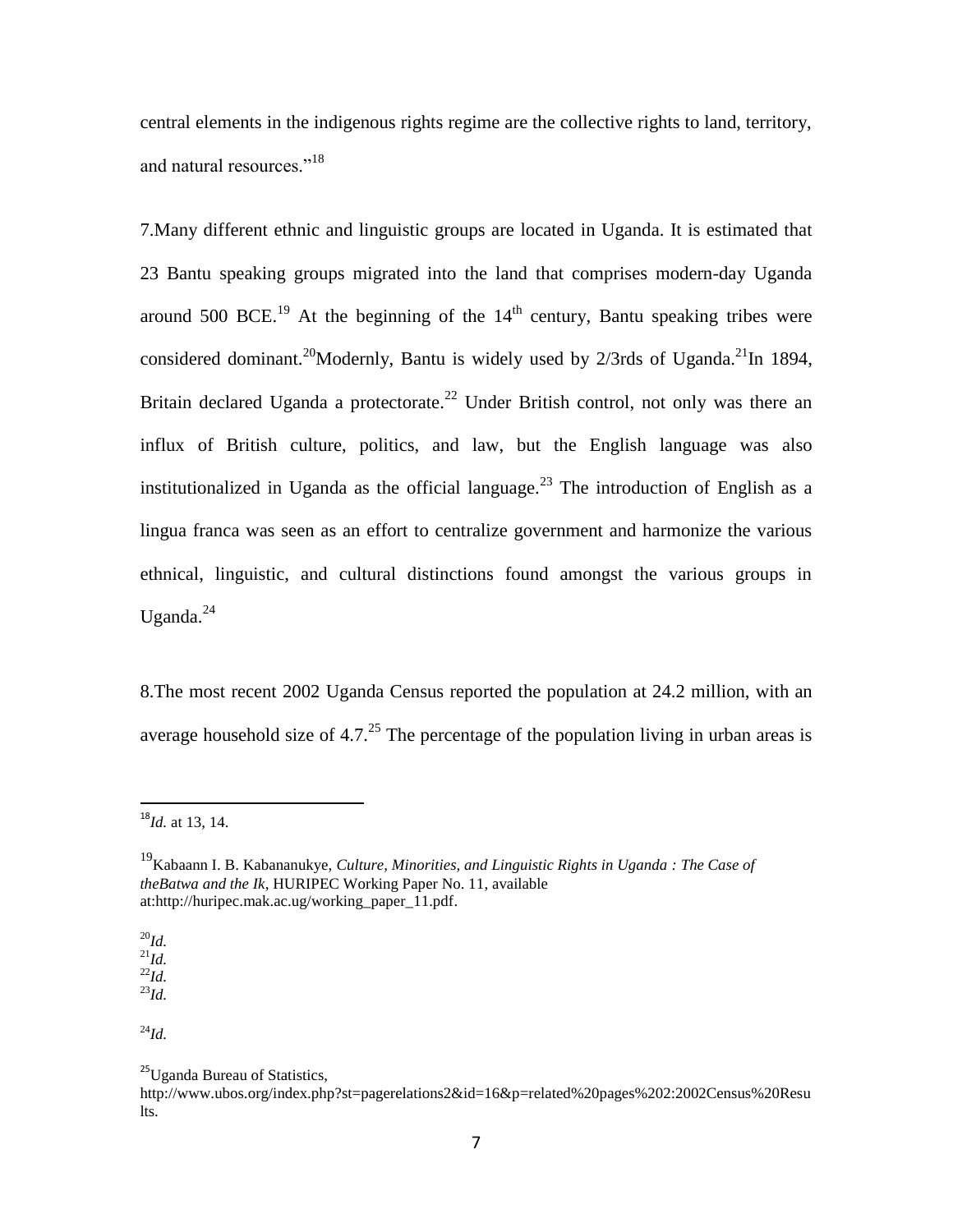12%.<sup>26</sup> The U.S. State Department estimated the population of Uganda at 32.7 in 2009.<sup>27</sup> a growth of 8.5 million in just seven years.

9. Peoples within Uganda that have been identified as indigenous by international bodies include the Batwa, Benet, and Karamojong.While the report addresses these peoples explicitly, there are other people groups in Uganda who may be considered indigenous by international criteria. Direct discussion of these three most well-documented indigenous peoples should not be taken as a dismissal of other peoples in Uganda who may be indigenous under international law. The recommendations made in this report can apply more broadly to other marginalized indigenous communities.

10. The Batwa are traditionally a forest dwelling people, estimated to comprise around  $6,700^{28}$  to  $10,000^{29}$  persons spread throughout the southwestern districts of Bundibugyo, Rukungiri, Kisoro, Kanugu, and Kabale.<sup>30</sup> "There is a popular perception of the Batwa as barbaric, savage, wild, uncivilized, ignorant, and unclean, which has legitimized their exclusion from mainstream society.<sup>31</sup>The 1991 gazetting—claiming as public land for use as a national park—ofthe Bwindi forest, the historic home of the Batwa people in Uganda, left them landless and without a means of livelihood. With no steady means of survival, no permanent residence, and often relying on inconsistent hand-outs from relief

 $\overline{a}$ <sup>26</sup>*Id.*

<sup>&</sup>lt;sup>27</sup>U.S. Dept. of State, Background Note: Uganda. http://www.state.gov/r/pa/ei/bgn/2963.htm. <sup>28</sup>*The Indigenous World: Uganda*, 2009. 483.

<sup>&</sup>lt;sup>29</sup>Republic of Uganda Ministry of Lands, Housing, and Urban Development

<sup>30</sup>C. Mbazzira, *Uganda: Constitutional, Legislative, and Administrative Provisions Concerning Indigenous Peoples*, Country Report of the Research Project by the ILO and the ACHPR on the constitutional and legislative protection of the rights of indigenous peoples: Uganda, 2009.Page 9.  $^{31}$ *Id.*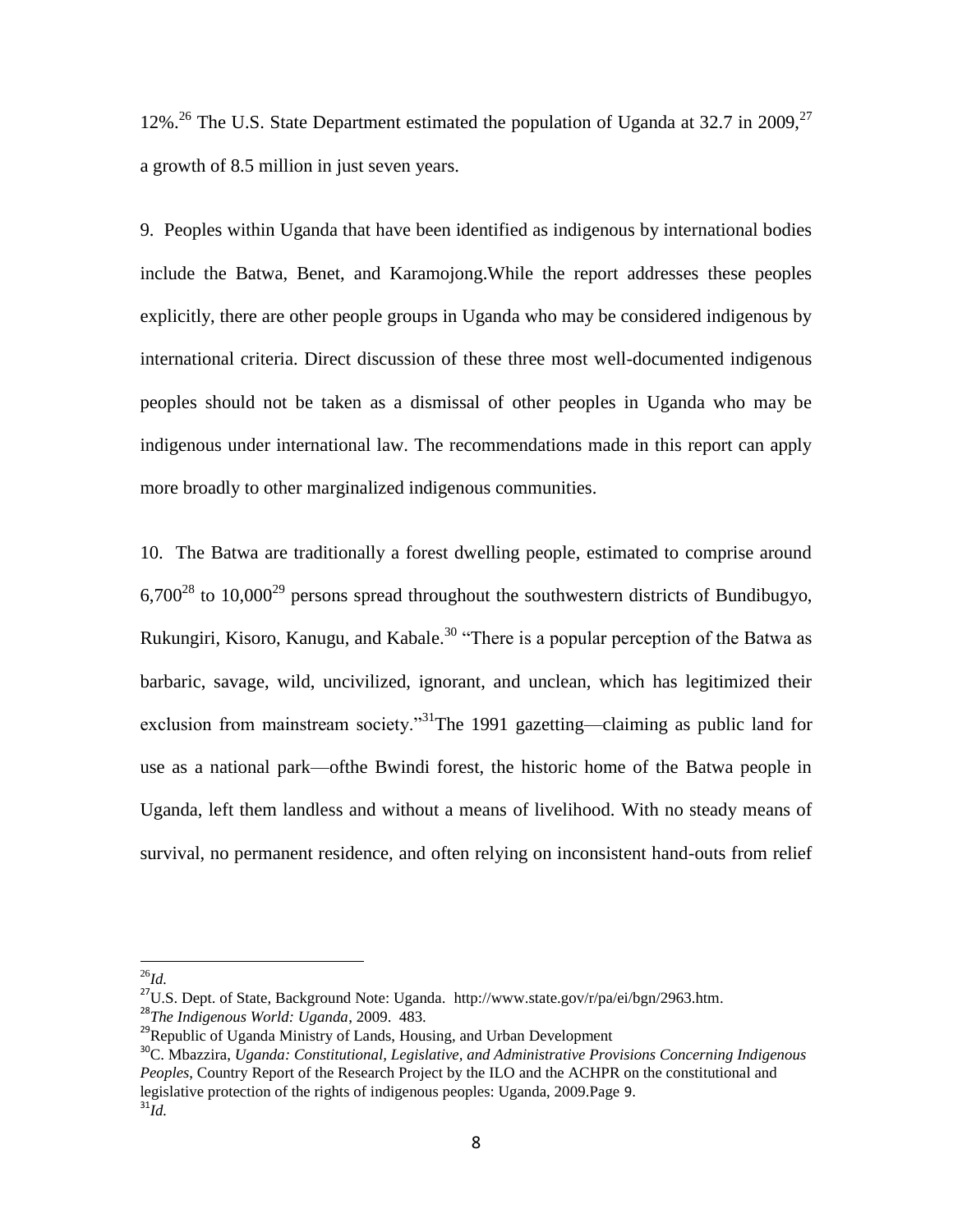organizations,<sup>32</sup>some Batwa work as landless laborers for very little pay, often being paid in liquor or small amounts of food instead of money to buy enough food to sustain their families.<sup>33</sup> A Batwa community tenuously settled at Rwamahano reported to the IHRC-UOCL that they routinely suffered abuses by their neighbors, including the theft of their chickens, which had been supplied by an NGO. This community, whose situation is similar to that of many Batwa settlements, also lacks adequate housing, subjecting them to malaria and other illnesses. Hunger due to inadequate food supplies is standard. A Mutwa<sup>34</sup> man at Rwamahano told members of the Clinic, "We feel like we have been cursed by God."

11. The Benet people, who currently number about 20,000, have lived in the forests surrounding Mt. Elgon near the Kenya border for over 200 years.<sup>35</sup>Most Benet have been temporarily resettled to areas outside the national park owned in part by the Uganda Wildlife Foundation and a private landowner.<sup>36</sup>This situation has proved unsustainable in the long term, as "a number of abuses especially by the local level protected officials, incidents of burning houses in the protected areas and beating of women and children have been reported." $37$ 

 $32$ Personal Interview, January 2011. Records of interview on file at the University of Oklahoma College of Law.

<sup>33</sup>*Id.*

 $34$ <sup>c</sup>Mutwa" is singular and "Batwa" is plural.

<sup>35</sup>Mbazzira, ILO/ACHPR Report,at 13.

<sup>36</sup> James Anaya, *Report by the Special Rapporteur on the situation of human rights and fundamental freedoms of indigenous people*, A/HRC/12/34/Add.1, 18 Sep. 2009. 85.

<sup>&</sup>lt;sup>37</sup>Mbazzira, ILO/ACHPR Report, at 13.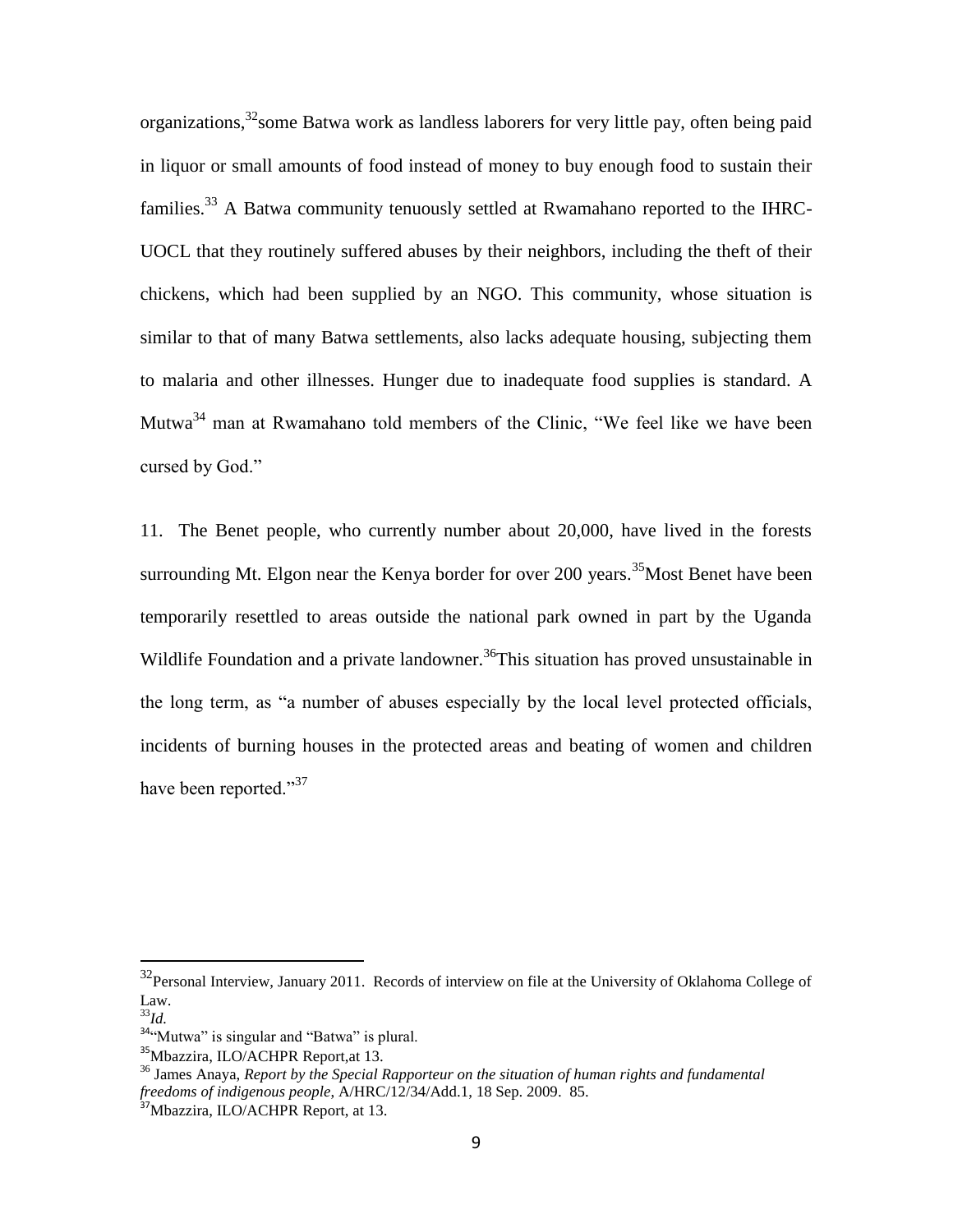12. The Karamojong, unlike many other marginalized groups and indigenous peoples, have a fairly large population with estimates ranging from  $370,000^{38}$  to nearly one million.<sup>39</sup> They reside primarily in the Karamoja region of northeast Uganda, in the districts of Kotido, Kaabong, Moroto, and Nakapiripirit.<sup>40</sup> Because they are historically pastoralists whose culture revolves around cattle, but they have lost most of their ancestral grazing land to gazetting, they already faced severe problems sustaining themselves that have been exacerbated by drought and violence in the region.<sup>41</sup> While periodiccattle raids have historically been a part of Karamojong life, increased pressure on limited resourcesdue to land reduction has led to more frequent raiding, and a government effort to disarm the Karamojong by force.<sup>42</sup>The forced disarmament has led to violent "clashes between the UPDF [Uganda People's Defense Force] and the Karamojong warriors, resulting mainly in the death of the latter.<sup> $43$ </sup> However, "once disarmed, the Karamojong lack the necessary protection from raiders coming across the border with Kenya and from other tribes within Karamoja.<sup>344</sup> Due to an ongoing shortage of food and the land necessary to produce it, as well as increased violence resulting from this resource deprivation and military action, thousands of Karamojong peoplehave fled the Karamoja region and are currently living on the streets of Kampala and other cities.<sup>45</sup>

<sup>38</sup>*Id.* at 11.

<sup>39</sup>James Anaya, *Report by the Special Rapporteur on the situation of human rights and fundamental freedoms of indigenous people*, A/HRC/12/34/Add.1, 18 Sep. 2009, at 85.

<sup>40</sup>*Id.*

<sup>41</sup>Report of the African Commission's Working Group on Indigenous Populations/Communities, at 58. <sup>42</sup>Mbazzira, ILO/ACHPR Report, at 12.

<sup>43</sup>*Id.*

<sup>44</sup>Joel Wesley Gackle et al., *Karamajong Street Children and Adults in Kampala, Uganda: A Situational Analysis Investigating the Root Causes, Issues Faced, and Current Responses*, 2006. 27. <sup>45</sup>*Id.*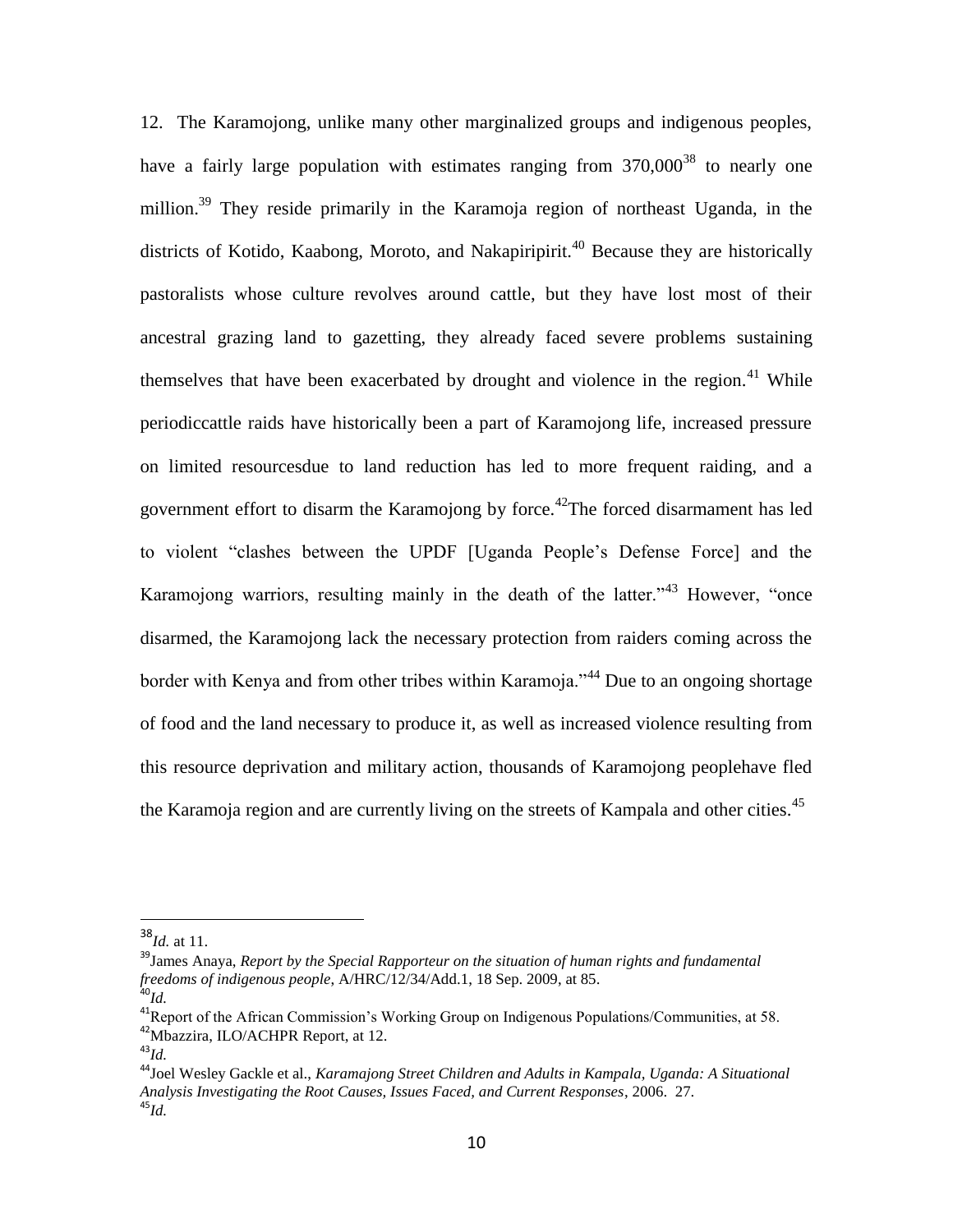# **I. ACCESS TO LAND**

#### *The Problem*

13. The importance of land to the human rights of indigenous peoples is beyond question.<sup>46</sup>The United Nations Special Rapporteur on the Rights of Indigenous Peoples observed that "from time immemorial indigenous peoples have maintained a special relationship with the land, their source of livelihood and sustenance and the basis of their very existence as identifiable territorial communities." $47$ Similarly, the African Commission on Human and Peoples' Rights has declared that the protection of rights to land and natural resources is fundamental to the survival of indigenous peoples in Africa,<sup>48</sup> noting that historically, the denial of rights and access to land hasbeen used as an instrument to marginalize and control such groups.<sup>49</sup>

14. As in many other countries, land operates at the center of social, cultural, and religious life in Uganda, $50$  and the distribution of land determines relations of political and economic power between social classes.<sup>51</sup> Rights recognized as fundamental in international law<sup>52</sup> are enshrined in domestic law. Land in Uganda belongs to its citizens and the State is obliged under the 1995 Constitution of Uganda,the National Environment

<sup>&</sup>lt;sup>46</sup> Supplemental Report on the First Periodic Report of Uganda to the African Commission on Human and Peoples' Rights submitted by Forest Peoples Programme on 30 Oct. 2006, page 13.

<sup>&</sup>lt;sup>47</sup> Alternative Report to the Second Periodic Report of Uganda to the African Commission on Human and Peoples' Rights submitted by Forest Peoples Programme on 13 May 2009.Page 14.

<sup>48</sup>*Indigenous Peoples in Africa: The Forgotten Peoples?: The African Commission's work on indigenous peoples in Africa*, African Commission on Human and Peoples' Rights, page 14.

<sup>49</sup>*Id*.

 $50$ Report by the government of Uganda to the African Commission on Human and Peoples' Rights Presented at the 44th Ordinary Session Abuja, Federal Republic of Nigeria November 10th-24th 2008 at 52; Uganda National Land Policy, 2011, pages 1, 4.

 $^{51}$ *Id.* 

 $52$ The right to property and compensation for government takings is a general principle of international law which has become enshrined within regional and international instruments such as the African Charter on Human and People's Rights.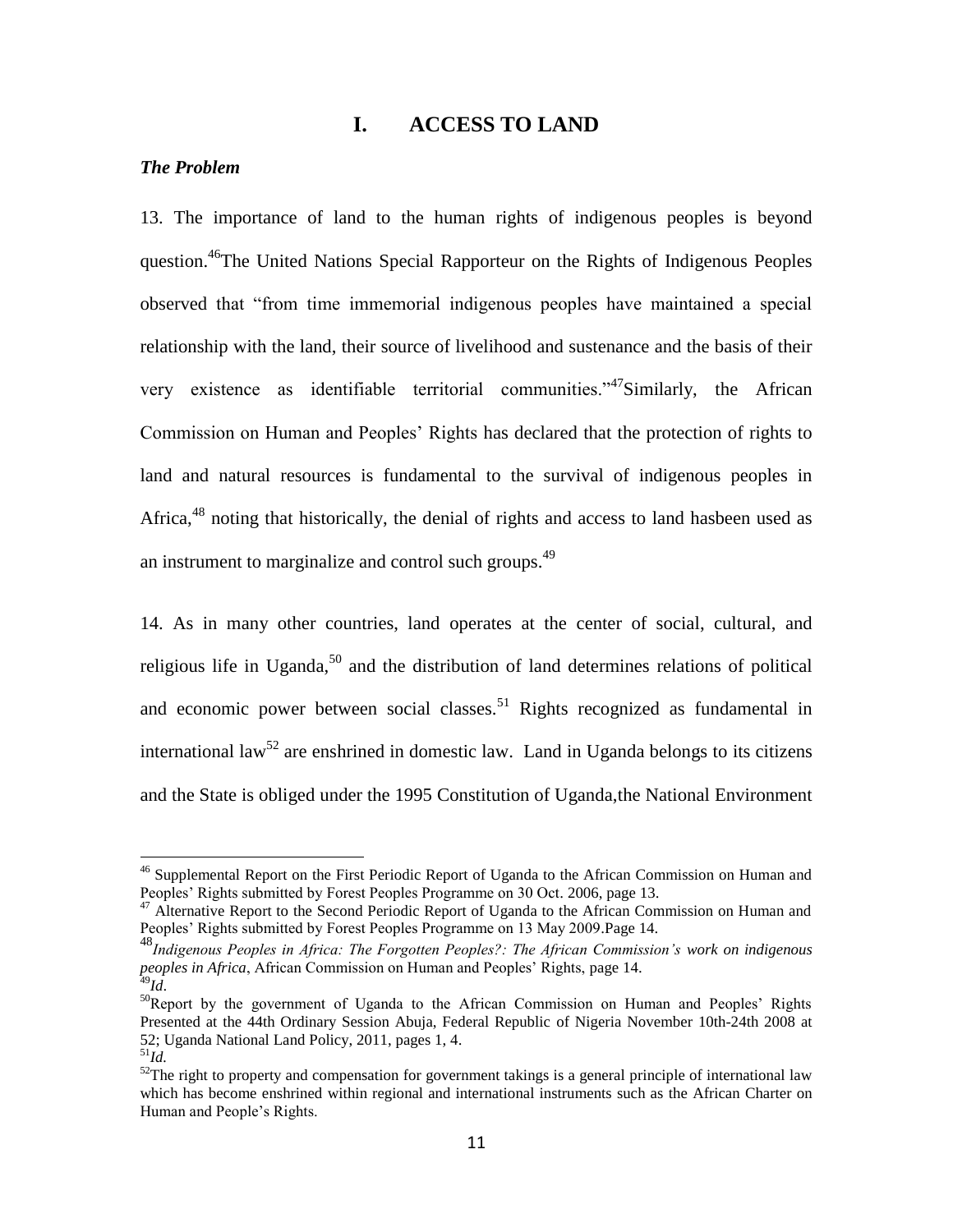Statute of 1995, and the Land Act of 1998 to protect customary interests in land.<sup>53</sup> Furthermore, the Constitution requires compensation for government appropriations.<sup>54</sup>Nevertheless, the government has excluded many of Uganda's indigenous groups from their ancestral lands without compensation, and in many cases, without alternate land allocation, resulting in the diminution of Uganda's ability to fulfill, and of the capacity of indigenous groups to realize, a number of the fundamental rights contained in domestic law and the various regional and international instruments to which the state is a party.

#### **Normative and International Framework**

#### *International Instruments*

15. An obligation that could arise under international customary law is the Universal Declaration of Human Rights, which under Article 17 provides for the right to own property individually or as a group and that no one should be arbitrarily deprived of property. <sup>55</sup>This provision may be binding on Uganda if determined to be evidence of customary international law.

16. Article 26 of the United Nations Declaration on the Rights of Indigenous Peoples recognizes that indigenous peoples have a right to their traditional lands and resources and to own, use, develop, and control the lands they traditionally occupied.<sup>56</sup>Furthermore, states are to give legal recognition and protection to these lands and resources. Article

<sup>53</sup>Constitution of the Republic of Uganda article 237; the National Environment Statute of 1995 Article 46(5); the Land Act of 1998, Section 3(1).

<sup>54</sup>Constitution of the Republic of Uganda, Article 26.

<sup>&</sup>lt;sup>55</sup> The Universal Declaration of Human Rights, Article 17.

 $<sup>56</sup>$ United Nations Declaration on the Rights of Indigenous Peoples (UNDRIP), G.A. res. 61/295, at 18, U.N.</sup> GAOR, 107<sup>th</sup>Plen. Mtg., 13 Sep. 2007. Article 26.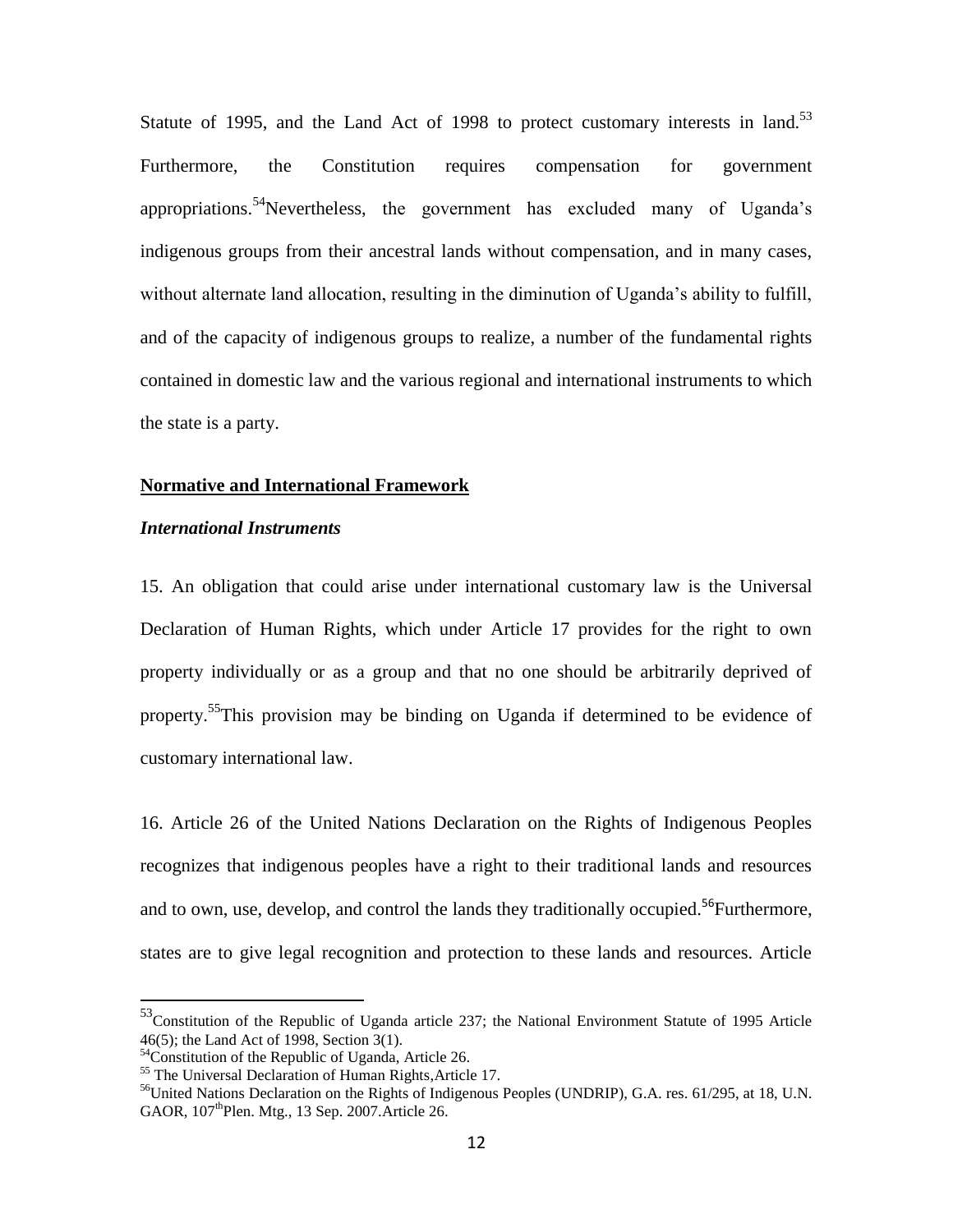8(b) requires redress for "any action which has the aim or effect of dispossessing them from their lands  $\ldots$  or resources.<sup>57</sup>Article 10 provides that indigenous peoples have the right not be forcibly removed from their lands or territories and that no relocation shall take place without the free, prior and informed consent of the indigenous peoples concerned and after agreement on just and fair compensation.<sup>58</sup> Article 20(2) requires that indigenous peoples deprived of their means of subsistence and development be entitled to just and fair redress.<sup>59</sup> Article 28(1) recognizes the right of indigenous peoples to fair, just and equitable compensation for property taken without their free, prior, and informed consent.<sup>60</sup> In accordance with article  $32(1)$ , "States shall provide effective mechanisms for just and fair redress for any projects affecting their lands or resources, and appropriate measures shall be taken to mitigate adverse environmental, economic, social, cultural or spiritual impact."<sup>61</sup> These provisions would bind Uganda if the DRIP is determined to be evidence of customary international law.

17. Uganda acceded to the International Covenant on Economic, Social and Cultural Rights (ICESCR) on 21 January 1987. Article 1(1) states that all peoples have the right to self-determination, and by virtue of this right, to freely pursue their economic, cultural and social development.<sup>62</sup> Furthermore, article  $1(2)$  provides that in no case may a people

<sup>&</sup>lt;sup>57</sup>UNDRIP, Article 8(b).

<sup>&</sup>lt;sup>58</sup>UNDRIP, Article 10.

<sup>59</sup> UNDRIP, Article 20(2).

 $60$ UNDRIP, Article 28(1).

<sup>61</sup>UNDRIP,Article 32(1).

 $^{62}$ The International Covenant on Economic, Social and Cultural Rights (ICESCR), Article 1(1).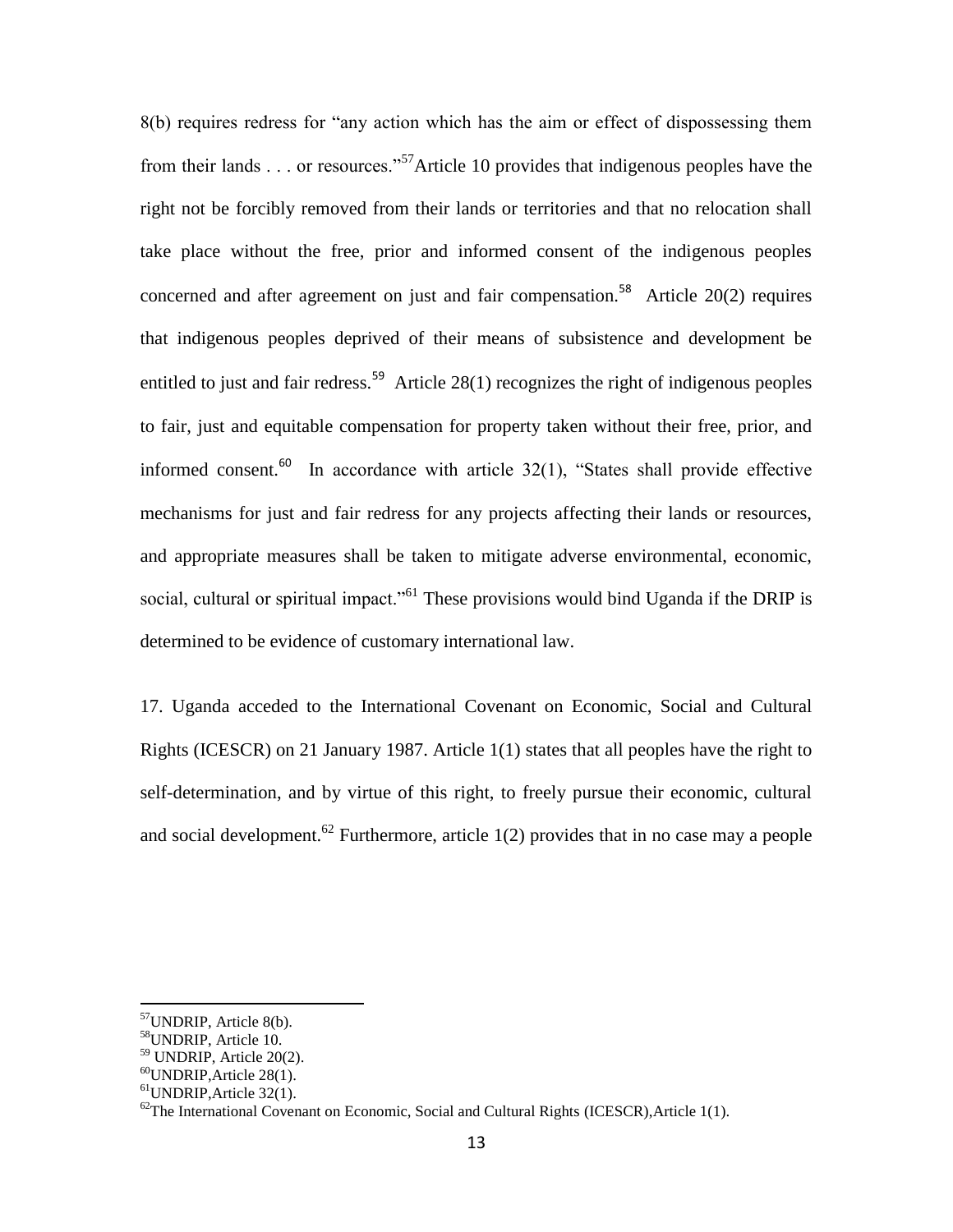be deprived of its own means of subsistence.<sup>63</sup>The ICESCR imposes an affirmative obligation on Uganda to fulfill these rights.

18. Uganda acceded to the Convention on the Elimination of All Forms of Racial Discrimination (CERD)in 1980. Article 5 of the Convention provides for the collective right to property.<sup>64</sup> In General Recommendation 23 to the Convention, the Committee on the Elimination of Racial Discrimination called upon state parties to "recognize and protect the rights of indigenous peoples to own, develop, control, and use their communal lands, territories and resources and, where they have been deprived of their lands and territories traditionally owned or otherwise inhabited or used, without their free and informed consent, to take steps to return those lands and territories<sup>165</sup>

19. Uganda ratified the African Charter on Human and Peoples' Rights (ACHPR) in 1986. Article 14 guarantees the right to property and provides for the lawful recovery of property and adequate compensation in case of spoliation.<sup>66</sup> Article 20 guarantees the right if peoples to self-determination,<sup>67</sup> Article 22 guarantees the right of peoples to economic, social and cultural development,<sup>68</sup> and Article 24 guarantees the rights of peoples to a general satisfactory environment favorable to their development.<sup>69</sup> These rights signal an affirmative obligation on Uganda to respect and protect the right of indigenous groups to the ownership, control, use and enjoyment of their ancestral lands.

 $^{63}$ ICESCR, Article 1(2).

<sup>&</sup>lt;sup>64</sup> Convention on the Elimination of All Forms of Racial Discrimination (CERD), Article5.

<sup>65</sup>UN Committee on the Elimination of Racial Discrimination (CERD), *CERD General Recommendation VII Relating to the Implementation of Article 4 Legislation to Eradicate Racial Discrimination*, 23 August 1985, A/40/18, available at: http://www.unhcr.org/refworld/docid/453882fe22.html.

<sup>66</sup> African Charter on Human and Peoples' Rights (ACHPR),Article 14.

<sup>67</sup>ACHPR,Article 20.

<sup>68</sup> ACHPR, Article 22.

<sup>69</sup> ACHPR, Article 24.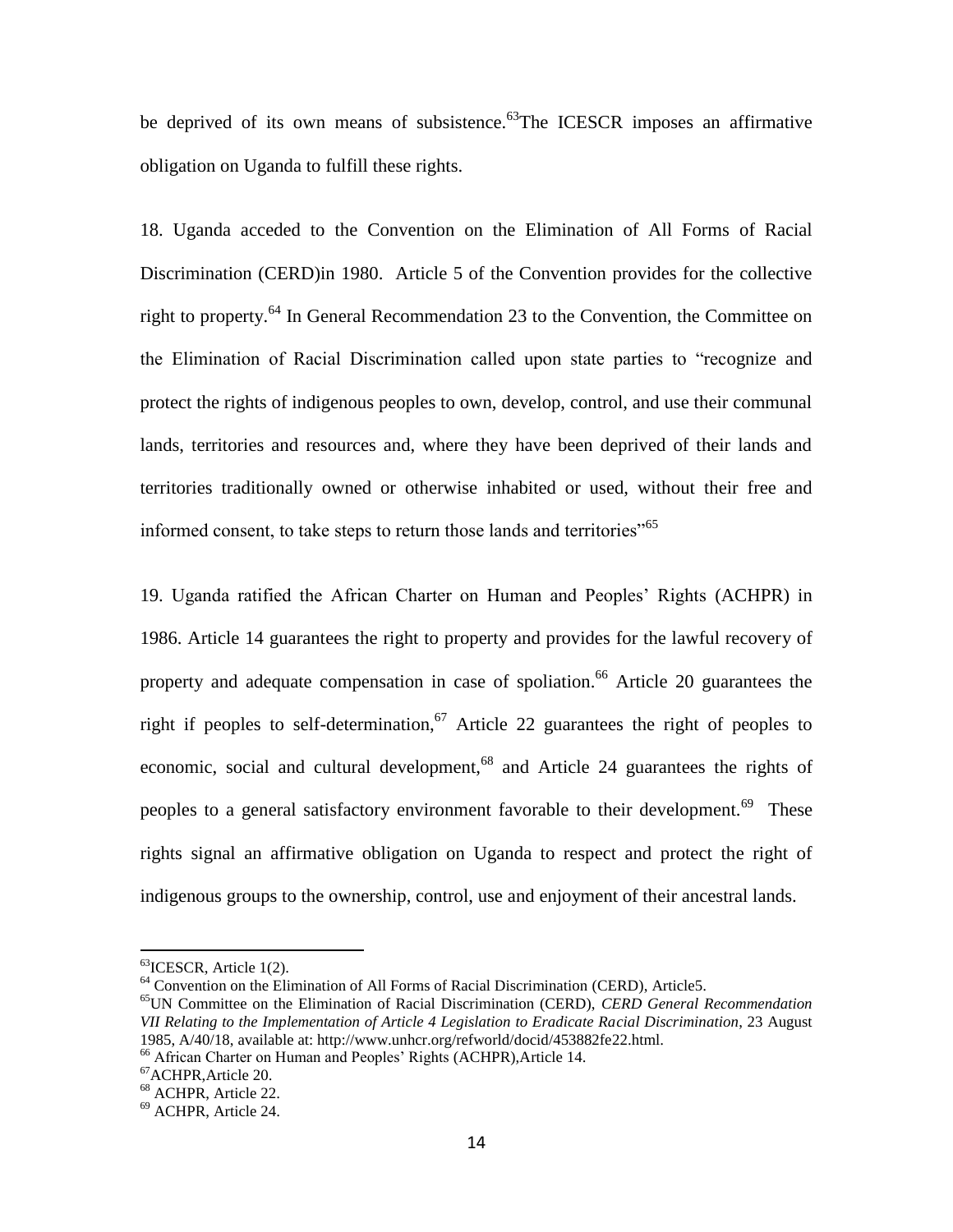20. Uganda has not acceded to the International Labor Organization (ILO) Convention 169, which is the only binding international instrument still open for ratification dedicated specifically to the rights of indigenous and tribal peoples. Among its provisions, it guarantees protection of indigenous peoples' rights in land,  $\frac{70}{10}$  and protection from forced removal. $71$ 

## *Domestic Undertakings*

21. The 1995 Constitution requires that Uganda abide by international law, an area of law that has extensive requirements relating to indigenous land issues. The Government of Uganda has taken steps to protect the land rights of its citizens through the Constitution and the Land Act. Article 237 of the Constitution provides that land in Uganda belongs to its citizens,<sup>72</sup> and recognizes divergent systems of land tenure.<sup>73</sup>Article 26 of the Constitution guarantees the right to own property either individually or in association with others and protects property owners from being deprived of property without proper mechanisms under the law.<sup>74</sup> The Constitution also allows for expropriations of land as necessary for public use or in the interest of defense, public safety or health.<sup>75</sup>Nevertheless, the state is mandated to provide fair and adequate compensation to all citizens prior to the compulsory taking or acquisition of their land.<sup>76</sup> Article 36

 $70$  International Labor Organization Convention No. 169, Articles 13 and 14.

<sup>&</sup>lt;sup>71</sup>ILO Convention No. 169, Article 16.

 $72$ Constitution of the Republic of Uganda, Article 237.

 $^{73}$ Constitution of the Republic of Uganda Article 237. Land is vested in the citizens of Uganda and is owned in customary, freehold, mailo (quasi-freehold) and leasehold tenure.

<sup>74</sup>Constitution of the Republic of Uganda, Article 26.

<sup>75</sup>*Id.*

<sup>76</sup>*Id.*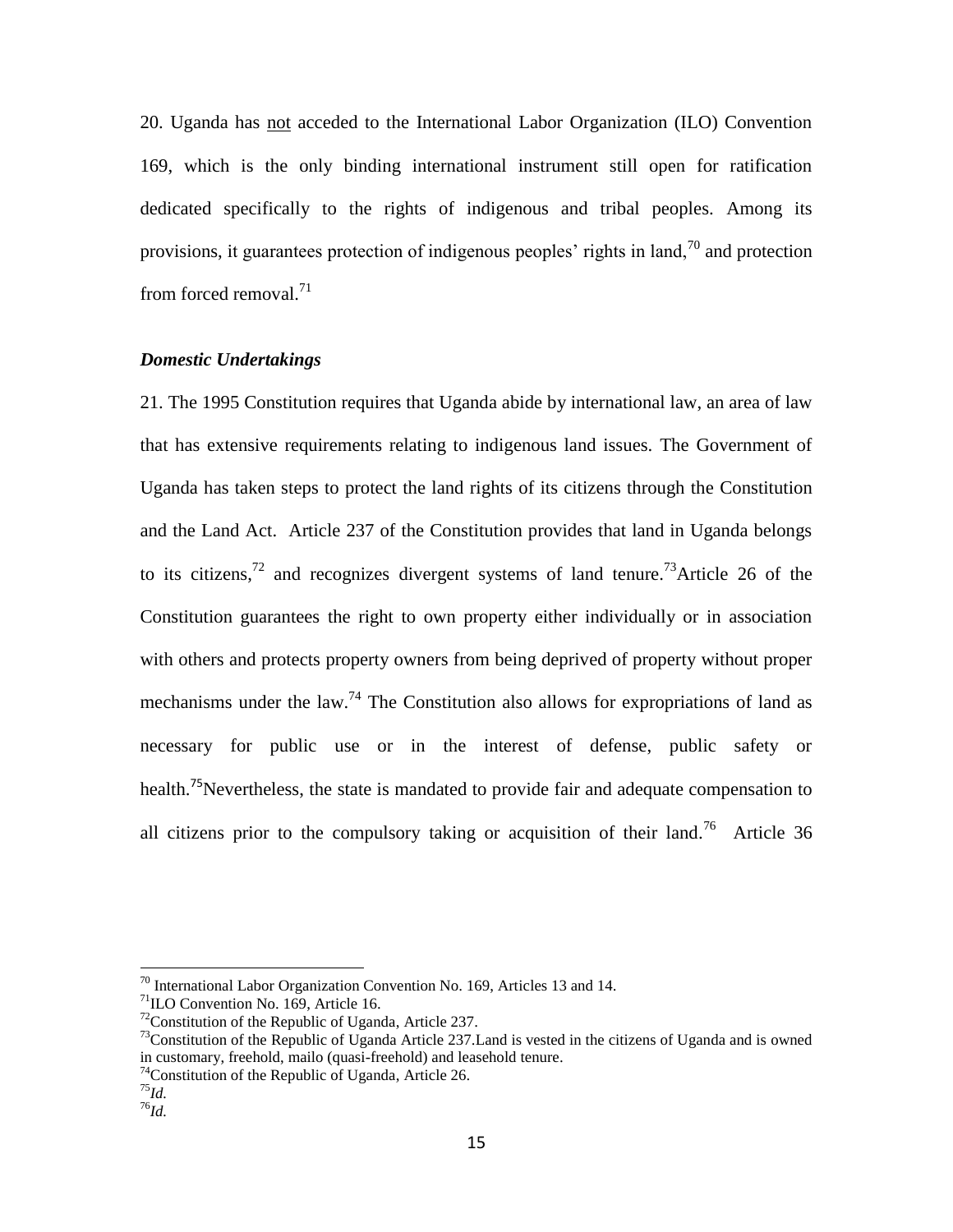guarantees the right of minorities to participate in government decision-making processes.<sup>77</sup>

22. The Land Act of 1998 implements the provisions of the Constitution,  $78$  protects communal ownership and traditional use of land,<sup>79</sup>creates a landlord-tenant system which allows occupants of land to enjoy security of occupancy,<sup>80</sup>and provides for the local regulation and management of customary lands.<sup>81</sup> Section 4(1) of the Land Act protects communal land ownership and states that "any person, family or community holding land under customary tenure may acquire a certificate of customary ownership in respect of that land.<sup>82</sup> The Land Act in section 42 also provides for a Land Fund to resettle persons rendered landless by government action, to give loans to tenants by occupancy so that they can register their interests in occupied land, and to assist citizens in acquiring titles.<sup>83</sup>The National Environment Statute of 1995 provides for the protection of customary interests in land and the traditional uses of land. $84$  At the time these instruments took effect, indigenous groups had already been dispossessed of their lands.

23. The Land Acquisition Act of 2000 in sections 3(3), 5 and 6 provides that compulsory appropriations by the government must be accompanied by notice and prior

 $77$ Constitution of the Republic of Uganda, Article 36.

 $78$  Land Act of 1998, Section 3(1).

 $79$  Land Act of 1998, Section 4(f).

<sup>80</sup> Land Act of 1998, Sections 30 and 32.

 $81$  Land Act of 1998, Section 4(e).

 $82$  Land Act of 1998, Section 4(1).

 $83$  Land Act of 1998, Section 42.

<sup>84</sup> National Environment Statute of 1995, Article 46(5).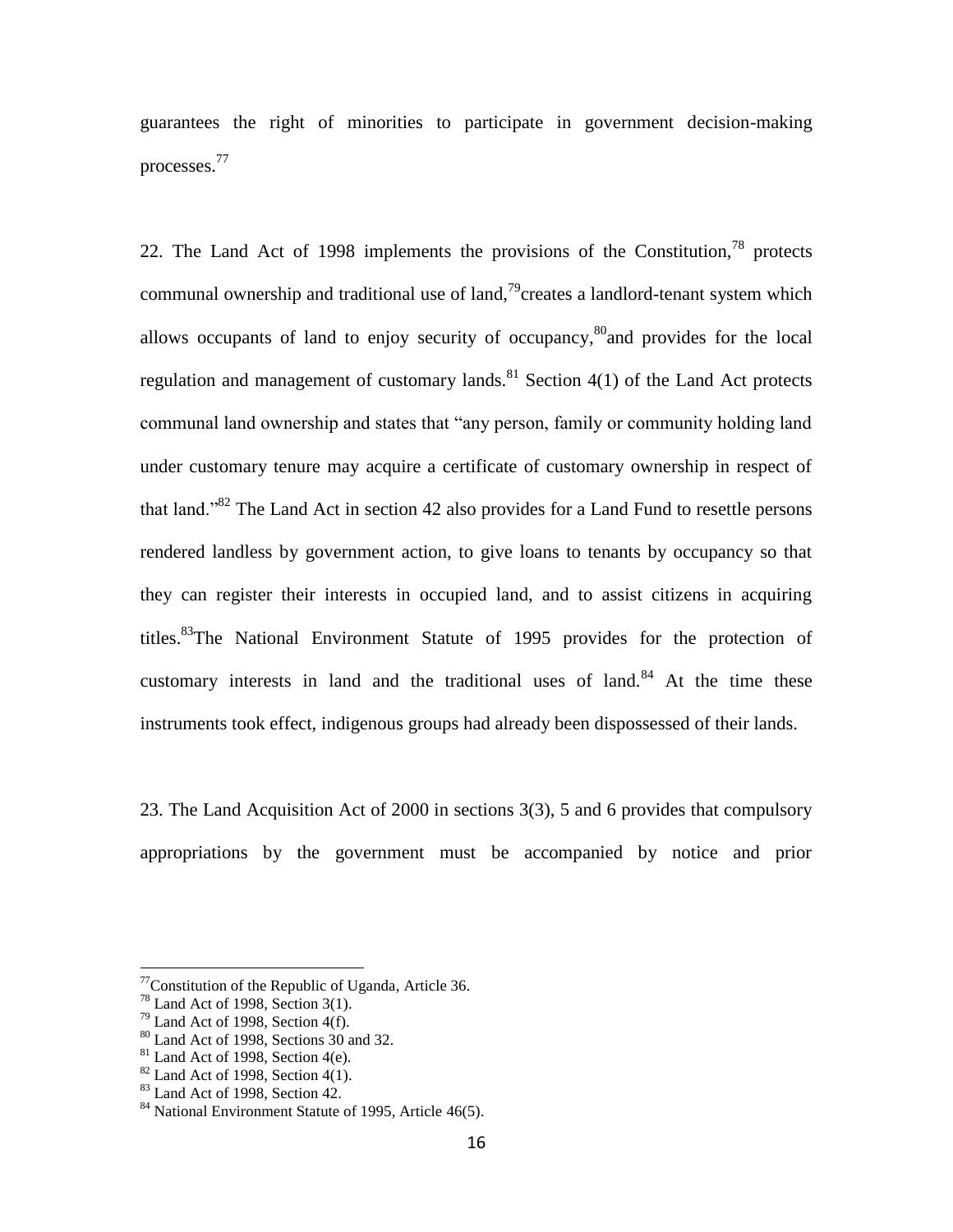compensation.<sup>85</sup> Section 8 of the Land Acquisition Act encourages the government to void compulsory acquisitions that fail to follow the law.<sup>86</sup>

24. The Uganda National Land Policy created by the Ministry of Lands, Housing and Urban Development includes a priority to redress "historical land injustices which led to loss of land rights by certain communities and vulnerable groups."

#### **Human Rights on the Ground**

#### *Communal Ownership of Land*

25. Uganda covers a total area of about 241,038 square kilometres and approximately 82% of which is land.<sup>87</sup> 42% of the total land is arable and can be used to grow crops, although only about 21% of the land is utilized, mostly in the south, for agriculture and other uses.<sup>88</sup> Although the Constitution provides for four distinct forms of tenure, most land is owned or managed under customary tenure, the most relevant form of land tenure applicable to indigenous groups.<sup>89</sup> This land tenure system is based on communal ownership and use of land and land is considered common property to which all individuals can claim rights of ownership. Communal land is also owned in perpetuity.<sup>90</sup> Section 27 of the Land Act defines the rights and duties of members of a community using common land. Among other rights, these communities have the right to make

 $85$  Land Acquisition Act of 2000, Sections 3(3), 5 and 6.

<sup>86</sup> Land Acquisition Act of 2000, Section 8.

 $87$ National Development Plan (2010/11 – 2014/15) at 160.

<sup>88</sup>*Id.*

<sup>89</sup> C. Mbazzira, *Uganda: Constitutional, Legislative, and Administrative Provisions Concerning Indigenous Peoples*, Country Report of the Research Project by the ILO and the ACHPR on the constitutional and legislative protection of the rights of indigenous peoples: Uganda, 2009, Part II, Section 8, available at: http://www.chr.up.ac.za/chr\_old/indigenous/country\_reports/Country\_reports\_Uganda.pdf.

 $90$  Land Act of 1998, Section 4(h).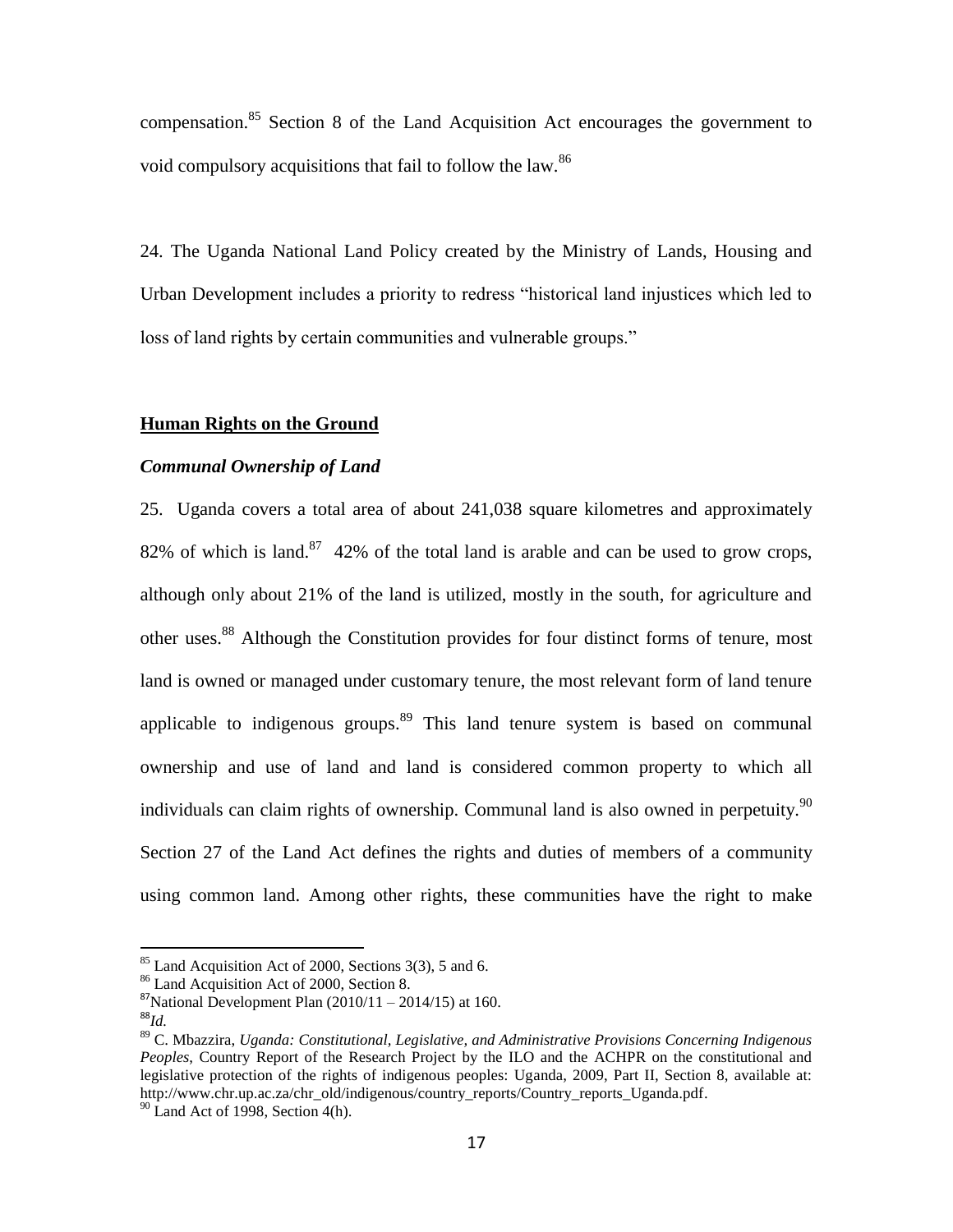reasonable use of the land and to exclude non-members of the community from using the land.<sup>91</sup>Statutory duties include restrictions on transfer of occupancy rights without consent of the community. $92$ 

#### *Forced Evictions and Lack of Access to Land*

26.Historically, the Batwapeople depended on the forest lands as a source of identity and livelihood, believing it to be a gift from  $God.^{93}$ . They lived nomadically within the forest, knowing it thoroughly, completely dependent on its resources, hunting and gathering fruit to survive.<sup>94</sup> The Batwa claimed collective ownership of forest lands.<sup>95</sup> Consequently, the land was available for all members of the community to use.

27. Initially, the dispossession of the Batwa was almost entirely de jure. Beginning in the 1930s, the British colonial government passed laws which established conservation zones on Batwa inhabited territories in southwestern Uganda.<sup>96</sup>The gazetting of the Bwindi and Mgahinga forests in 1991 in order to protect endangered mountain gorillas resulted in the forcible eviction of the Batwa from their ancestral homelands.<sup>97</sup>Dispossession of forest lands through the creation of the national parks contributed tocultural, social and

 $91$  Land Act of 1998, Section 27.

<sup>&</sup>lt;sup>92</sup> Land Act of 1998, Section 28.

<sup>93</sup> C. Mbazzira, *Uganda: Constitutional, Legislative, and Administrative Provisions Concerning Indigenous Peoples*, Country Report of the Research Project by the ILO and the ACHPR on the constitutional and legislative protection of the rights of indigenous peoples: Uganda, 2009, Part I, Section 1.2.1; Report of the African Commission's Working Group on Indigenous Populations/Communities, *Research and Information Visit to the Republic of Uganda*, (2006).Page 46.

<sup>94</sup>*Id.*

<sup>&</sup>lt;sup>95</sup> Rose Nakayi, Historical and Contemporary Land Laws and their impact on

indigenous peoples' land rights in Uganda: The Case of the Batwa*. Land Rights and the Forest Peoples of Africa: Historical, Legal and Anthropological Perspectives.*Moreton-in-Marsh, UK: Forest Peoples Programme, 2009. Page 1.

<sup>96</sup>James Anaya, *Report by the Special Rapporteur on the situation of human rights and fundamental freedoms of indigenous people*, A/HRC/15/37/Add.1, 30 Sep. 2010. Para. 392. <sup>97</sup>*Id.*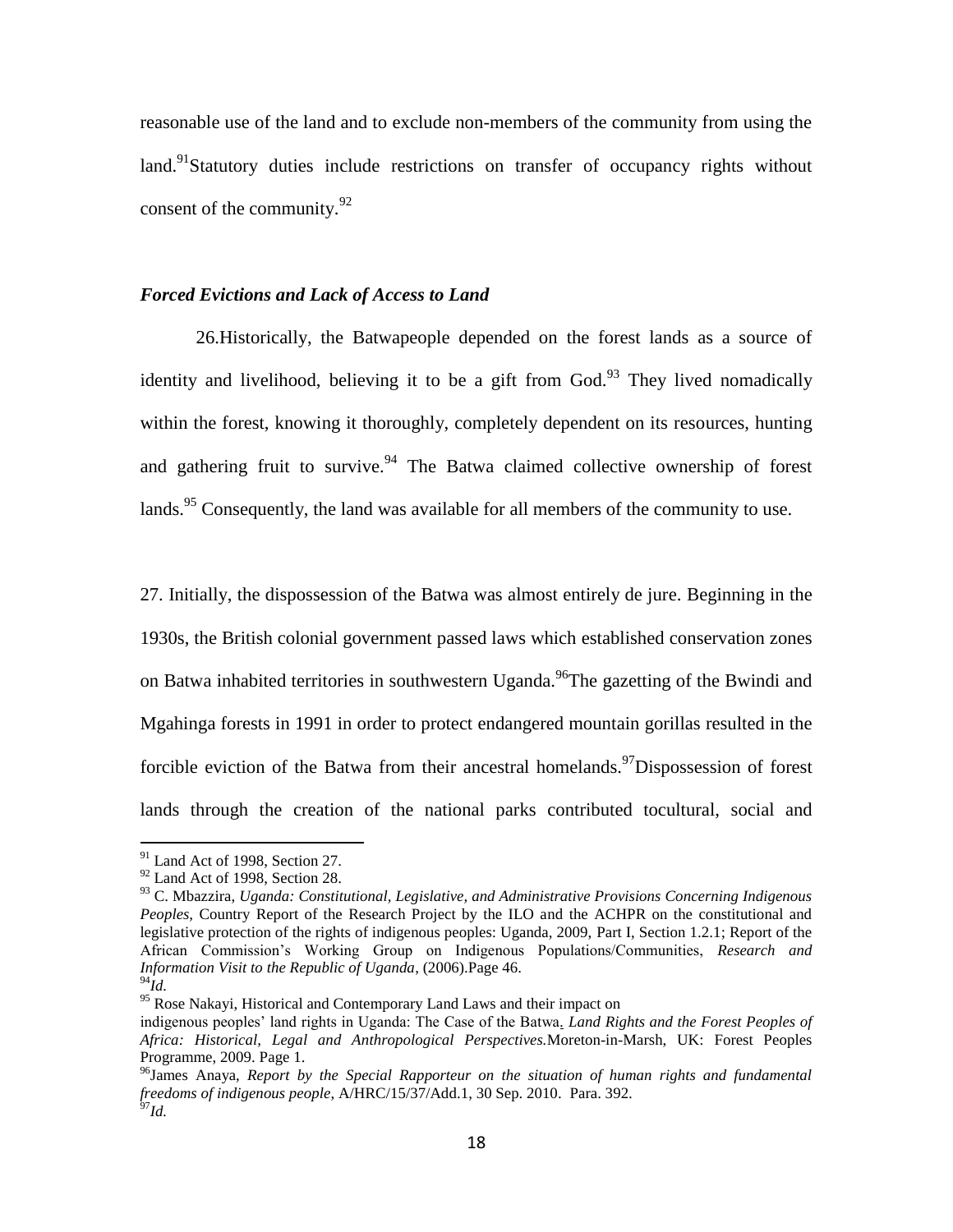economic collapse.<sup>98</sup> Intertribal conflict and severe shortages of food, shelter, clothing<sup>99</sup> and access to land accompanied the forced evictions.<sup>100</sup>

28. Although several Batwa communities have been resettled on lands donated by nongovernmental organizations or local governments, $101$  and a few individuals have been granted title to small pieces of land in fee,  $102$  the majority of Batwa are still landless and live as squatters and sharecroppers on privately owned land situated in areas around the national parks.<sup>103</sup>A 2007 report published by the Batwa representative organization UOBDU provides:

> After the park creation in 1991, 82 percent of Batwa were entirely landless . . . In 2004, 44 % of Batwa were found to not even have land on which to build a hut.Data collected in 2007 . . . show that thelandless in Kisoro represent 50.4%, Kabale 61.4%, Kanungu 20.9%,whileMbarara, Katovu andNtungamo landless represent  $100\%$  of the total house-holds.<sup>104</sup>

29. Furthermore, the Batwa are denied any access to the lands they formerly controlled.<sup>105</sup> They have no involvement in the management of protected areas and do not benefit from it.<sup>106</sup> They cannot cultivate traditional medicines or visit sacred sites, with the result that some traditional cultural and religious practices have been

<sup>98</sup>*Id.*

<sup>99</sup>Mbazzira, ILO/ACHPR Report,at Part I, Section 1.2.1.

<sup>100</sup>*Id*.

<sup>&</sup>lt;sup>101</sup> It is important to note here that the Batwa do not own donated land outright. It is held in trust for them by various relief organizations such as the African International Christian Ministries (AICM), the Church of Uganda and the Adventist Relief Agency. Many non-Batwa have exploited this insecurity of tenure to their advantage. Often settlement on these lands is conditional on involvement with certain activities, such as farming, which is not a common cultural practice of the Batwa.

 $102$ Interviews with 783, 911 and 364.

<sup>103</sup> James Anaya, *Report by the Special Rapporteur on the situation of human rights and fundamental freedoms of indigenous people*, A/HRC/15/37/Add.1, 30 Sep. 2010. 85.

<sup>&</sup>lt;sup>104</sup>UOBDU, Batwa Data of December 2007, Districts of Kisoro, Kabale, Kanungu, Mbarara, Katovu, and Ntungamo at 6.

<sup>&</sup>lt;sup>105</sup>James Anaya, A/HRC/15/37/Add.1, 30 Sep. 2010 at Para. 392. <sup>106</sup>*Id.*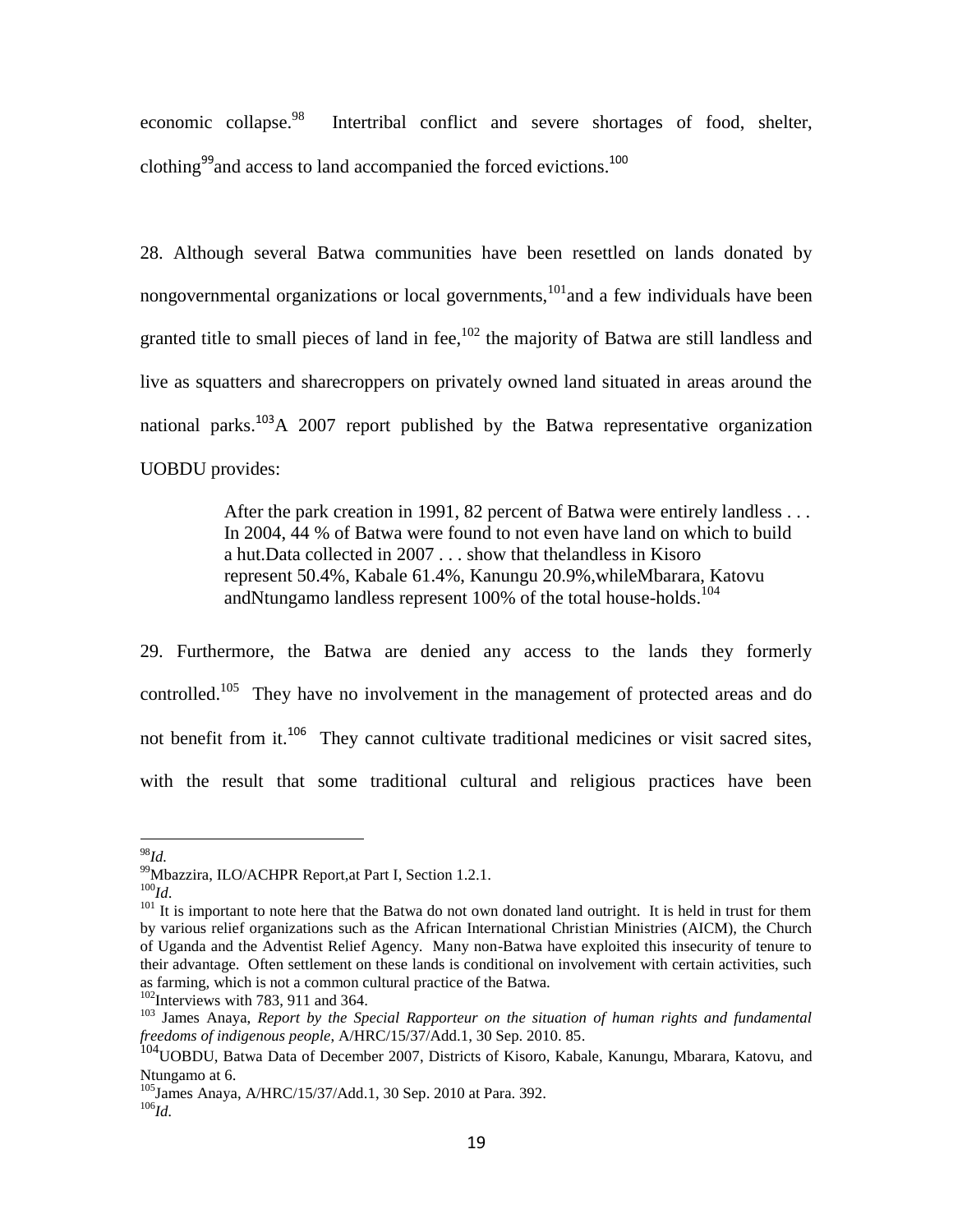lost.<sup>107</sup>Forced to abandon their traditional lifestyles, with no steady means of survival, no permanent residence, and often relying on inconsistent hand-outs from relief organizations<sup>108</sup>some Batwa citizens perceive themselves as a cursed and colonized people forced to beg on the streets and sentenced to work as landless laborers for little to no pay.<sup>109</sup>

29. The Batwa have faced exploitation by landowners and other non-Batwa groups.<sup>110</sup> It is reported that Batwa are commonly used as scarecrows in the fields of private landowners.<sup>111</sup> Huts built to house Batwa laborers hired to work the fields during harvest season are reportedly burnt to the ground after the fields are harvested.<sup>112</sup> Batwa are reportedly paid very low wages for their work, and are often paid in-kind with food and cheap liquor.<sup>113</sup> The theft of farming supplies and food provided by relief organizations has been reported.<sup>114</sup>

 $\overline{a}$ 

Annual\_Impact\_Report.pdf.

<sup>107</sup>*Id.*

<sup>108</sup> Although several organizations advance their interests, including the United Organization for Batwa Development in Kisoro and the Batwa Development Program in Bwindi, several interviewees and reports indicate a lack of coordination and cooperation among the organizations working with the Batwa. One well-known organization reportedly communicates only sporadically with the Batwa community at Rwamahano. Personal Interview, January 2011. Records of interview on file at the University of Oklahoma College of Law; GEF Impact Evaluation,Case Study: Impacts of Creation and

Implementation of National Parks and of Support to Batwa on their Livelihoods, Well-Being and Use of Forest Products.Impact. Evaluation Information Document No. 10 prepared by AgrippinahNamara, September 2007,page 3, available at:

http://www.thegef.org/gef/sites/thegef.org/files/documents/Impact\_Eval-AIR\_2007-

<sup>&</sup>lt;sup>109</sup>Personal Interview, January 2011. Records of interview on file at the University of Oklahoma College of Law.

<sup>&</sup>lt;sup>110</sup> See footnote 59.

<sup>&</sup>lt;sup>111</sup>Personal Interview, January 2011. Records of interview on file at the University of Oklahoma College of Law.

<sup>&</sup>lt;sup>112</sup> Personal Interview, January 2011. Records of interview on file at the University of Oklahoma College of Law.

<sup>&</sup>lt;sup>113</sup>Personal Interviews, January 2011. Records of interview on file at the University of Oklahoma College of Law.

<sup>&</sup>lt;sup>114</sup>Personal Interview, January 2011. Records of interview on file at the University of Oklahoma College of Law.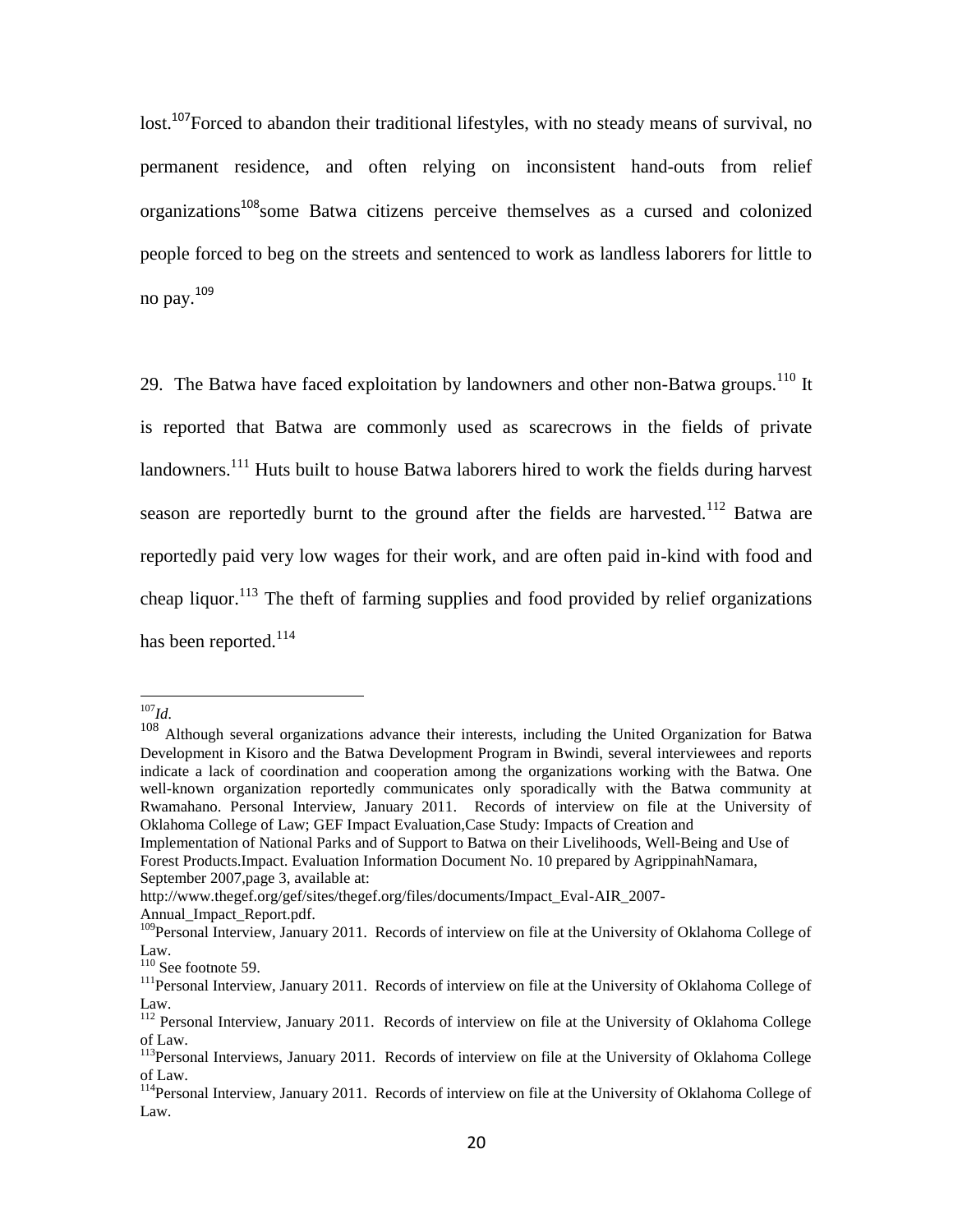30. The Benet people, like the Batwa in the southwest, were removed from their lands in eastern Uganda upon the creation of national parks and conservation areas. Through the early 1900s, the British Protectorate and later the independent government of Uganda declared the area around Mount Elgon a forest reserve, although the Benet continued to live there.<sup>115</sup> Conservation programs initiated in the 1970s and 1980s finally led to the forced eviction of the Benet from lands gazetted to form Mount Elgon National Park in 1993.<sup>116</sup>Most Benet have been temporarily resettled to areas outside the national park, which are owned in part by the Uganda Wildlife Foundation and a private landowner.<sup>117</sup> These temporary resettlements have been found to be inadequate.<sup>118</sup>The displaced communities living on these lands are prohibited from establishing permanent housing and the private landowner does not allow the cultivation of crops.<sup>119</sup>Benet individuals are regularly threatened and sometimes evicted from temporary settlements by government agents working for the Uganda Wildlife Authority.<sup>120</sup>

31. Among the Karamojong people, land is perceived by the community as the fundamental and often only productive asset.<sup>121</sup> The Karamojaregion is also one of the

 $115$  The Batwa were actually recognized by the British as the legal owners of the area in the 1920s. Report of the African Commission's Working Group on Indigenous Populations/Communities, *Research and Information Visit to the Republic of Uganda*, (2006), available for download at: http://www.iwgia.org/graphics/Synkron-

Library/Documents/publications/Downloadpublications/Books/ACHPR%20Uganda.pdf.

<sup>&</sup>lt;sup>116</sup> Report by the Special Rapporteur on the situation of human rights and fundamental freedoms of indigenous people, James Anaya, A/HRC/12/34/Add.1, 18 September 2009, available at: http://daccessdds-ny.un.org/doc/UNDOC/GEN/G09/145/82/PDF/G0914582.pdf.

<sup>117</sup>*Id.*

 $^{118}$ *Id.*  $^{119}$ *Id.* 

<sup>120</sup>*Id.*

<sup>121</sup> C. Mbazzira, *Uganda: Constitutional, Legislative, and Administrative Provisions Concerning Indigenous Peoples*, Country Report of the Research Project by the ILO and the ACHPR on the constitutional and legislative protection of the rights of indigenous peoples: Uganda, 2009, Part I, section  $1.2.2, p.$ .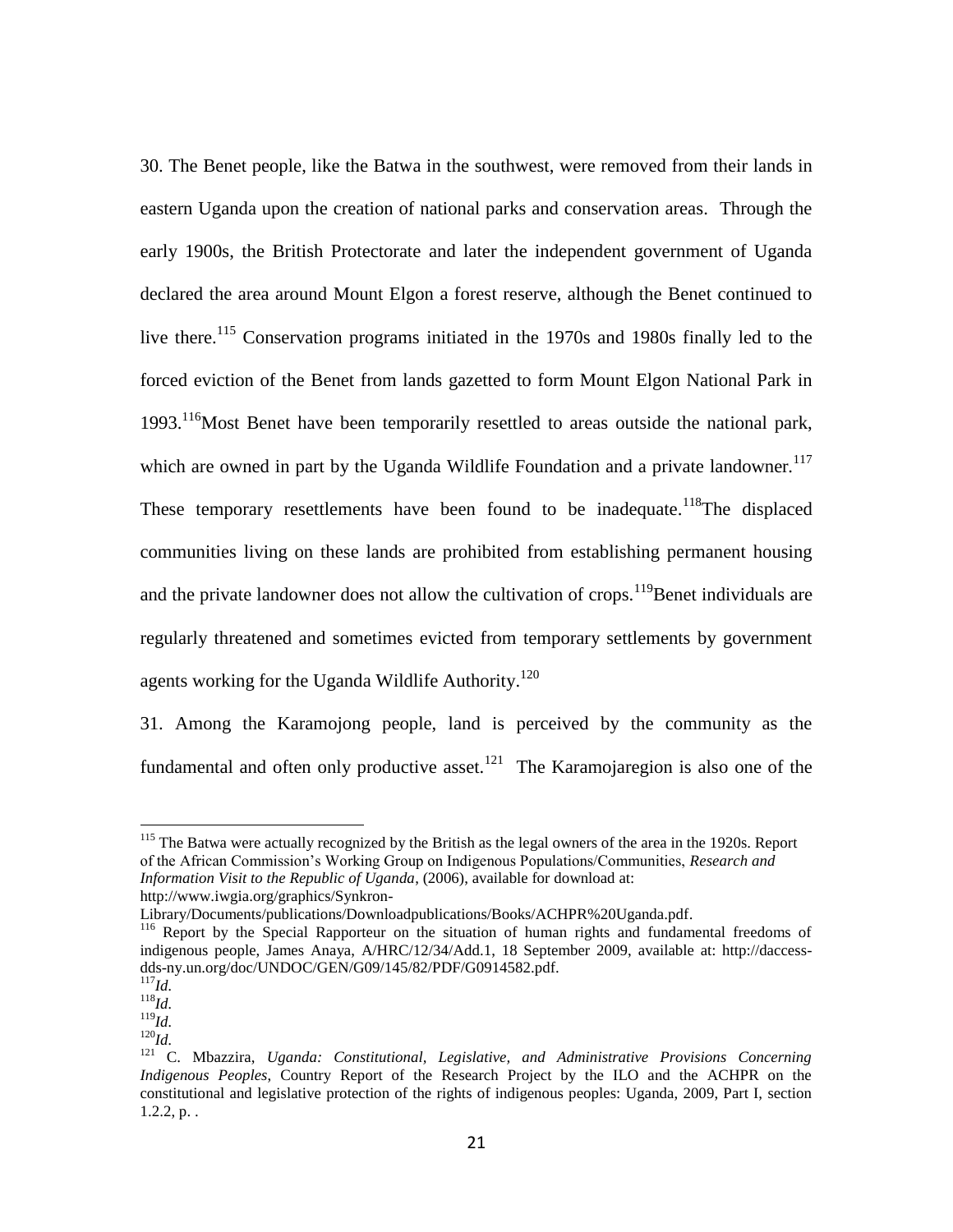poorest and least developed areas of the country. 90% of Karamojong ancestral land was gazetted by the government to form game and forest reserves in the  $1940s$ ,  $122$  including Pian-Upe Wildlife Reserve and Kidepo Valley National Park.<sup>123</sup> Although legally, the Karamojong are outlawed from the parks without a permit, a large number of Karamojong still live in these areas.<sup>124</sup> In 2006, a government attempt to evict the Karamojong from this land by compulsory acquisition proved unsuccessful.<sup>125</sup> A portion of gazetted land in the Karamoja region is slated to be de-gazetted, but the exact location or amount of land to be de-gazetted is unclear. Several reports claim that the government plans to lease the land to overseas investors for their private use.<sup>126</sup> The Karamojong people have stated their desire to negotiate with any outside investors over the lease of land, believing the land which is to be de-gazetted is still rightfully theirs to alienate as they wish. $127$ 

#### *Laws Providing Compensation for Forced Evictions Are Unenforced*

32. With regards to compensation, the actions of the government appear to be inconsistent with Uganda's international law obligations and domestic laws.When the

<sup>&</sup>lt;sup>122</sup> Report of the African Commission's Working Group on Indigenous Populations/Communities, *Research and Information Visit to the Republic of Uganda*, 58 (2006). <sup>123</sup>*Id.*

<sup>124</sup>*Id.*

<sup>125</sup> "Uganda." *The Indigenous World, 2009.* Copenhagen: International Work Group for Indigenous Affairs (2009). Page 480.

<sup>126</sup>Mbazzira, *Uganda: Constitutional, Legislative, and Administrative Provisions Concerning Indigenous Peoples*, Country Report of the Research Project by the ILO and the ACHPR on the constitutional and legislative protection of the rights of indigenous peoples: Uganda, 2009, Part I, section 1.2.2, p. 12-13; Report of the African Commission's Working Group on Indigenous Populations/Communities, *Research and Information Visit to the Republic of Uganda* (2006).Page 59.

<sup>127</sup>Report of the African Commission's Working Group on Indigenous Populations/Communities, *Research and Information Visit to the Republic of Uganda* (2006).Page 59.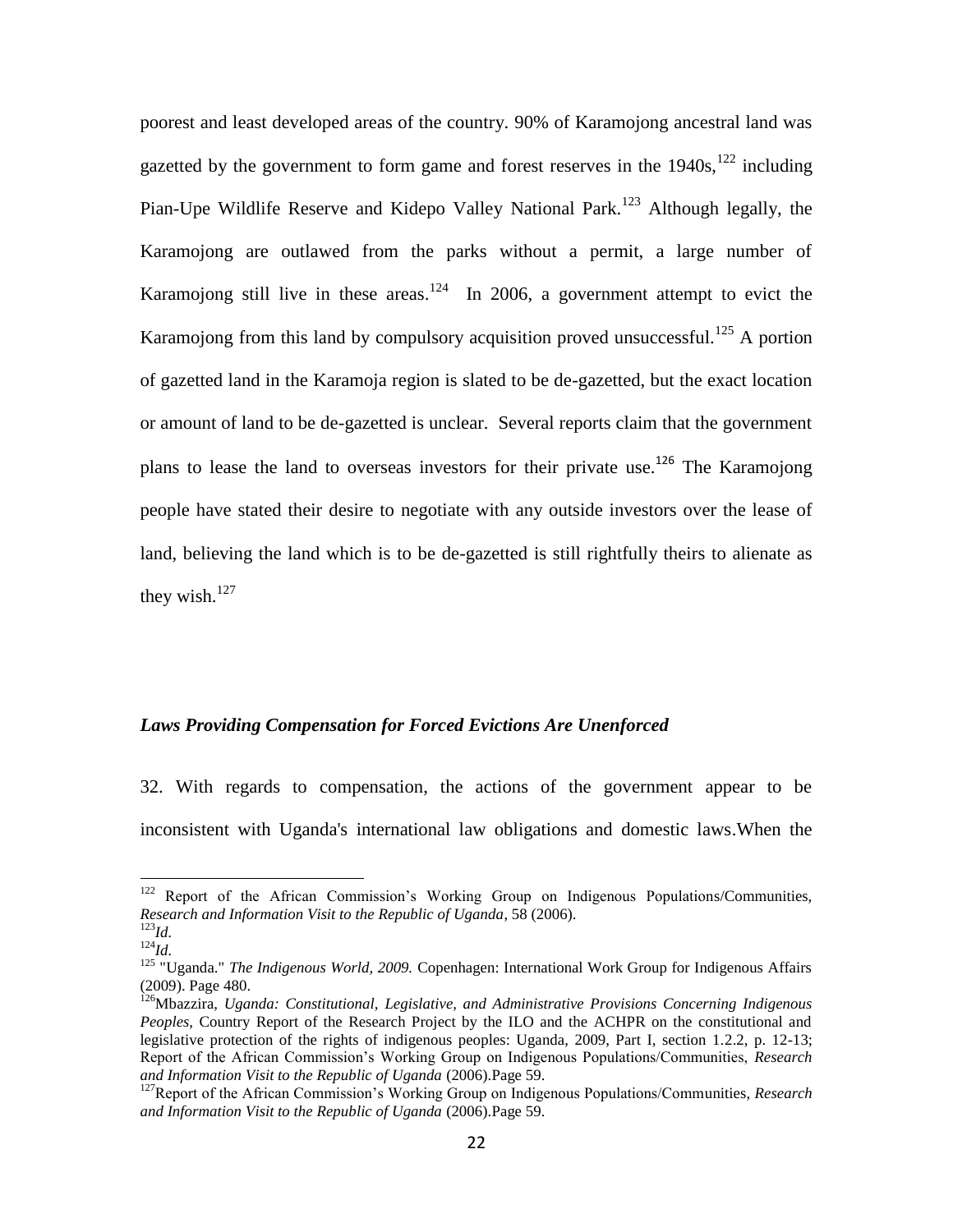government evicted the Batwa from their ancestral forest lands and gazetted the Bwindi and Mgahinga forests as national parks in 1991, government assistance was not provided to the Batwa and no efforts were made to resettle or compensate the evicted populations.<sup>128</sup> Although section 42 of the Land Act provides for a Land Fund to compensate and resettle communities whose lands had been appropriated by the government, there is a perceived lack of political will to use the Land Fund to resettle or compensate the Batwa.<sup>129</sup> Much of the Fund has been funneled to areas which have been stricken by natural disasters such as devastating mudslides. $130$ 

33. In 1995, as part of the Mgahinga and Bwindi Impenetrable Forest Conservation Trust Fund, the World Bank set aside funds to compensate the Batwa for the loss of their land, noting that the group had been particularly adversely affected by the creation of the national parks.<sup>131</sup> Funds were used to compensate evicted farming communities for the loss of their crops and permanent structures but this compensation scheme did not benefit the Batwa, $132$ <sub>as</sub> historically the Batwa did not farm or establish permanent fixtures on land within the forests. $133$  To date, the conservation trust fund purchased 326 acres of land to compensate the Batwa<sup>134</sup> but did not transfer title to the lands.<sup>135</sup> Moreover, the

<sup>128</sup> James Anaya, *Report by the Special Rapporteur on the situation of human rights and fundamental freedoms of indigenous people*, A/HRC/15/37/Add.1, 30 Sep. 2010. Para.392.

<sup>&</sup>lt;sup>129</sup> Personal Interviews, January 2011. Records of interview on file at the University of Oklahoma College of Law. The interviewees did not foresee Batwa compensation from the Land Fund taking place within the next twenty to thirty years.

<sup>130</sup>*Id*.

<sup>131</sup> James Anaya, *Report by the Special Rapporteur on the situation of human rights and fundamental freedoms of indigenous people*, A/HRC/15/37/Add.1, 30 Sep. 2010. ¶ 392.  $132$ *Id.* 

<sup>133</sup>*Id.*

<sup>134</sup>Report of the African Commission's Working Group on Indigenous Populations/Communities, *Research and Information Visit to the Republic of Uganda* (2006).Page 48. <sup>135</sup>*Id.*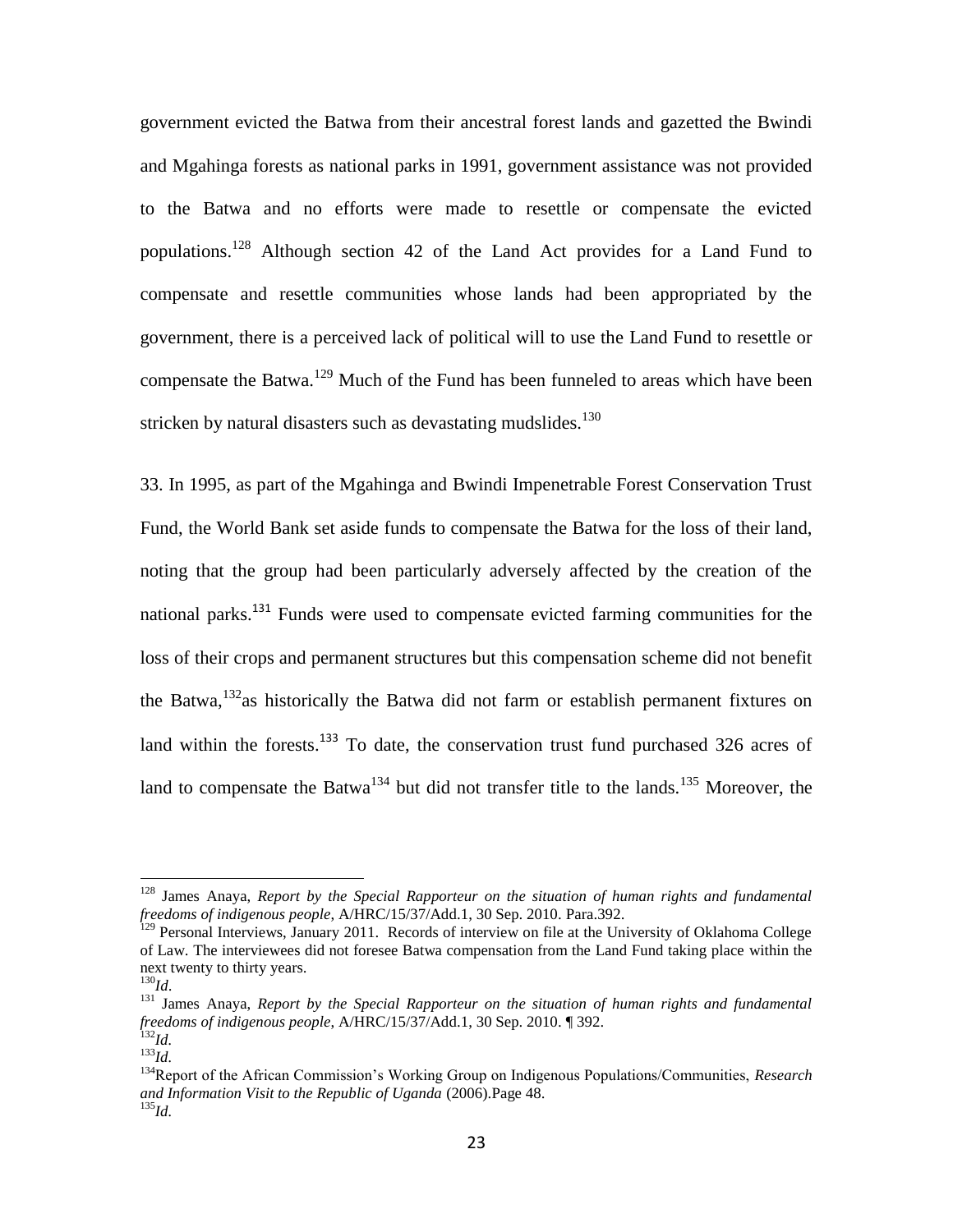purchase of 326 acres was insufficient to provide more than a few Batwa with land.<sup>136</sup> Compensation for the Batwa through the trust was eliminated in 2002 after the World Bank lost a significant portion of the funds it had set aside through bad investments in the off-shore stock market.<sup>137</sup>

34. In the 1980s, the government of Uganda carried out a land resettlement program in the region around Mount Elgon already declared a forest reserve.<sup>138</sup> The Benet occupying areas these areas were resettled just outside the reserve on land which at the time comprised an estimated 7500 hectares.<sup>139</sup>Apparently, the government had intended the Benet to resettle a smaller area comprising  $6000$  hectares.<sup>140</sup> In 1993, the government surveyed the Benet resettlement area, discovered it to be 7500 hectares, instituted a gazetting action and declared the additional 1500 hectares to be part of Mount Elgon National Park.<sup>141</sup>Six thousand people who had been living in this area were evicted without participation in the decision process or adequate compensation or resettlement assistance and were rendered landless.<sup>142</sup>

35. In 2004, Action Aid International Uganda and the Uganda Land alliance with assistance from Oxfam, sued the government on behalf of the Benet to reclaim the 1,500

<sup>&</sup>lt;sup>136</sup> Rose Nakayi, Historical and Contemporary Land Laws and their impact on indigenous peoples' land rights in Uganda: The Case of the Batwa*. Land Rights and the Forest Peoples of Africa: Historical, Legal and Anthropological Perspectives.*Moreton-in-Marsh, UK: Forest Peoples Programme, 2009. Page 20.

<sup>&</sup>lt;sup>137</sup> Peter Poole, Cultural Mapping and Indigenous Peoples: A Report for UNESCO, March 2003. Page 8.

<sup>&</sup>lt;sup>138</sup> Report by the Special Rapporteur on the situation of human rights and fundamental freedoms of indigenous people, James Anaya, A/HRC/12/34/Add.1, 18 Sep. 2009. Page 85.

 $^{139}$  1 hectare is equal to 10,000 square meters. 7,500 hectares is approximately 18,352 acres of land.

<sup>&</sup>lt;sup>140</sup> The government had not surveyed the land at the time the Benet were initially resettled. Report by the Special Rapporteur on the situation of human rights and fundamental freedoms of indigenous people, James Anaya, A/HRC/12/34/Add.1, 18 Sep. 2009. Page 85.

<sup>141</sup>*Id.*

<sup>&</sup>lt;sup>142</sup> Rose Nakayi, Historical and Contemporary Land Laws and their impact on indigenous peoples' land rights in Uganda: The Case of the Batwa*. Land Rights and the Forest Peoples of Africa: Historical, Legal and Anthropological Perspectives.*Moreton-in-Marsh, UK: Forest Peoples Programme, 2009.Page 22.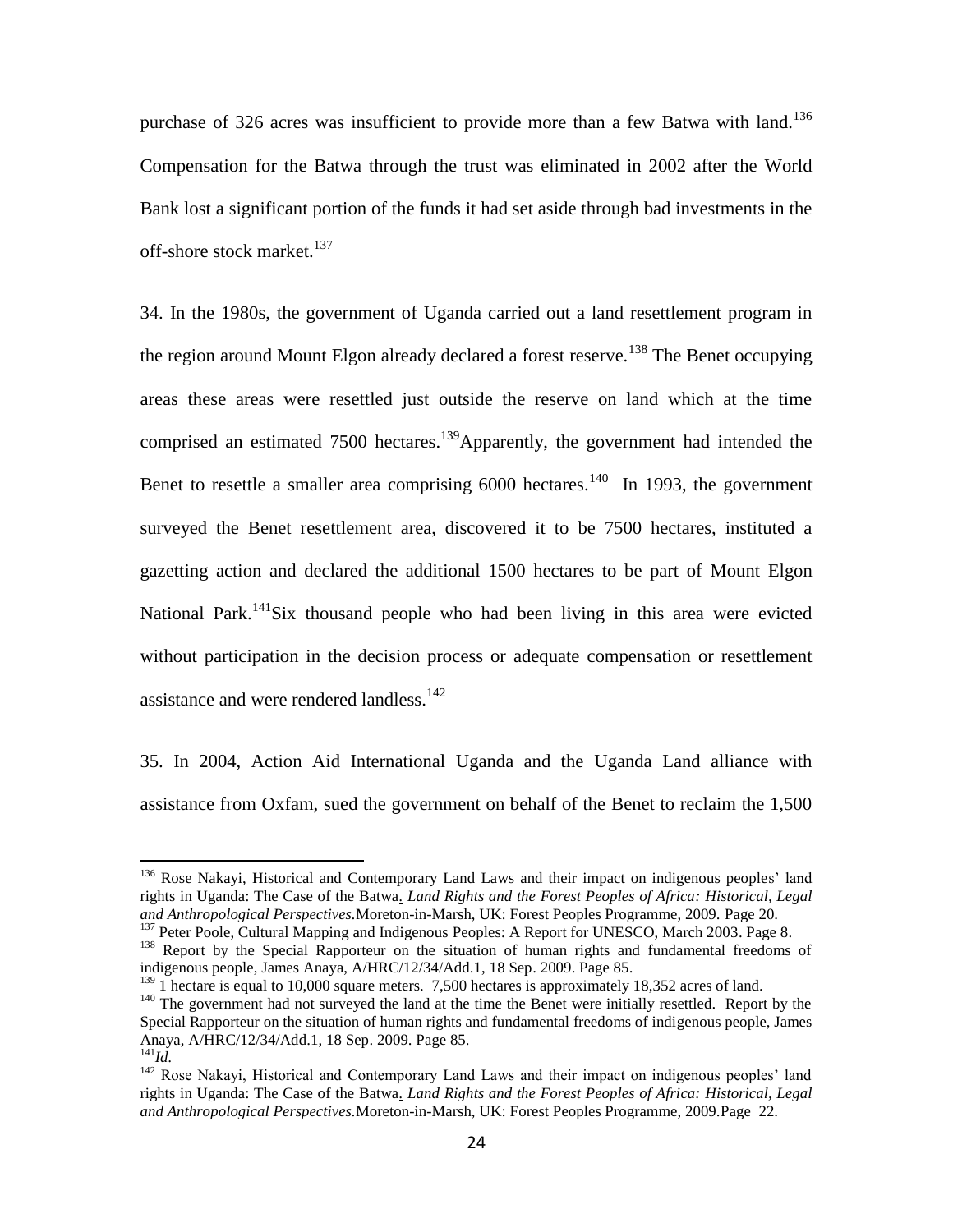hectares.<sup>143</sup>On October 27, 2005, the High Court of Uganda handed down a Consent Judgment and Decree finding that the members of the Benet community evicted from the 1500 hectare area declared to be protected national park land were "historical and indigenous inhabitants" of the said area and were entitled to "stay and carry out economic and agricultural activities including developing the same undisturbed."<sup>144</sup> The Courtordered the government to take all necessary steps to de-gazette these areas,  $145$  and issued an injunction forbidding the Uganda Wildlife Authority from "evicting or disturbing" the Benet, and awarded compensation.<sup>146</sup>

36. In February 2008, the Uganda Wildlife Authority evicted 1400 Benet people attempting to return to land the Consent Judgment had ordered de-gazetted.<sup>147</sup>In April 2008, the Minister of Tourism ordered this group into two temporary settlement areas owned in part by the Uganda Wildlife Foundation and a private landowner.<sup>148</sup> Incidents of harassment, arrest and death have accompanied further attempts by the Benet to return to these lands. $149$ 

<sup>143</sup>*Id*.

<sup>&</sup>lt;sup>144</sup> Report of the African Commission's Working Group on Indigenous Populations/Communities, *Research and Information Visit to the Republic of Uganda*, 54 (2006).

<sup>&</sup>lt;sup>145</sup> Rose Nakayi, Historical and Contemporary Land Laws and their impact on indigenous peoples' land rights in Uganda: The Case of the Batwa*. Land Rights and the Forest Peoples of Africa: Historical, Legal and Anthropological Perspectives.*Moreton-in-Marsh, UK: Forest Peoples Programme, 2009. Page 23.

<sup>&</sup>lt;sup>146</sup> Report of the African Commission's Working Group on Indigenous Populations/Communities, *Research and Information Visit to the Republic of Uganda*, 54 (2006).

 $147$ Report by the Special Rapporteur on the situation of human rights and fundamental freedoms of indigenous people, James Anaya, A/HRC/12/34/Add.1, 18 September 2009, page 85. <sup>148</sup>*Id.*

<sup>&</sup>lt;sup>149</sup>Wambi Michael. "Carbon Trading Scheme Pushing Indigenous People off Their Land In Uganda -Global Warming - Zimbio." Zimbio - Interactive Magazine. 31 Aug. 2009. Web. 10 Mar. 2011. <http://www.zimbio.com/Global Warming/articles/2NdGRgjYxYL/Carbon Trading Scheme Pushing Indigenous People>.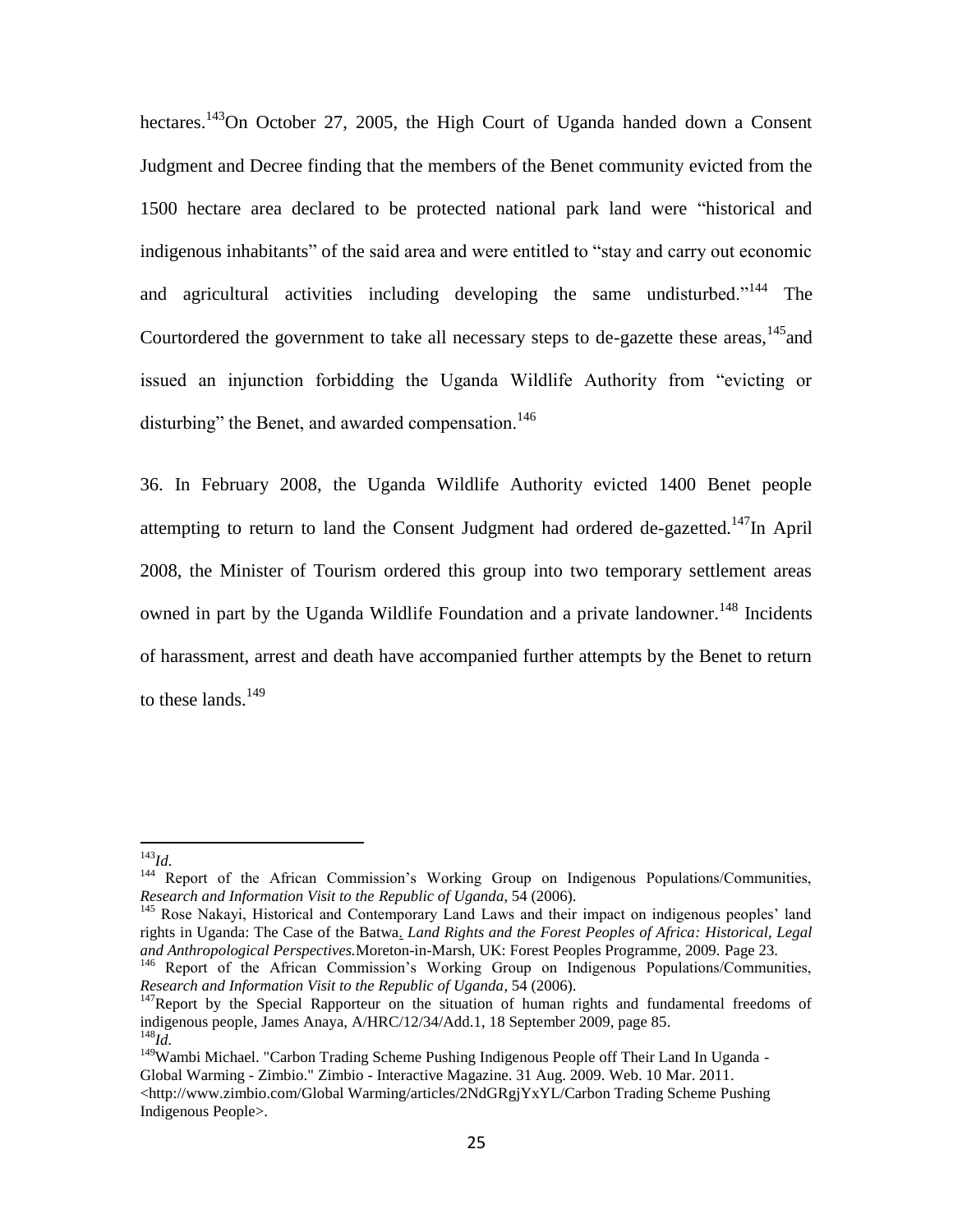#### *Laws Provide Limited Security of Land Rights*

37. British colonialism introduced individualized ownership and title to Uganda, conferring property rights in land areas with already existing indigenous land rights systems, resulting in a complicated system of land tenure and widespread overlap of land rights.<sup>150</sup> The ambiguity of ownership and widespread conflictsover rights has negatively impacted long-term investments in energy<sup>151</sup> and agriculture, <sup>152</sup> offering major challenges for the future management and administration of land.<sup>153</sup>

38. Most land in Uganda is owned or managed under customary tenure,  $154$  generally without any form of documentation. 95% of land owners do not have land titles to guarantee security of tenure.<sup>155</sup> Land rights delivery under customary tenure is slow, corruption-prone and largely based on memory.<sup>156</sup> To protect customary land ownership, section 4(1) of the Land Act provides that indigenous groups holding land under customary tenure may acquire a certificate of customary ownership with respect to that land.<sup>157</sup> However, the mechanism for issuing certificates of customary ownership has not been implemented, <sup>158</sup> making it difficult for indigenous peoples to secure adequate rights to land.

<sup>&</sup>lt;sup>150</sup> The Uganda National Land Policy, 2011, Page 2.

<sup>151</sup>*Id.*at page 6.

 $152$ National Development Plan (2010/11 – 2014/15).83.

<sup>&</sup>lt;sup>153</sup> See generally the executive summary of the Uganda National Land Policy, 2011 at 2.

<sup>154</sup> C. Mbazzira, *Uganda: Constitutional, Legislative, and Administrative Provisions Concerning Indigenous Peoples*, Country Report of the Research Project by the ILO and the ACHPR on the constitutional and legislative protection of the rights of indigenous peoples: Uganda, 2009. Page 46. <sup>155</sup>*Id.*

<sup>&</sup>lt;sup>156</sup> The Uganda National Land Policy, 2011, page 37.

 $157$  Land Act of 1998, section 4(1).

<sup>&</sup>lt;sup>158</sup> The committees to be formed and provided the authority to issue certificates of customary ownership under section 4(1) of the Land Act were never put in place. Rose Nakayi, Historical and Contemporary Land Laws and their impact on indigenous peoples' land rights in Uganda: The Case of the Batwa*. Land*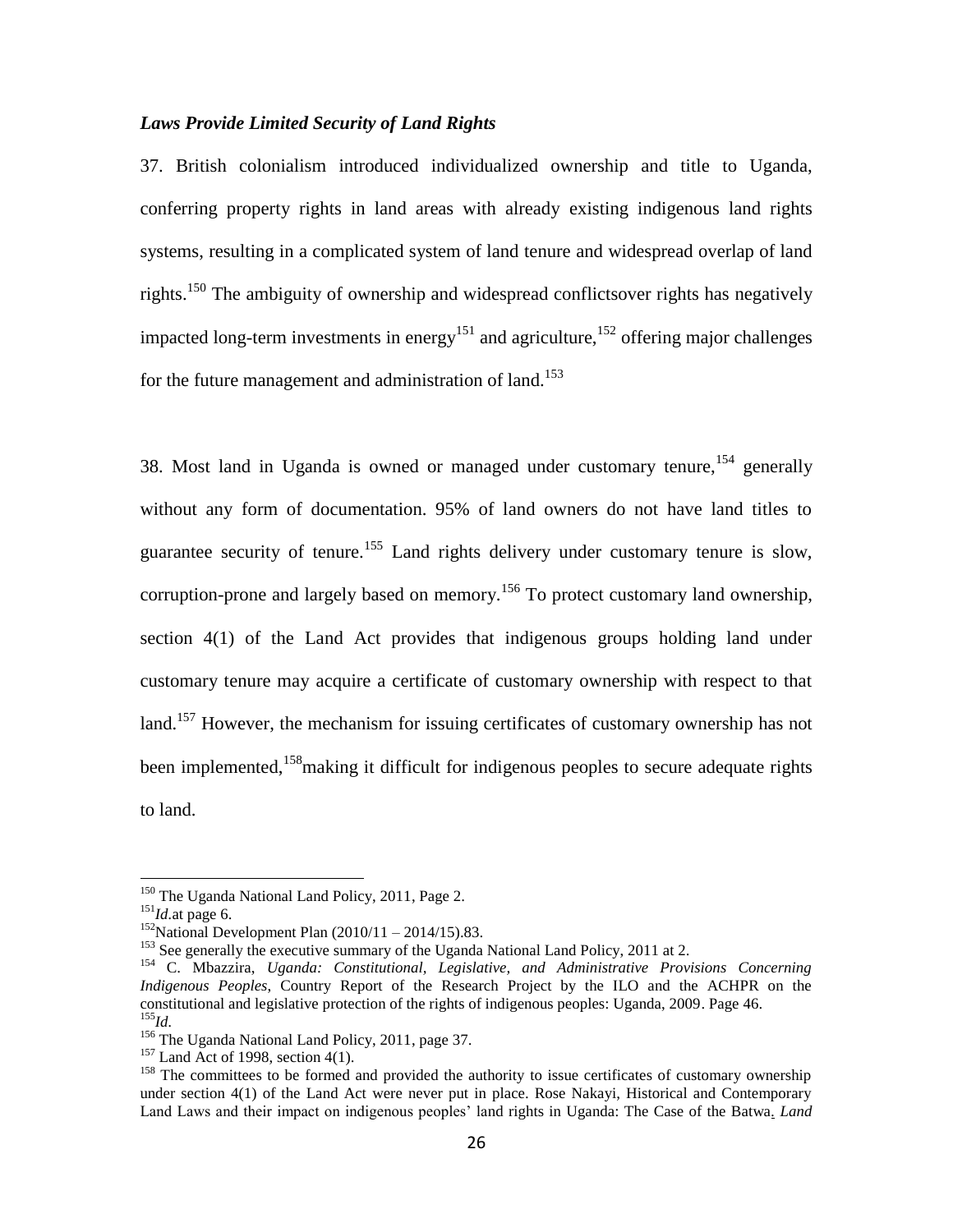39. The divergent systems of land tenure in Uganda have also produced a situation where legal title in land may be vested in a person not necessarily in occupation of the land.<sup>159</sup> As a result of being evicted from ancestral lands and rendered landless, indigenous groups like the Batwa, Benet and Karamojong have been resettled or occupy land for which they do not own legal title.<sup>160</sup>To mitigate potential conflict, the Land Act created a landlord-tenant system which would categorize indigenous groups as lawful or bona fide occupants or tenants by occupancy on these lands.<sup>161</sup> Under the laws of Uganda, bona fide occupants or tenants by occupancy are guaranteed security of occupancy as long as rent is paid to the landlord.<sup>162</sup> The Land Amendment Act of 2010 also provides tenants by occupancy with the option to buy an ownership interest (the right of first refusal) over land if the landlord wishes to sell.<sup>163</sup>

40. Despite its intentions, the landlord-tenant system does not adequately secure land rights for vulnerable indigenous groups. Evictions of bona fide tenants and tenants by occupancy are commonplace.<sup>164</sup>Although the Land Amendment Act of 2010 criminalizes eviction of tenants<sup>165</sup>this provision has not been adequately enforced.<sup>166</sup>

 $162$ Land Act of 1998, section 32 and Land Amendment Act of 2010, section 32(A)(1).

*Rights and the Forest Peoples of Africa: Historical, Legal and Anthropological Perspectives.*Moreton-in-Marsh, UK: Forest Peoples Programme, 2009. 21.

<sup>159</sup> C. Mbazzira, *Uganda: Constitutional, Legislative, and Administrative Provisions Concerning Indigenous Peoples*, Country Report of the Research Project by the ILO and the ACHPR on the constitutional and legislative protection of the rights of indigenous peoples: Uganda, 2009. 48. <sup>160</sup>*Id.*

 $161$  Land Act of 1998, sections 30 and 32.

<sup>163</sup>*Id.*

<sup>164</sup> C. Mbazzira, *Uganda: Constitutional, Legislative, and Administrative Provisions Concerning Indigenous Peoples*, Country Report of the Research Project by the ILO and the ACHPR on the constitutional and legislative protection of the rights of indigenous peoples: Uganda, 2009, 48; Uganda National Land Policy, 2011, page 6.

 $165$  Land Amendment Act 2010, section 92(1)(e).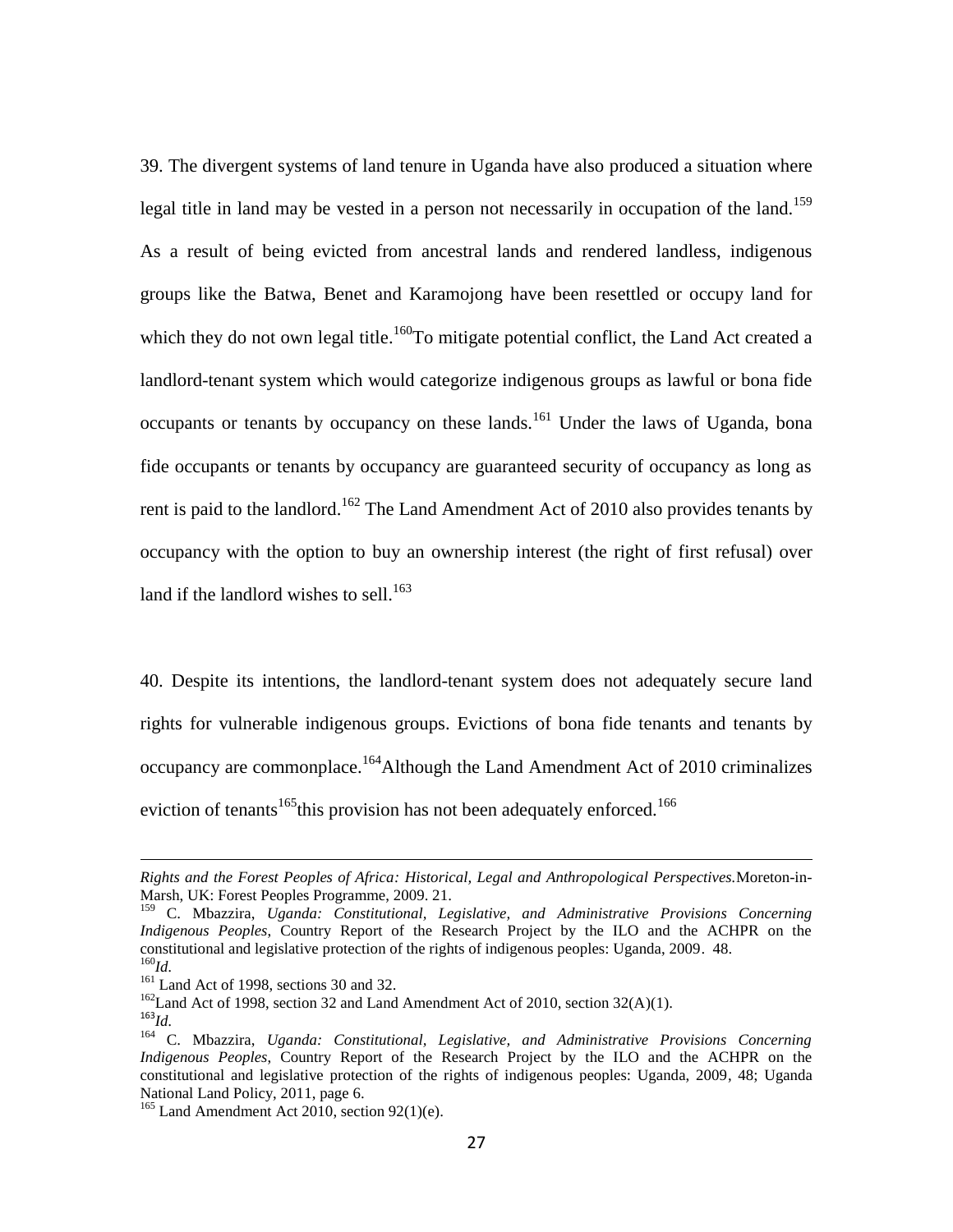### *The Uganda National Land Policy: A Model for The Region?*

41.In 2001, the Ministry of Lands, Housing and Urban Development created the National Land Policy Working Group for the purpose of developing a comprehensive and clearly defined national land policy for the Republic of Uganda.<sup>167</sup> Consensus among stakeholders emerged at the National Land Conference held in May  $2010<sup>168</sup>$  which led to the adoption of strategies which are now presented in the Uganda National Land Policy of 2011.

42. First among its guiding principles, the policy provides that land "is a natural gift for the citizens of Uganda to hold, own, enjoy, use and develop individually or in association with others."<sup>169</sup> Amongst its objectives, the policy proposes to "redress historical injustice to protect land rights of groups and communities marginalized by history or on the basis of ... ethnicity and other forms of vulnerability ...  $\cdot$ <sup>170</sup> Importantly, the policy recognizes that the land rights of vulnerable groups have been "inadequately protected or poorly enforced<sup>"171</sup> and singles out for special redress the diminished land rights of these groups.<sup>172</sup>

43. The policy tackles the subject of compulsory acquisitions, noting that historically, the central government had consistently failed to exercise its power responsibly or

<sup>&</sup>lt;sup>166</sup>The Uganda National Land Policy 2011. Page 6.

<sup>&</sup>lt;sup>167</sup>Foreword to the Uganda National Land Policy 2011. Page 1.

<sup>&</sup>lt;sup>168</sup>The Batwa and other indigenous groups were not directly involved in the formulation of the new land policy.

<sup>&</sup>lt;sup>169</sup> The Uganda National Land Policy, Chapter 1, Section 1.5(5)(i).

 $170$  The Uganda National Land Policy, Chapter 1, Section 1.4(4)(iv).

 $171$ Executive Summary to the Uganda National Land Policy, 2011. Page 2.

<sup>172</sup>*Id.*at page 3.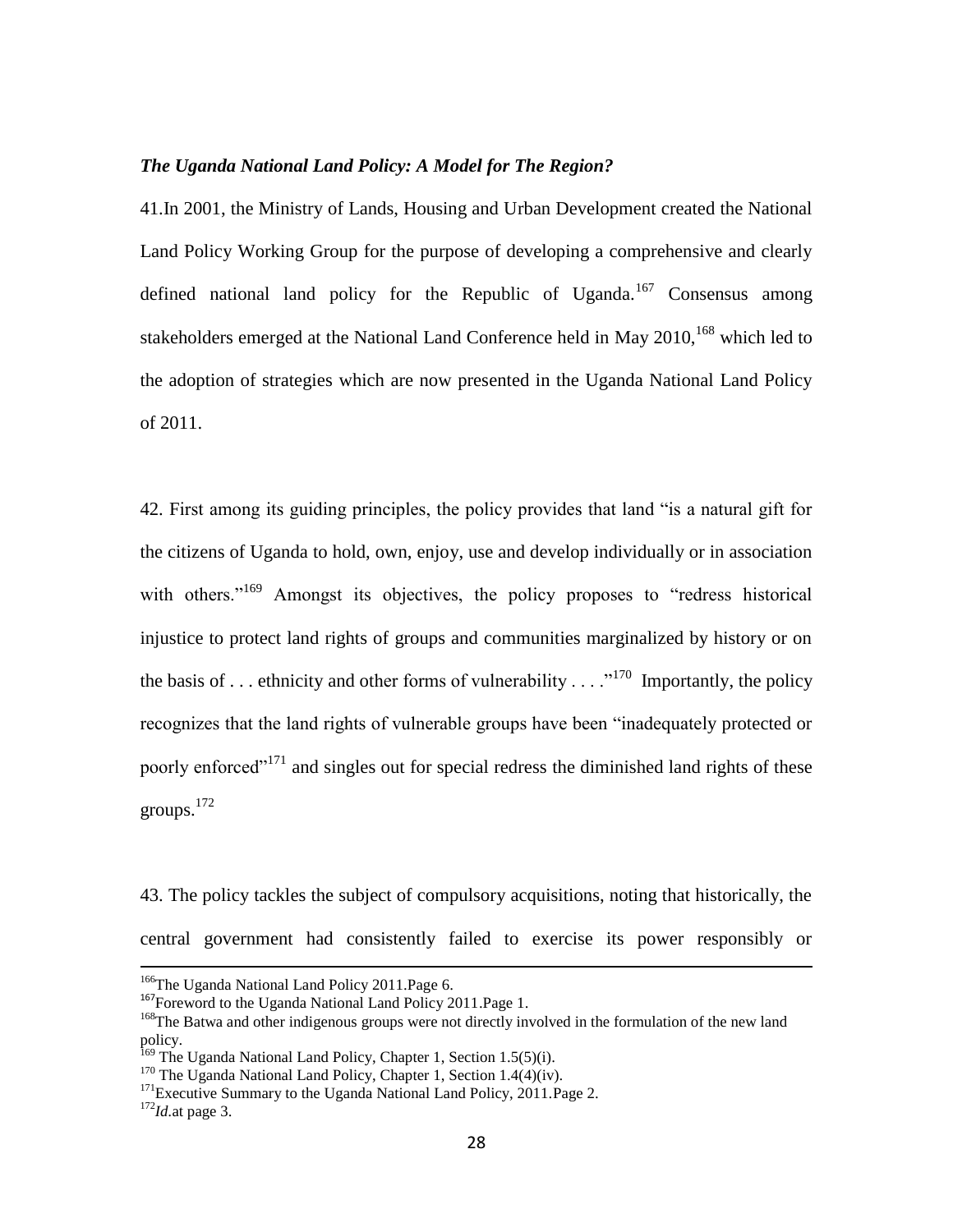consistently within the public interest or to provide local governments with sufficient capacity to provide adequate compensation for lands appropriated at the local level.<sup>173</sup> The policy proposes to centralize the appropriation of property within the national government.<sup>174</sup>

44. To protect customary rights to land, the policy proposes a mechanism to register land rights under customary tenure.<sup>175</sup> It also identifies as a critical issue the lack of clarity and certainty of land rights within Uganda's land tenure systems<sup>176</sup> and proposes measures to disentangle the overlap and conflict of rights over registered land.<sup>177</sup>

45. For the Batwa, Benet and Karamojongpeoples, perhaps the most important policy statementis contained in Chapter 3, Section 3.8, which states: "Government shall, in its use and management of natural resources, recognize and protect the right to ancestral lands of ethnic minority groups."<sup>178</sup> To implement this policy, the government proposes establishing statutory regulations to recognize land tenure rights of minorities to ancestral lands,  $179$  protect these rights against arbitrary evictions,  $180$  consider land swapping or compensation or resettlement for future expropriations,  $^{181}$  and the payment of compensation to ethnic minorities evicted from their lands for conservation purposes in

<sup>&</sup>lt;sup>173</sup>The Uganda National Land Policy, Chapter 2, Section 2.3(10).

 $174$ *Id.* at 2.3(12)(iii).

 $175$  The Uganda National Land Policy, Chapter 3, Section 3.3(40)(i).

<sup>&</sup>lt;sup>176</sup>Executive Summary to the Uganda National Land Policy, 2011.

<sup>&</sup>lt;sup>177</sup> See Generally, Chapter 3 of the Uganda National Land Policy.

<sup>&</sup>lt;sup>178</sup>The Uganda National Land Policy, Chapter 3, Section 3.8(59).

<sup>&</sup>lt;sup>179</sup> The Uganda National Land Policy, Chapter 3, Section  $3.8(59)(i)(a)$ .

<sup>&</sup>lt;sup>180</sup> The Uganda National Land Policy, Chapter 3, Section  $3.8(59)(i)(b)$ .

<sup>&</sup>lt;sup>181</sup> The Uganda National Land Policy, Chapter 3, Section  $3.8(59)(i)(c)$ .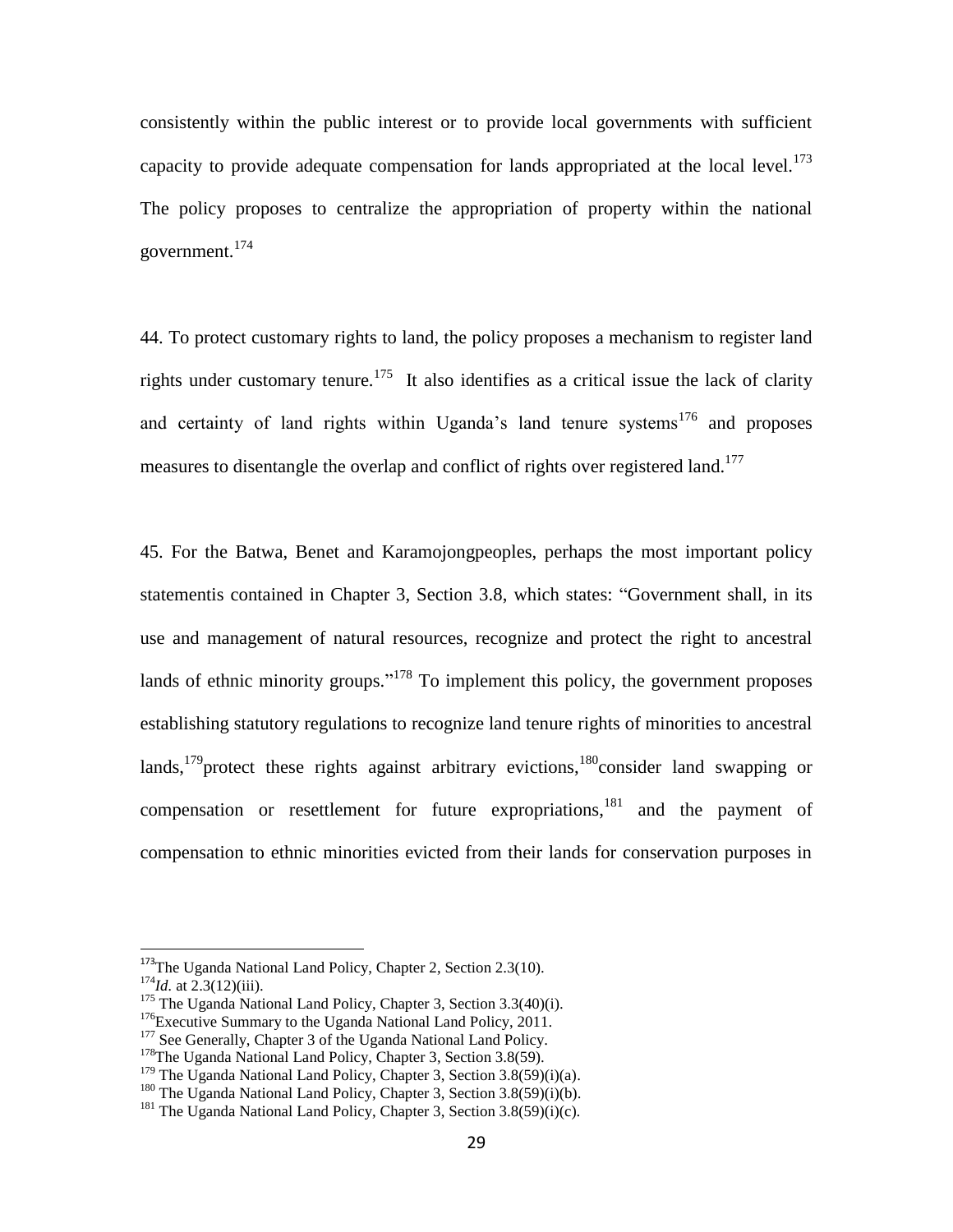the past.<sup>182</sup> The policy provides a single unit the authority to plan and administer these proposed measures and strategies.<sup>183</sup>While it remains to be seen whether Uganda will implement these policies and to what effect, the creation of the national land policy signals the intent to implement domestic and international obligations.

# **II. Health**

#### **Normative and Institutional Framework**

#### *International Instruments*

46. While Uganda acceded to the CERD in 1980,it has not recognized the competence of Article 14, which provides for individual complaints to be addressed to the Committee on the Elimination of Racial Discrimination once domestic remedies are exhausted. So an effective domestic redress system is especially important in meeting the needs of Uganda's indigenous peoples.<sup>184</sup> Ensuring that indigenous communities have practical access to medical services will best help Uganda maintain the international norms expressed in the CERD. Article 5 articulates "[t]he right to public health, medical care, social security and social services," $185$  regardless of "race, colour, descent, or...ethnic origin."<sup>186</sup> Article 24 of the UNDRIP also recognizes that "[i]ndigenous individuals have an equal right to the enjoyment of the highest attainable standard of physical and mental health. States shall take the necessary steps with a view to achieving progressively the full realization of this right."<sup>187</sup> The UNDRIP further articulates that "[i]ndigenous

 $182$  The Uganda National Land Policy, Chapter 3, Section 3.8(59)(ii).

<sup>&</sup>lt;sup>183</sup>Executive Summary to the Uganda National Land Policy, 2011. Page 3.

<sup>&</sup>lt;sup>184</sup> The Uganda Human Rights Commission (UHRC) is one appropriate forum for claims by indigenous people and communities, but the the UHRC's heavy case load may limit the efficacy of this approach.  $185$  CERD, Article 5(e)(iv).

<sup>&</sup>lt;sup>186</sup> CERD, Article 1.

 $187$ UNDRIP, Article 24(2).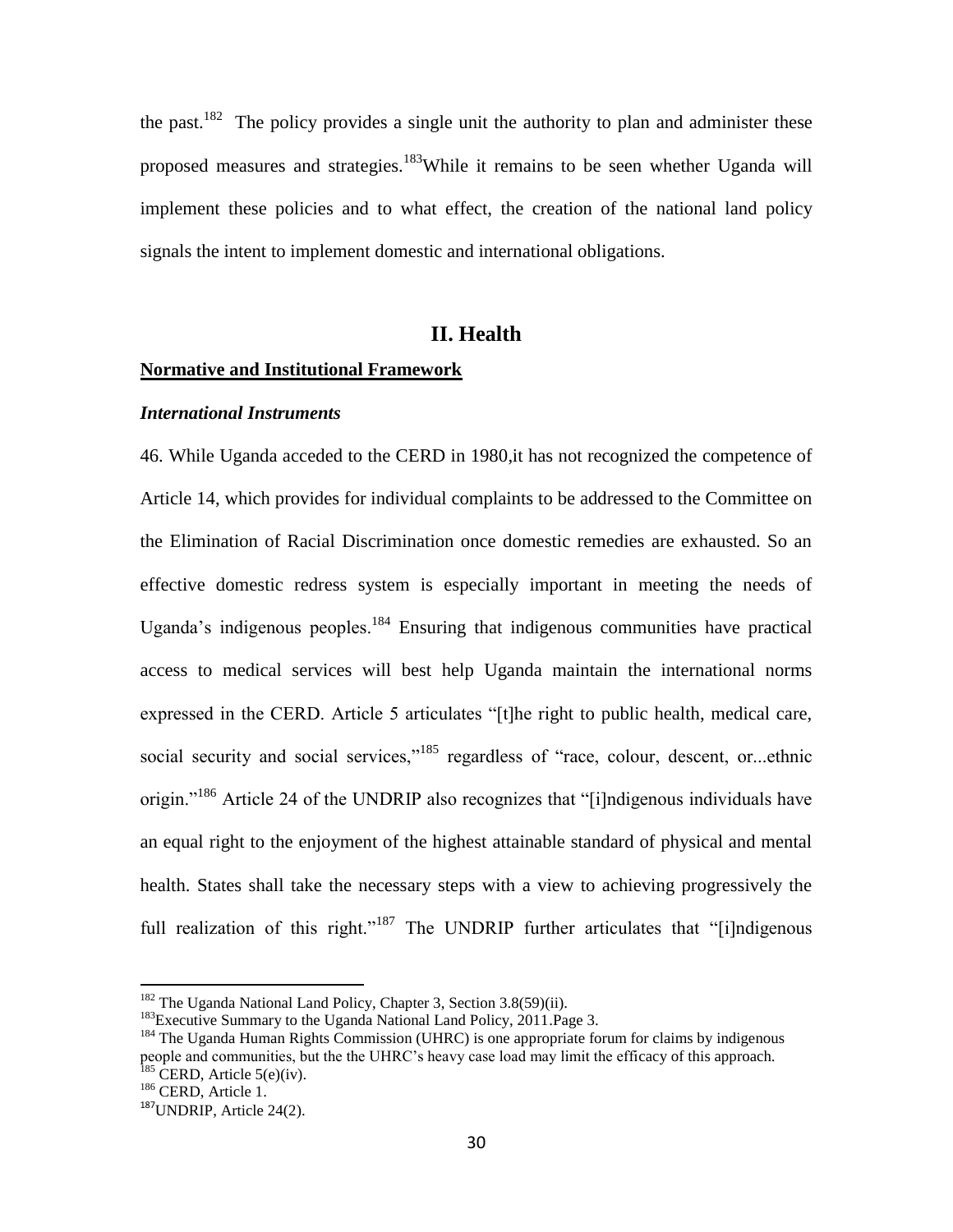peoples have the right to their traditional medicines and to maintaintheir health practices, including the conservation of their vital medicinal plants, animals and minerals. Indigenous individuals also have the right to access, without any discrimination, to all socialand health services."<sup>188</sup>

47. Article 12 of the CEDAW addresses women's access to health care, including preand post-natal services and adequate nutrition.<sup>189</sup>

48. Article 16 of the African Charter provides: "1. Every individual shall have the right to enjoy the best attainable state of physical and mental health. 2. States parties to the present Charter shall take the necessary measures to protect the health of their people and to ensure that they receive medical attention when they are sick.<sup> $190$ </sup> In calling for sustainable health and medical attention for "every individual," the African Charter includes the needs of indigenous peoples.

49.The ICESCRprovides in Article 12 that:

1. The States Parties to the present Covenant recognize the right of everyone to the enjoyment of the highest attainable standard of physical and mental health. 2. The steps to be taken by the States Parties to the present Covenant to

achieve the full realization of this right shall include those necessary for:

(a) The provision for the reduction of the stillbirth-rate and of infant mortality and for the healthy development of the child;

(b) The improvement of all aspects of environmental and industrial hygiene;

(c) The prevention, treatment and control of epidemic, endemic, occupational and other diseases;

<sup>&</sup>lt;sup>188</sup>UNDRIP, Article 24(1).

<sup>&</sup>lt;sup>189</sup> CEDAW, Article 12.

<sup>&</sup>lt;sup>190</sup>ACHPR, Article 16.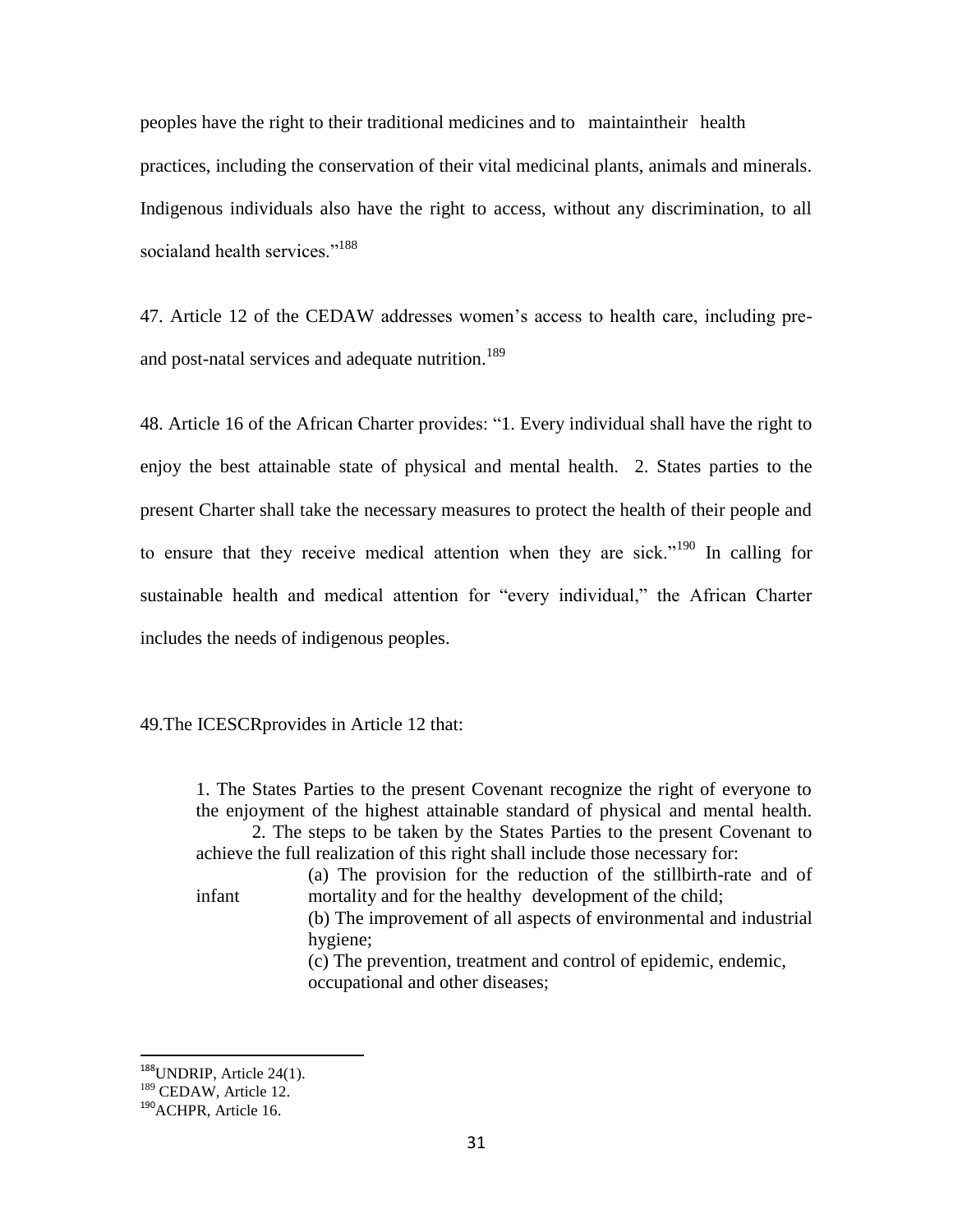(d) The creation of conditions which would assure to all medical service and medical attention in the event of sickness.<sup>191</sup>

Uganda has taken or expressed intent to take domestic initiatives consistent with the rights articulated in the ICESCR (addressed below under Domestic Undertakings). Because of their frequent lack of access to services, indigenous communities should be specially targeted in these programs to ensure they benefit from the resources available. In the case of access to medical services as expressed in Article  $12(2)(d)$ , the indigenous peoples of Uganda face considerable obstacles<sup>192</sup> (see below at #61, #62).

50. Uganda ratified the Convention on the Rights of the Child (CRC) on 17 August 1990. Article 2 specifies that States Parties must "respect and ensure" the rights of children, especially the children of marginalized groups such as indigenous peoples.<sup>193</sup> Article 6 "recognize[s] that every child has the inherent right to life,"<sup>194</sup> and calls on states to "ensure to the maximum extent possible the survival and development of the child."<sup>195</sup> The prioritizing of disease control, hygiene, and child health found in the ICESCR is echoed in Article 24 of the CRC, which specifically calls for the availability of "adequate" nutritious foods and clean drinking water."<sup>196</sup> This article also calls for "preventive health care, guidance for parents and family planning education and services."<sup>197</sup> It should be noted that Article 30 extends special acknowledgement that the rights of indigenous children are included in the CRC.

<sup>&</sup>lt;sup>191</sup>ICESCR Art. 12

<sup>192</sup>Report of the African Commission's Working Group on Indigenous Populations/Communities, *Research and Information Visit to the Republic of Uganda*, (2006).Page 49.  $193$ CRC Art. 2(1), Art. 2(2)

 $194$ CRC Art. 6(1)

 $195$ CRC Art. 6(2)

 $196$  CRC, Article 24(2)(c).  $197$  CRC, Article 24(2)(f).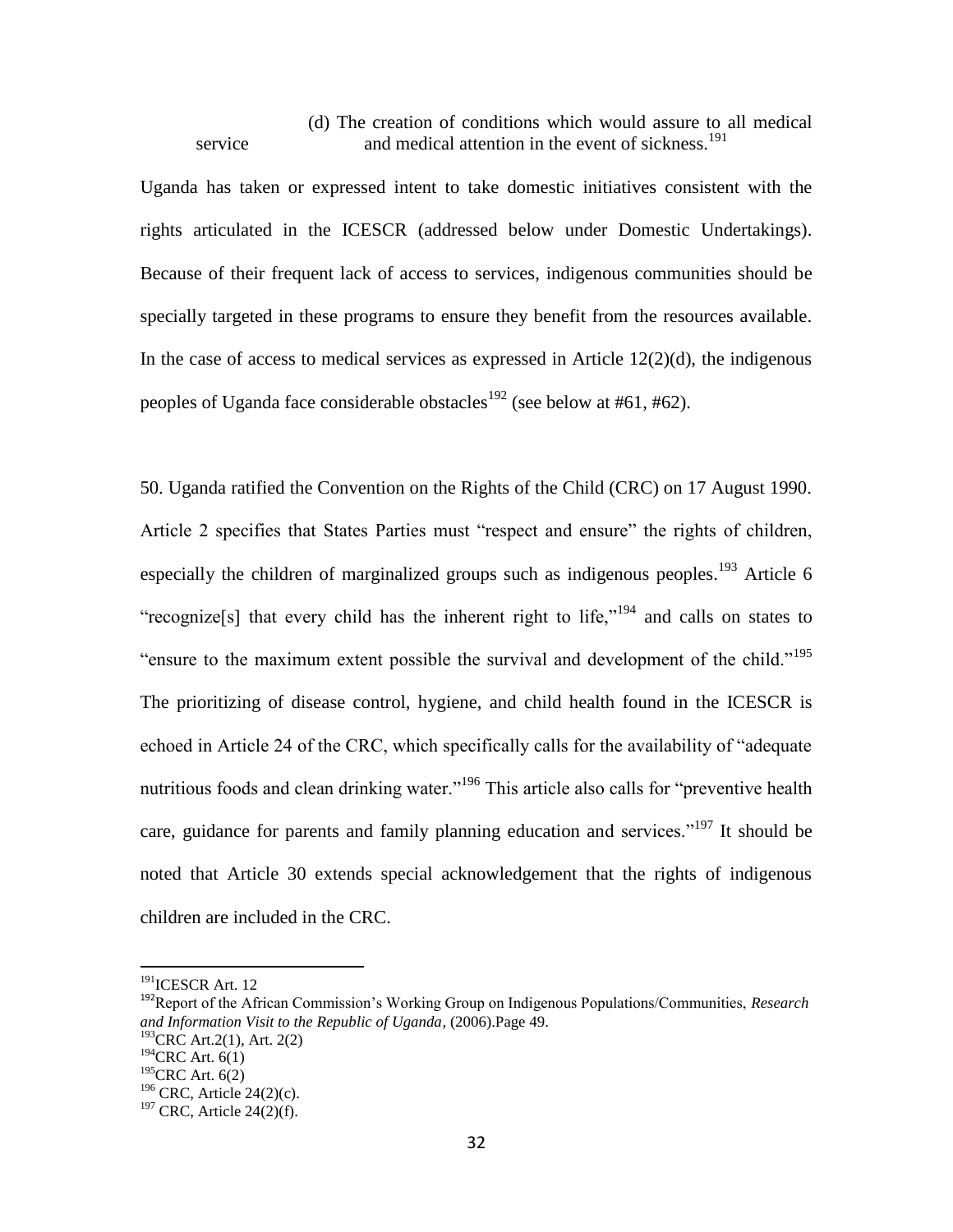#### *Domestic Undertakings*

51. The Public Health Act of 1964 represents Uganda's first commitment to addressing health threats nationwide, initially developed to combat smallpox and address public sanitation and hygiene. The act also authorized the implementation of other vaccination programs as public health threats emerged.

52. The National Health Policy (NHP II)<sup>198</sup> notes that "[d]uring the post-independence era (1962-1971) Uganda was one of the countries with best health indices and a vibrant health care system in Africa. Two decades of civil unrest followed and the health care system collapsed."<sup>199</sup> A more stable political environment and the locally-targeted nature of Uganda's now decentralized government could provide a framework to support a healthcare system capable of returning Uganda to the leading end of health indices. But the needs of indigenous peoples must be consistently incorporated in planning and prioritized in practice, to mitigate the generally poor health situation in indigenous communities.

53.The Health Sector Strategic Plan (HSSP) III, which also records the policy implementation goals of Uganda's government in addressing public health, emphasizes

<sup>&</sup>lt;sup>198</sup>As revised in 2009.

<sup>199</sup> Government of Uganda Ministry of Health, Draft *National Health Policy: Reducing Poverty Through Promoting People's Health*. May 2009 Version. Available at: http://www.health.go.ug/National\_Health.pdf.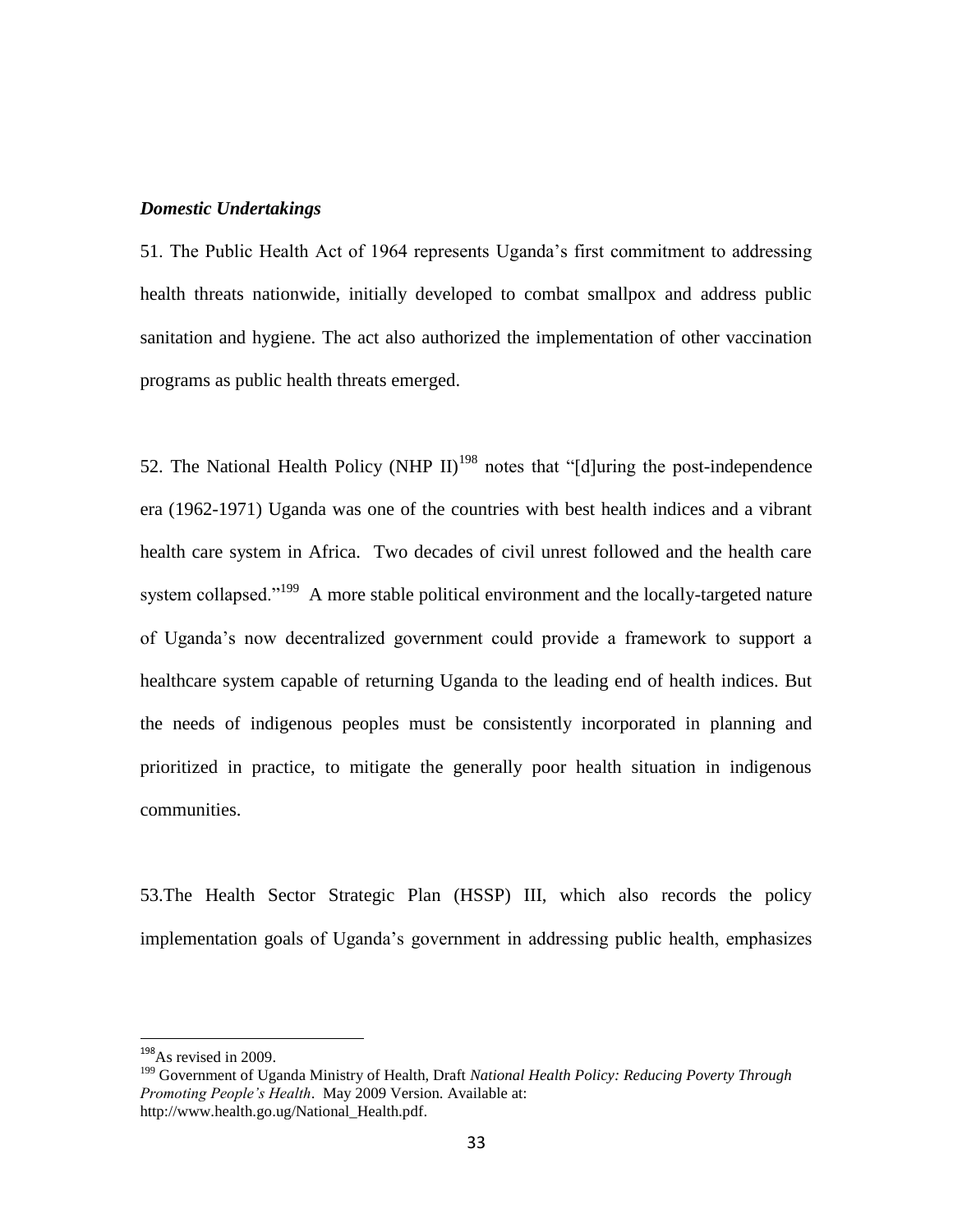"[h]uman resource management and development."<sup>200</sup> This reflects an attempt to address the serious personnel shortage in the health sector. "The present number of health staff (Doctors, nurses, midwifes) available in the country…amount to 59,000, with a ratio of 1 to  $1,818$  people."<sup>201</sup> The World Health Organization recommends at least one health worker for every 439 people,  $202$  highlighting the crisis level shortage of health workers in Uganda.

54. The importance of safe, sufficient water is articulated in the National Water Policy, adopted in 1999. The policy is "based on the principal of 'some for all, rather than all for some.'<sup>1,203</sup> As expressed in an article published by the National Water and Sewerage Corporation, Uganda recognizes that

> water is a basic right as quoted in the U.N. Charter and the Millenium Development Goals (MDGs). However, today many persons are still devoid of safe drinking water and sanitation services….Therefore, enabling theun-served to obtain access to basic water supply and safe sanitation, should be the first priority of any country's water policy.<sup>204</sup>

55. The Uganda National Malaria Control Strategic Plan (UNMCSP) includes a priority to "Target particularly the economically disadvantaged (poor) or difficult to reach populations (IDP [Internally Displaced Persons], nomads etc.)."<sup>205</sup> But the situation on the ground indicates implementation has been lacking in indigenous communities.

 $^{200}$ HSSP III 3.6.2, available at[:http://www.health.go.ug/docs/HSSP\\_III\\_2010.pdf](http://www.health.go.ug/docs/HSSP_III_2010.pdf) (20).

<sup>201</sup>*Id.* <sup>202</sup>*Id.*

<sup>203</sup>Uganda National Water Development Report, 2005. 12.

<sup>204</sup> David S. Isingoma, *Financial Versus Economic Analysis of Water Supply Projects: The Facts*, THE WATER HERALD (National Water and Sewerage Corp.), Apr.-Sep. 2010. 5. *Available at* http://www.nwsc.co.ug/publications03.php.

<sup>205</sup> http://www.health.go.ug/mcp/Uganda%20NMCSP%202005-10%20\_Final.pdf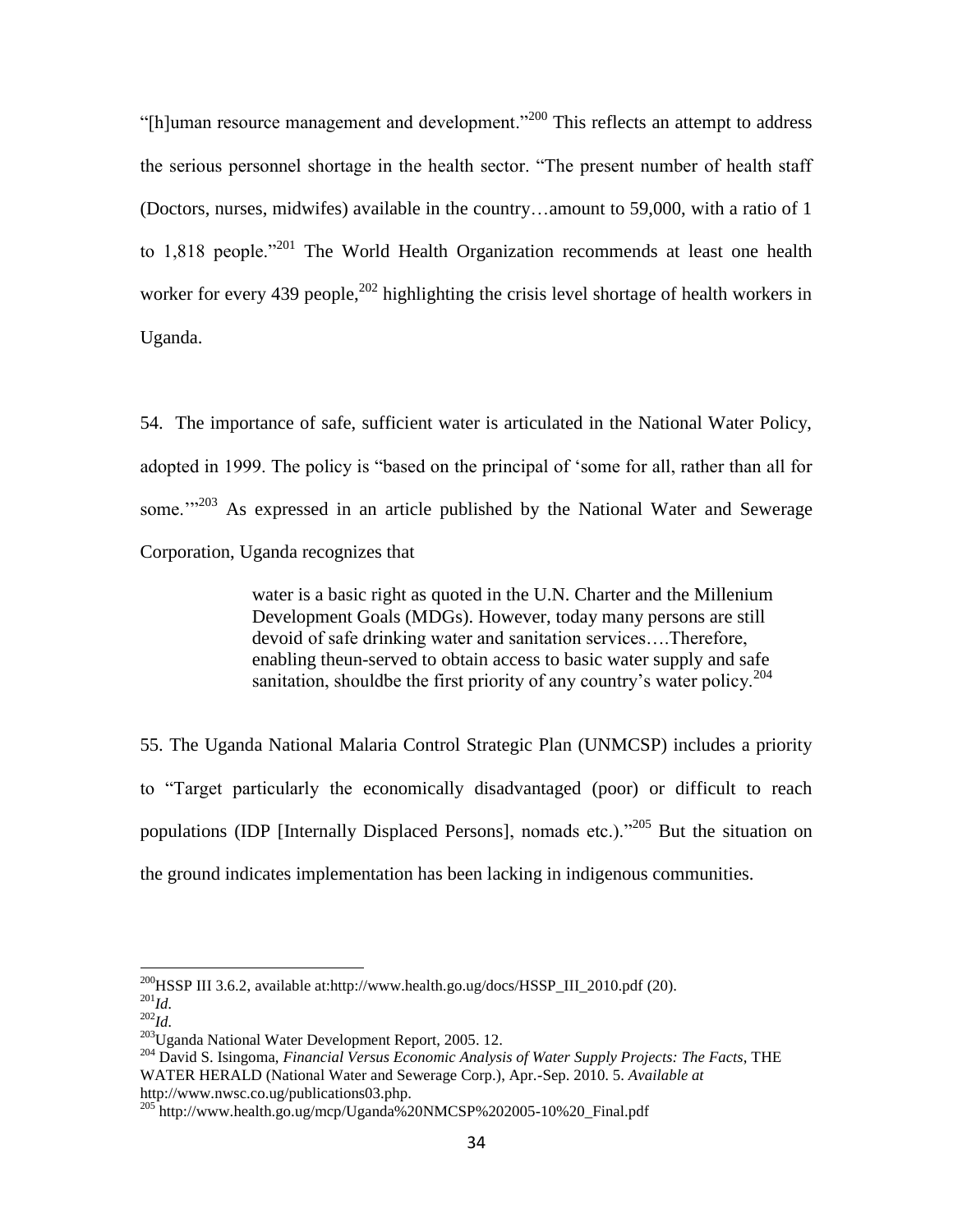56. The National HIV&AIDS Strategic Plan 2007/8-20011/12 (NSP) has aimed to reduce new infections by  $40\%$  over its timeframe,<sup>206</sup> but disaggregated statistics regarding indigenous communities are unavailable. The plan's activities focus on a multi-sectoral approach on control: outlining three major goals in the areas of reducing prevalence, mitigating effects of the epidemic and strengthening the national capacity to respond to the epidemic.<sup>"207</sup>It highlights a general intention to expand the availability of antiretroviral therapy (ART). The NSP recognizes "stagnant and worsening HIV trends in Uganda," with sexual transmission accounting for  $76\%$  of new infections.<sup>208</sup>As addressed below at #59, some indigenous communities may face particular threats from new infections via sexual assaults.

#### **Human Rights on the Ground**

57. Water and food security are interrelated problems for Uganda's indigenous peoples, as illustrated by the situation of the Karamojong people. Risk of malnutrition<sup>209</sup> is high for the Karamojong, due to the problem of food production on limited and semi-arid land, with limited access to water.<sup>210</sup> The Batwa also lack sufficient food and access to safe water,  $^{211}$  and the Benet are also affected by malnutrition.<sup>212</sup>

<sup>&</sup>lt;sup>206</sup><http://www.aidsuganda.org/Publications/nsp.pdf>

<sup>207</sup>National Union of Disabled Persons of Uganda (NUDIPU), http://www.nudipu.org.ug/aids.php. <sup>208</sup><http://www.aidsuganda.org/Publications/nsp.pdf>

 $209$  ICESCR, to which Uganda is a party, articulates in Article 11 "the right of everyone to be free from hunger".

 $^{210}$ Personal Interview, January 2011. Records of interview on file at the University of Oklahoma College of Law.

<sup>&</sup>lt;sup>211</sup>Personal Interview, January 2011. Records of interview on file at the University of Oklahoma College of Law.

<sup>212</sup> Anaya report at 86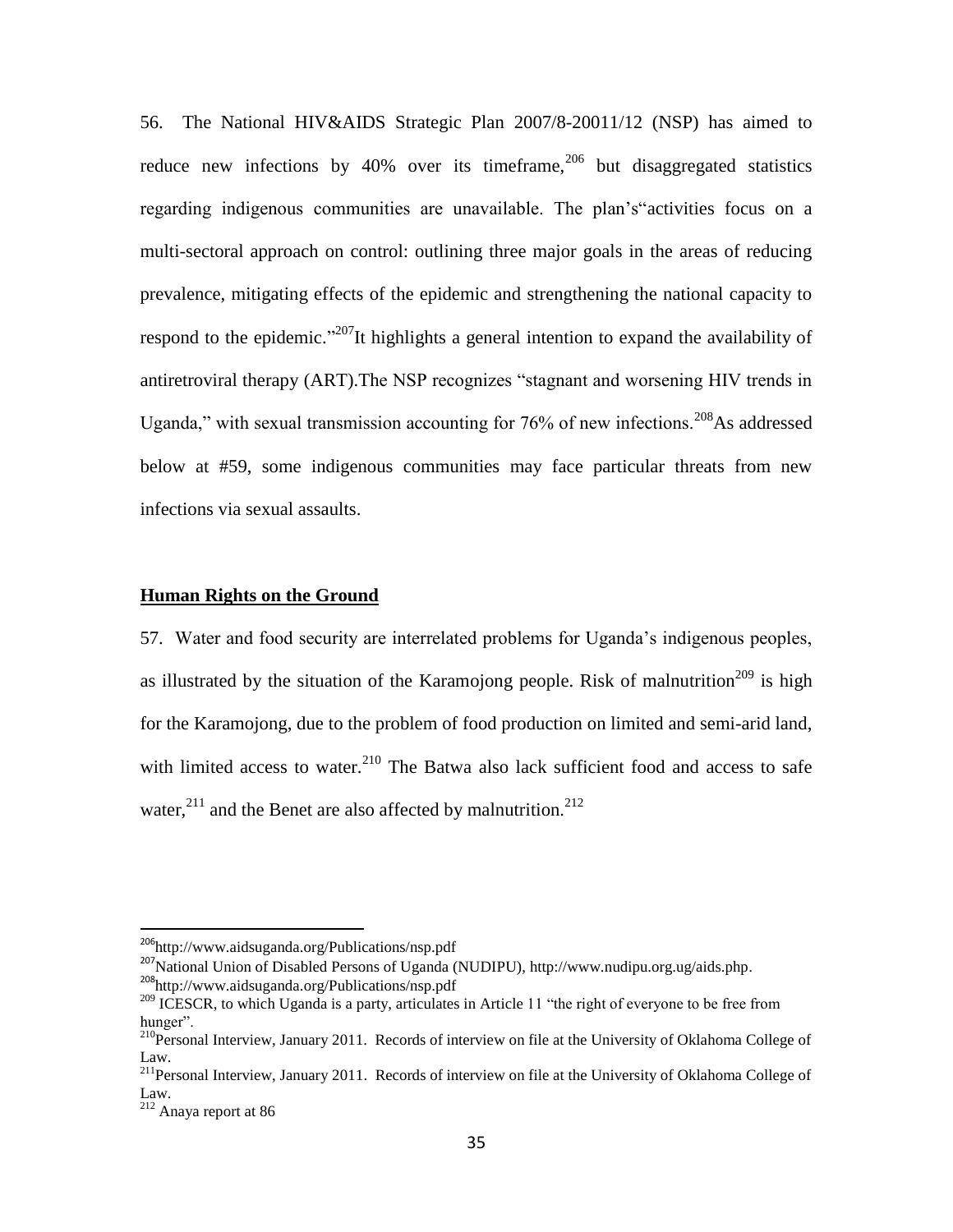58. Benet communities are also at risk for malaria infection. The UNMCSP reports "63% of the [general population of Uganda] exposed to high and 25% to moderate malaria transmission levels."<sup>213</sup> The malaria rate is high for the Benet because following the gazetting of Mt. Elgon, they have had to move to lower elevations, which are more mosquito-infested areas than their traditional lands.<sup>214</sup> For a Benet child "a mosquito bite is like a death sentence.<sup> $215$ </sup> Batwa children, too, are at heightened risk of malaria during the rainy season due to inadequate housing. $^{216}$ 

59. HIV/AIDS is another threat to the health of Uganda's indigenous peoples. Batwa communities have begun to particularly suffer from HIV infections, due to a belief in the surrounding communities that sex with Batwa women will cure AIDS. Health and social workers report<sup>217</sup> that this myth has caused a particularly high incidence of rape and resulting HIV infection in many Batwa communities. $2^{18}$ 

60. Parents in indigenous communities have sometimes declined to participate when immunizations are offered, due to a mistrust of government health care workers injecting their children. $^{219}$ 

<sup>&</sup>lt;sup>213</sup> http://www.health.go.ug/mcp/Uganda%20NMCSP%202005-10%20\_Final.pdf

<sup>&</sup>lt;sup>214</sup> Personal Interview, January 2011. Records of interview on file at the University of Oklahoma College of Law.

<sup>&</sup>lt;sup>215</sup> Personal Interview, January 2011. Records of interview on file at the University of Oklahoma College of Law.

<sup>&</sup>lt;sup>216</sup> Personal Interview, January 2011. Records of interview on file at the University of Oklahoma College of Law.

<sup>&</sup>lt;sup>217</sup>Personal Interviews, January 2011. Records of interviews on file at the University of Oklahoma College of Law.

<sup>218</sup> D. Jackson, *Twa Women Twa Rights in the Great Lakes Region of Africa*, Minority Rights Group, 2003.13.

<sup>&</sup>lt;sup>219</sup>Personal Interview, January 2011. Records of interview on file at the University of Oklahoma College of Law.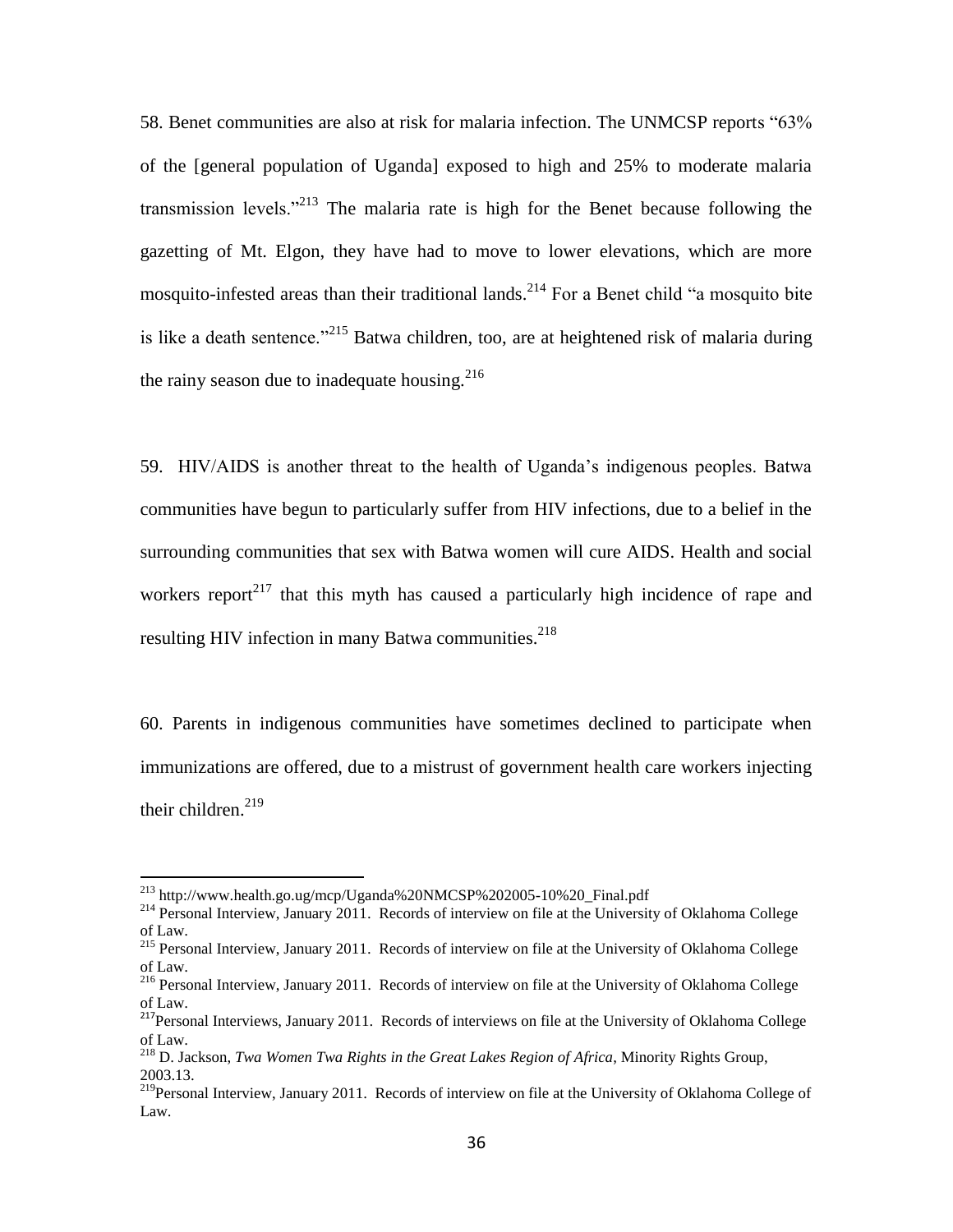61. Access to health services is a problem for Uganda's indigenous peoples in general, largely because of a shortage of services in remote areas.<sup>220</sup> Health care tends to be inaccessible and often prohibitively expensive.<sup>221</sup> The Uganda Land Alliance surveyed 600 households in predominantly Karamojong Irriri sub-county in Moroto, and found the average distance to a health center was  $6.8$  kilometers.<sup>222</sup>

62. The Batwa face a particularly difficult time accessing healthcare because even if they are able to reach a clinic, they are often unable to pay for treatment. Sometimes services are denied them because of discrimination alone.<sup>223</sup> This contributes to a disproportionate death rate for Batwa women in pregnancy  $\&$  labor.<sup>224</sup> In 2006 the African Commission's Working Group on Indigenous Populations/Communities reported that the "child" mortality rate for Batwa was 41% while for non-Batwa it was 17% and that the infant mortality rate for Batwa was 21% and for non-Batwa  $5\%$ .<sup>225</sup> A 1/5 infant mortality rate and 2/5 childhood mortality rate is a crisis in any population, and is all the more urgent for a people with a population of less than 10,000. The African Commission report also noted that "[t]he Batwa's limited access to traditional herbs and medicine, due to eviction

 $^{220}$ Personal Interview, January 2011. Records of interview on file at the University of Oklahoma College of Law.

<sup>&</sup>lt;sup>221</sup>Personal Interview, January 2011. Records of interview on file at the University of Oklahoma College of Law.

<sup>222</sup>SamiaLiaquat Ali Khan, Poverty Reduction Strategy Papers: failing minorities and indigenous peoples, Minority Rights Group International, 2010, page 24, available at:

http://www.reliefweb.int/rw/lib.nsf/db900sid/ASAZ-87YGB4/\$file/MRG\_Aug2010.pdf.

<sup>&</sup>lt;sup>223</sup> Jackson, abovenote 29, page 13; Personal Interviews on file at the University of Oklahoma College of Law.

<sup>224</sup>Personal Interview, January 2011. Records of interview on file at the University of Oklahoma College of Law.

<sup>&</sup>lt;sup>225</sup>Report of the African Commission's Working Group on Indigenous Populations/Communities' Research and Information Visit to the Republic of Uganda, 14-17, 24-29 July 2006.Page 49.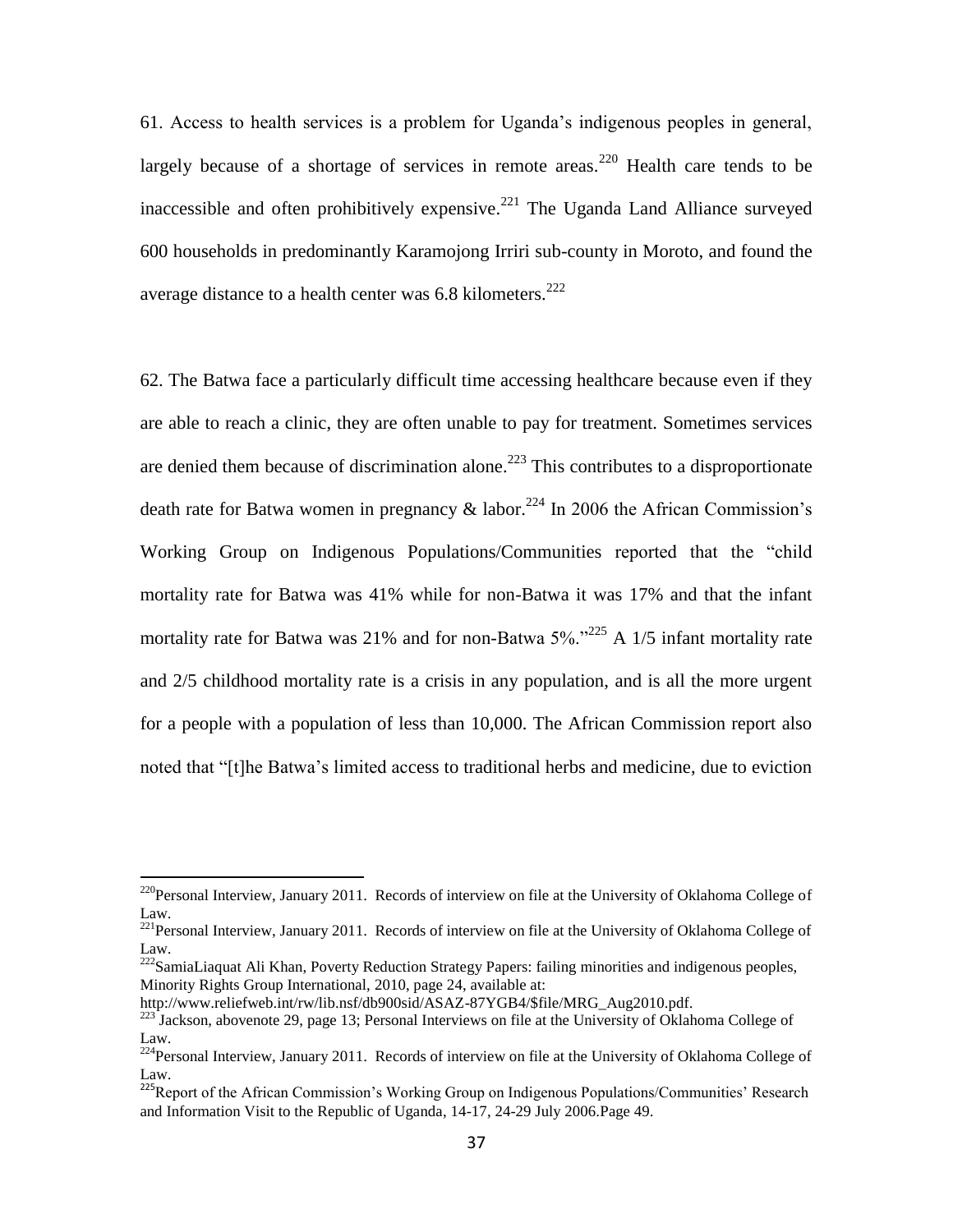from their traditional lands, also contributes substantially to their poor health situation<sup>"226</sup>

# **III. Education**

# **Normative and Institutional Framework** *International Instruments*

63. The Republic of Uganda is a state party to several international agreements explicitly providing for education. ICESCR article 13 recognizes the right to compulsory primary education for everyone, as well as the "progressive introduction of free education" at both secondary and higher levels of education. Article 13.2 calls for the general availability and accessibility of secondary education "in its different forms, including technical and vocational education on the basis of capacity. $v^{227}$ 

64. The Republic of Uganda ratified the CEDAW with no apparent reservations, declarations, or understandings. Article 10 concerns the right to education and equal opportunities for women. Including the equal opportunity to benefit from "scholarships and other study grants," the reduction of drop-out rates for women and "access to specific educational information to help ensure the health and well-being of families including information and advice on family planning." $228$ 

 $\overline{a}$ <sup>226</sup>*Id.*

 $^{144}$ .<br><sup>227</sup> ICESCR article 13.

<sup>228</sup> CEDAW,Article 10.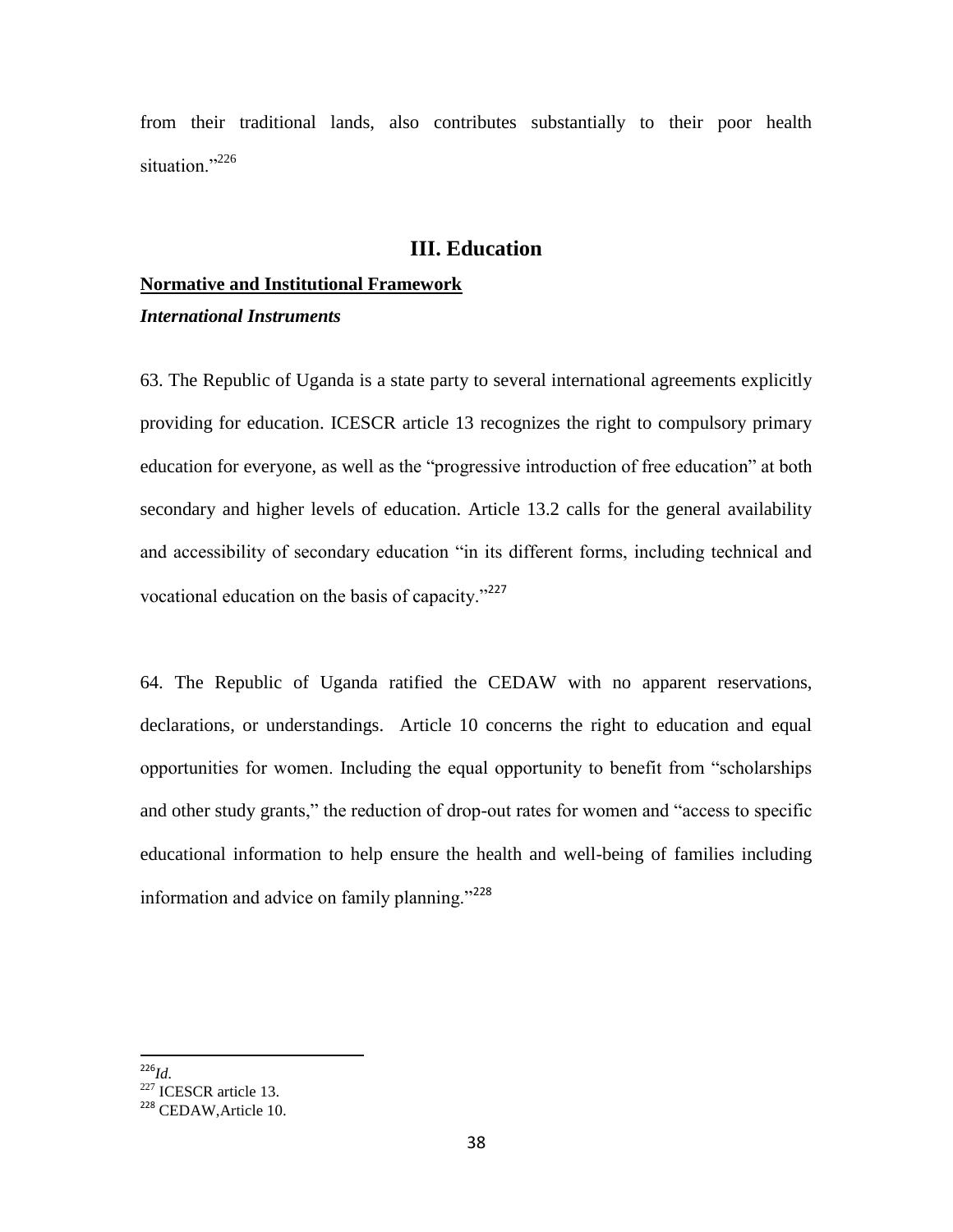65. The Republic of Uganda is a state party to the International Covenant on Civil and Political Rights (ICCPR) as of 21 June  $1995^{229}$  and does not have any apparent reservations, declarations or understandings to the treaty.<sup>230</sup> Article 18 of the ICCPR refers to the responsibility of the state party to have respect for religious liberties of parents and legal guardians, including the "religious and moral education" of their children. $^{231}$ 

66. Article 28 of the CRC recognizes the right of everyone to free and available compulsory primary education and making "higher education accessible to all on the basis of capacity by every appropriate means." Article 28 also requires a state party to take measures that encourage school attendance and reduce dropout rates.<sup>232</sup> Concerning article 29, state parties agree that in part, education of the child "shall be directed to" respect for cultural identity, language and values. This is in addition to developing respect for the country from which the child may originate and civilizations different from his/her own.<sup>233</sup>

67. Article 17 of the African Charter on Human and People's Rights provides that every individual "shall have the right to education and may freely take part in the cultural life of his community.<sup>234</sup> Article 25 requires that state parties present to the Charter "shall"

<sup>&</sup>lt;sup>229</sup>UNHRC.

<sup>&</sup>lt;sup>230</sup> Uganda acceded to the optional protocol on 14 November 1995, but made reservation to article 5. For purposes of this discussion it is not necessary to consider the reservation, as it pertains to the optional protocol and not the body of the treaty to which this discussion references.

<sup>&</sup>lt;sup>231</sup> ICCPR, Article 18.

<sup>232</sup> CRC, Article 28.

<sup>&</sup>lt;sup>233</sup> CRC, Article 29.

<sup>&</sup>lt;sup>234</sup> ACHPR, Article 17.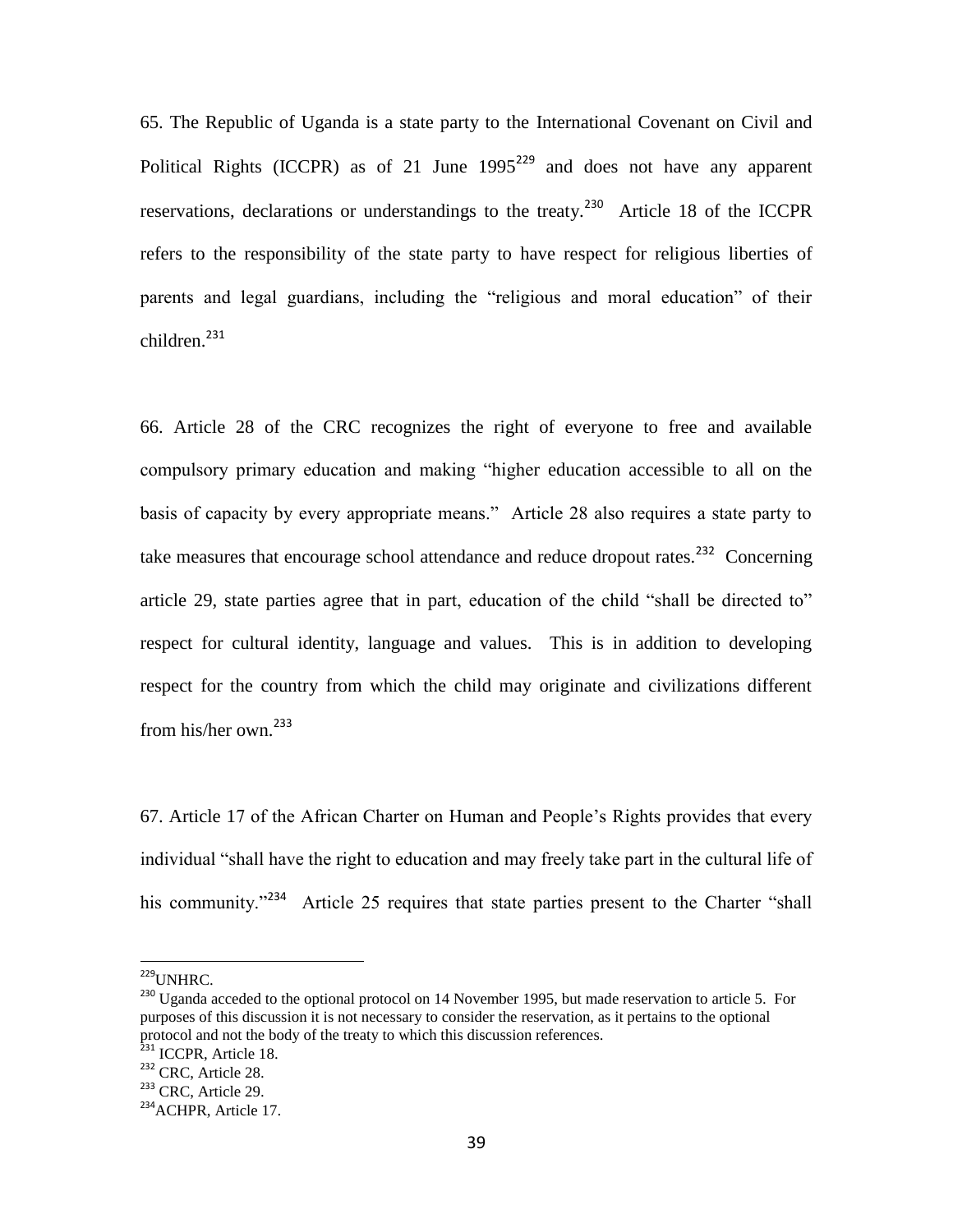have the duty" to educate and promote the respect of the "rights and freedoms" in the Charter, including the obligation to make sure "these freedoms and rights as well as corresponding obligations and duties are understood."<sup>235</sup>

## *Domestic Undertakings*

### Constitutional Provisions

68. The following are several constitutional provisions providing for education:

69. Educational objectives

(i) The State shall promote free and compulsory basic education. (ii) The Stateshall take appropriate measures to afford every citizen equal opportunity to attain the highest educational standard possible. (iii) Individuals, religious bodies and other nongovernmental organisations shall be free to found and operateeducational institutions if they comply with the general educational policy of the country and maintain national standards.<sup>236</sup>

70. Right to education

"All persons have a right to education."<sup>237</sup>

71. Rights of Children<sup>238</sup>

The right to know and be cared for by their parents or those entitled by law to bring them up. (2) A child is entitled to basic educationwhich shall be the responsibility of the State and the parents of the child. (3)No child shall be deprived by any person of medical treatment, education or any other social or economic benefit by reason of religious or other beliefs. (4) Children are entitled to be protected from social or economic exploitation and shall not be employed in or required to perform work that is likely to be hazardous or to interfere with their education or to be harmful to their health orphysical, mental, spiritual, moral or social development.(5) For the purposes of clause (4) of this article, children shall be persons under the age of sixteen years.

<sup>&</sup>lt;sup>235</sup> ACHPR, Article 25.

<sup>&</sup>lt;sup>236</sup>Const. objective XVIII.

<sup>237</sup>*Id*. at art. 30.

<sup>238</sup> Const. Art. 34.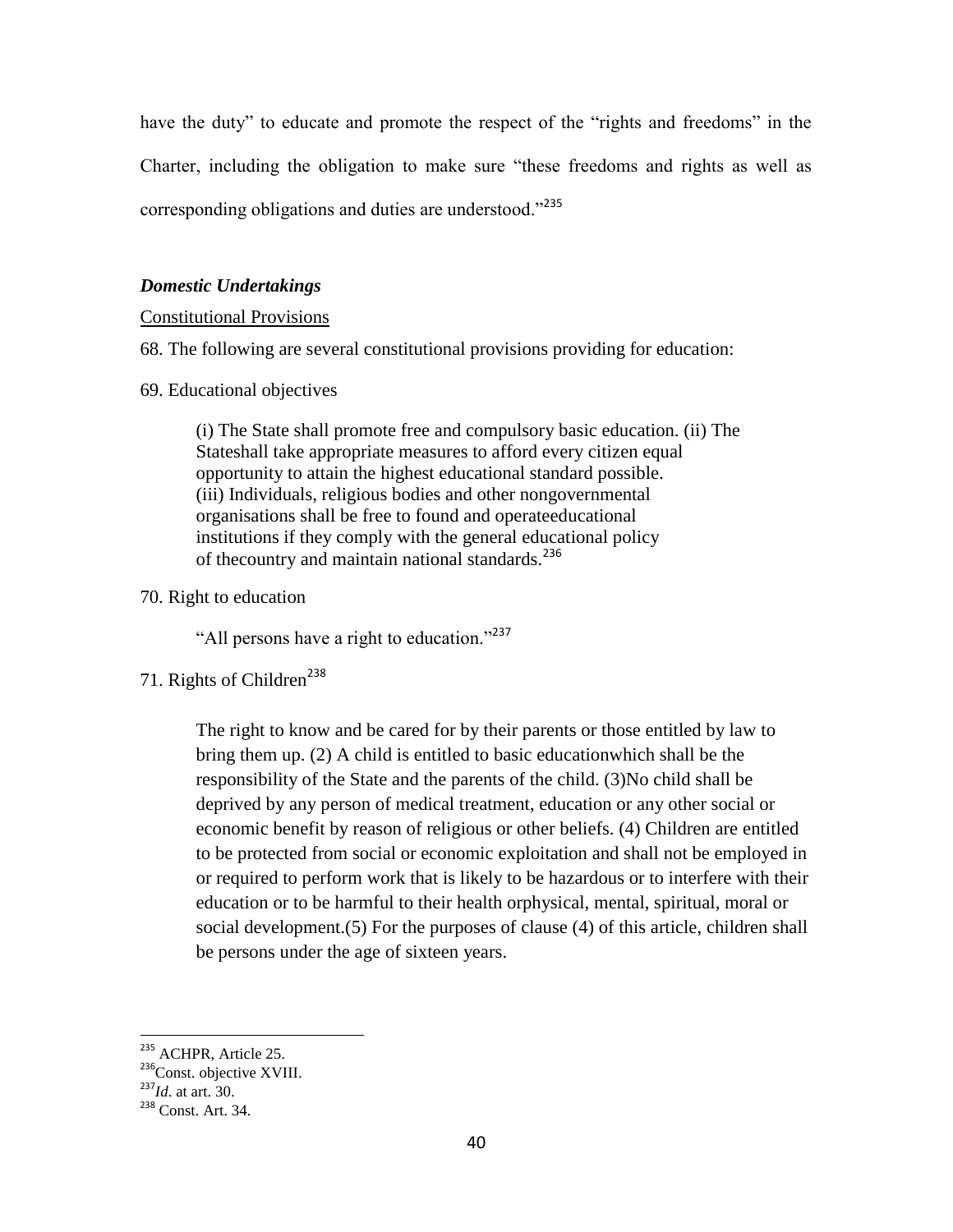Domestic Legislation

72. Uganda introduced Universal Primary Education (UPE) in 1997 and Universal Secondary Education (USE) in  $2007.^{^{1239}}$ UPE refers to the "state funded universal primary education [program] where tuition fees are paid by Government where the principle of equitable access to conducive, quality, relevant and affordable education is [emphasized] for all children of all sexes, categories and in special circumstances." $240$ USE "means the state funded universal secondary education [program] providing obstacle free post primary education."<sup>241</sup>

73. UPE provides for the elimination of school fees and the provision of "books, good sanitary facilities and similar services, but not food or uniforms."<sup>242</sup>

74. "Under the Ministry of Education, a thematic curriculum has been introduced and children from Primary 1-3 use local languages as a medium of instruction for easy learning and promotion of cultural development"<sup>243</sup>

75. The Equal Opportunities Commission Act of 2007 ―gives effect to the state's constitutional mandate of eliminating discrimination" and to take affirmative action in favor of marginalized groups.<sup>244</sup>

<sup>&</sup>lt;sup>239</sup>Report by the government of Uganda to the African Commission on Human and Peoples' Rights Presented at the 44th Ordinary Session Abuja, Federal Republic of Nigeria November 10th-24th 2008 at 16.

<sup>&</sup>lt;sup>240</sup>Education Act 2008.Page 9.

<sup>241</sup>*Id*.

<sup>&</sup>lt;sup>242</sup>Report of the African Commission's Working Group on Indigenous Populations/Communities, page 50. <sup>243</sup>Report by the government of Uganda to the African Commission on Human and Peoples' Rights Presented at the 44th Ordinary Session Abuja, Federal Republic of Nigeria November 10th-24th 2008, page 19.

 $244$ UNESCO World data on education 2010/11 at 2-3.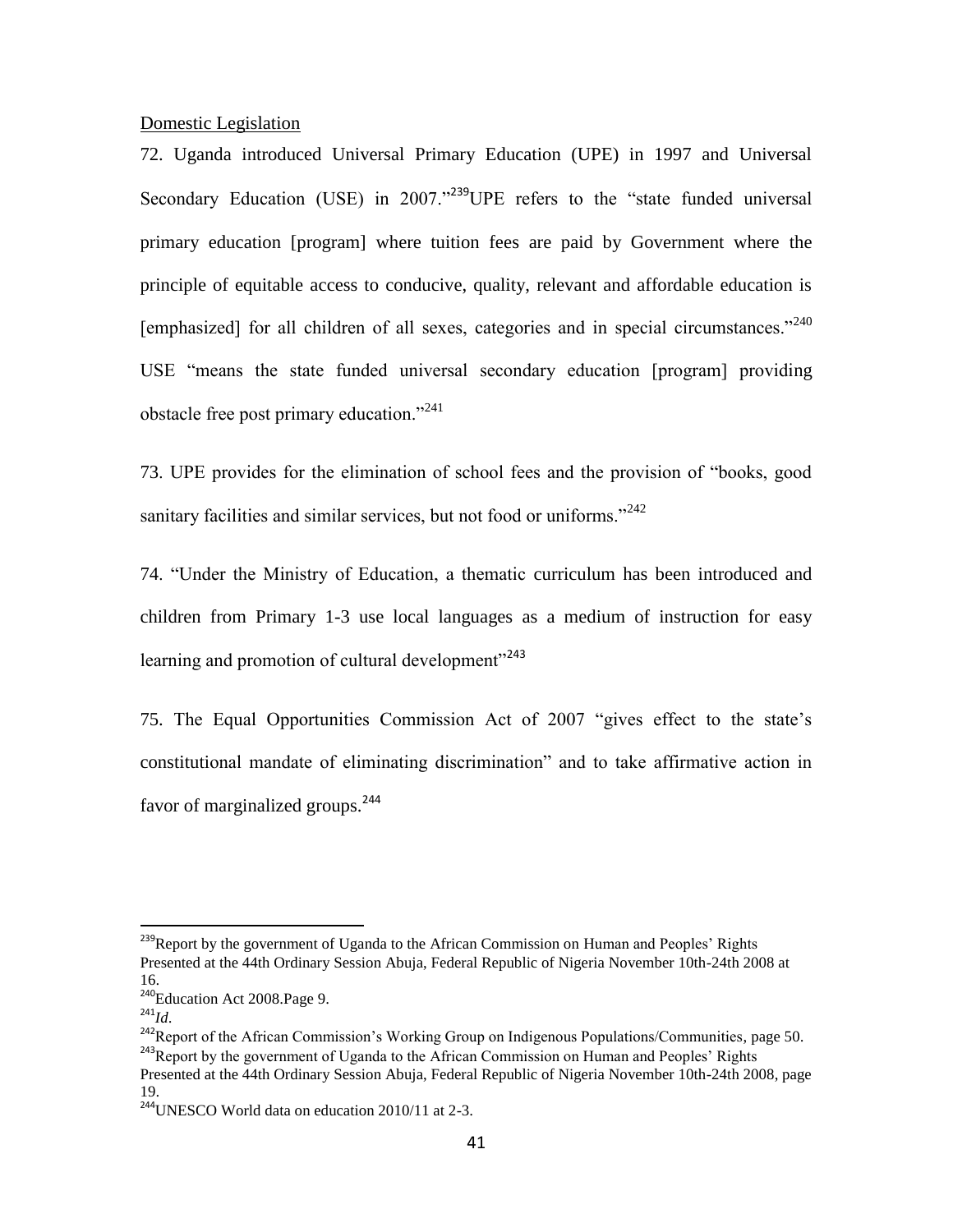76. The Education Act of 29 August 2008 provides that basic education shall be provided and enjoyed by everyone and article 13 makes primary education universal and compulsory for all children aged 6 years.

77. In 1998 the government introduced Alternative Basic Education for Karamoja (ABEK). It was developed as a response to the recognition of an inability of children to participate in formal education due to the semi-nomadic lifestyle common in Karamoja.<sup>245</sup>However, according to a 2008 report from Minority Rights Group International its "impact has been limited due to a lack of technical capacity."<sup>246</sup> Furthermore, the report quotes a District Education Officer as saying that "in Karamoja, parents believe that if their daughters attain formal education they will become less competent wives, prostitutes or run off to marry non-Karamajong men who will diver them from the Karamajong was of life." $247$  The rate of primary school enrollment in Karamoja is approximately  $35\%$ <sup>248</sup> This is in severe contrast to the national enrollment rate of 84% cited in Uganda's 2007 Progress Report concerning the MDG's.<sup>249</sup>

## **Human Rights on the Ground**

78. While visiting two Batwa communities in the southwest of the country, representatives from each emphasized an understanding that education is critical to their

<sup>&</sup>lt;sup>245</sup> Alternative Basic Education for Karamoja, a Review Report submitted to Save the Children in Uganda, August 2006, page 1.

<sup>246</sup>*A Double Bind: The Exclusion of Pastoralist Women in the East and Horn of Africa*, Minority Rights Group International, page 10.

<sup>247</sup>*Id*.

<sup>248</sup>*Id*.

<sup>&</sup>lt;sup>249</sup>Millennium Development Goals, Uganda's Progress Report 2007, at 19.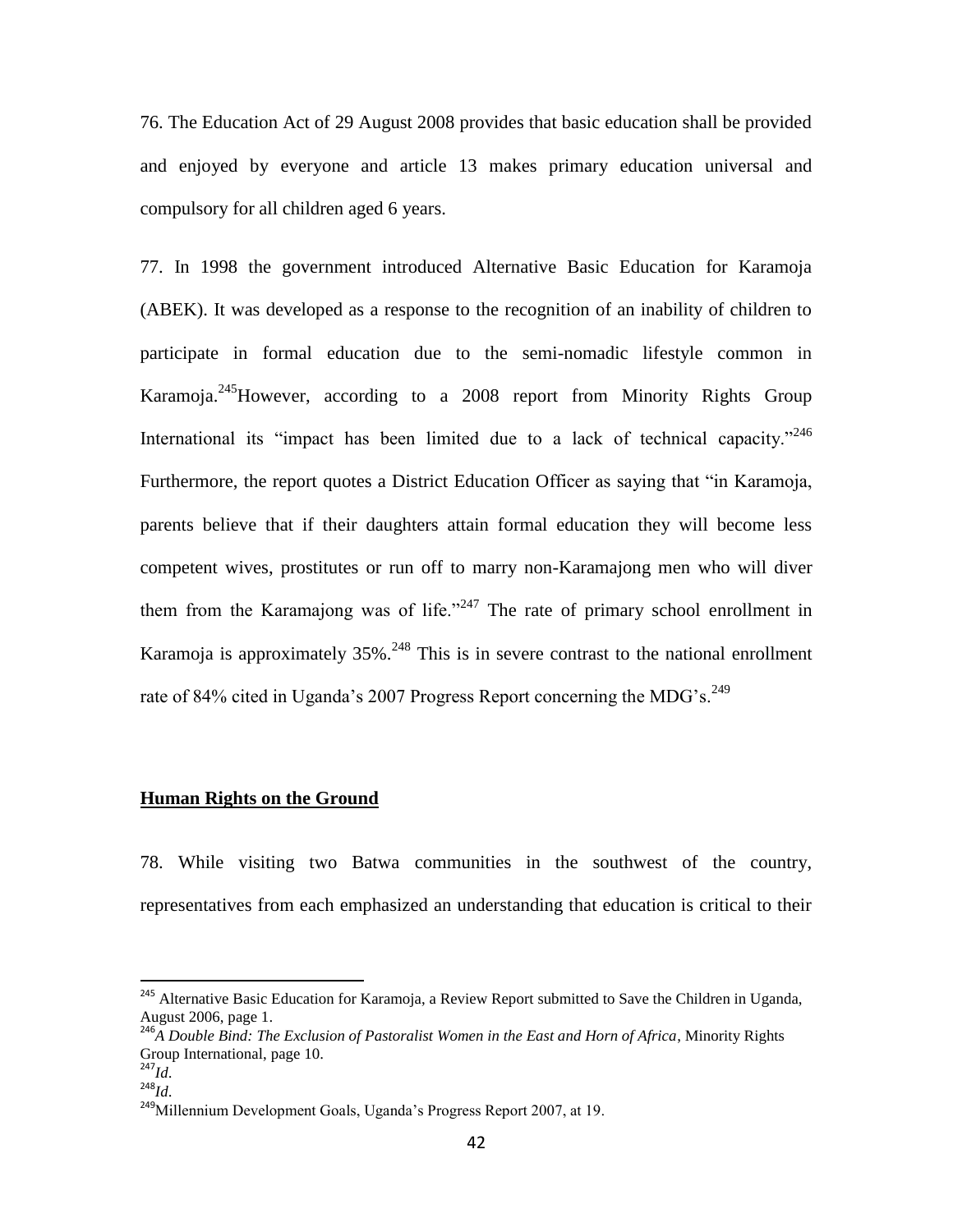survival. However, in one of the communities they were quick to mention the discrimination they and their children face from the dominant community.

79. The Batwa community of Rwamahano is set high in the hills adjacent to the forest in which they once lived. They are among the most impoverished in the world and it is not uncommon for them to go several days without water or food. As a consequence of their poverty, the children are derided by other students from the dominant community for the way in which they smell or how their clothes look. Three years ago the NGO African International Christian Ministry (AICM) built a primary school consisting of grades 1-3 for the community. Teachers instruct in the local language and English. It is the only school to serve a Batwa community exclusively.

80. Another Batwa community, supported by the Batwa Development Program (BDP), is keenly aware of the need for education among their people. In an interview, one of their representatives stressed the importance for the children in his community to learn English in order to have more opportunities for the future.<sup>250</sup> This particular group benefits greatly from the BDP, which supports children through providing school fees (for private institutions and boarding schools), shoes, clothes and food. The community also has easy access to water.

<sup>&</sup>lt;sup>250</sup>Personal Interview, January 2011. Records of interview on file at the University of Oklahoma College of Law.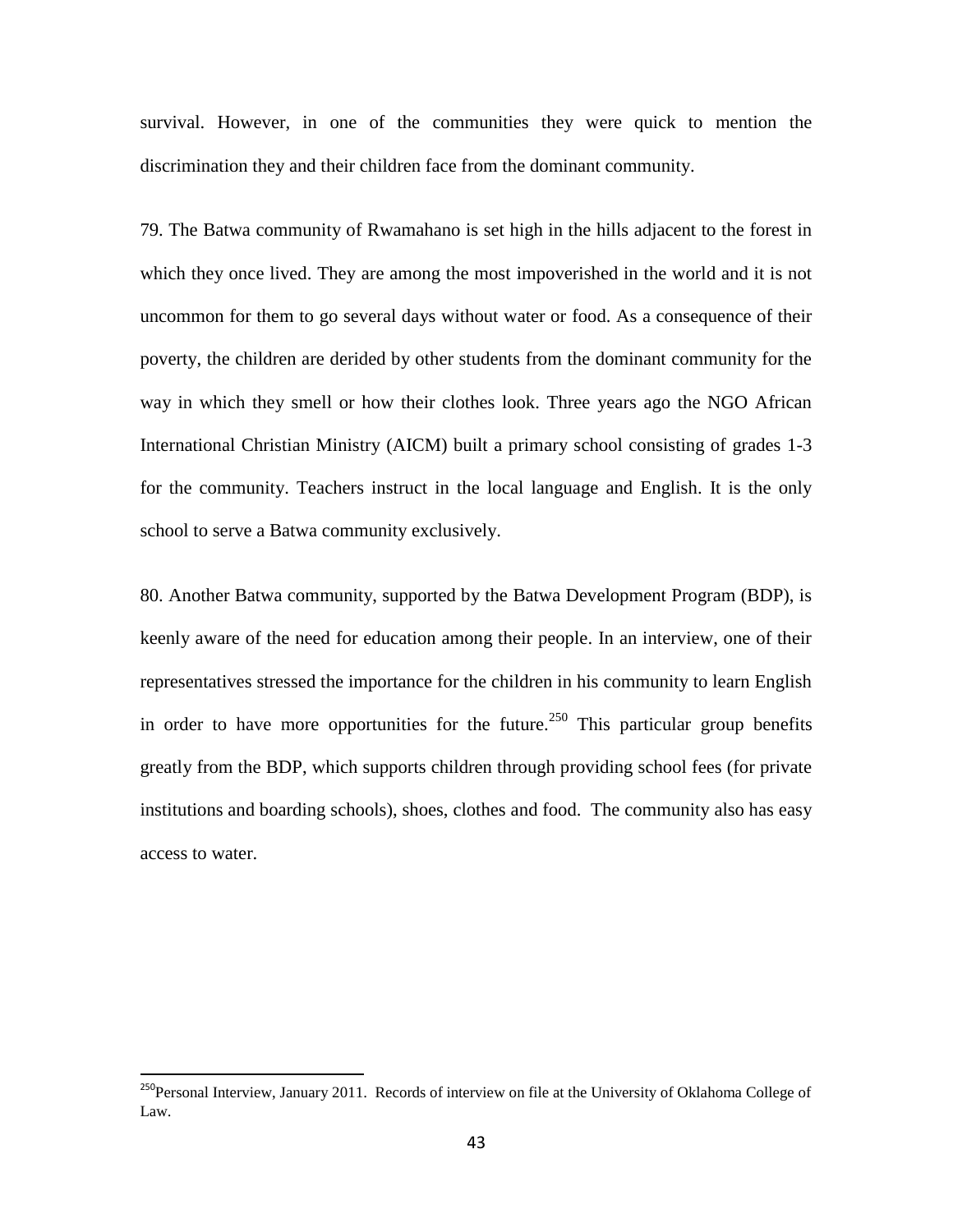81. Primary education is provided for 6-12 year olds. It reaches the children through a network of approximately 16,600 public and private schools throughout the country. 73.8% of these schools are public.<sup>251</sup>

82. Secondary education is provided by approximately 914 government-run and 1,994 private schools, with rural based schools accounting for  $37.8\%$  of the total.<sup>252</sup>

83. According to the 2010-2015 National Development Plan (NDP) "efficiency and quality of secondary education remains very low due to poor management of school resources." It also cites the "inequitable deployment of teachers" as a problem in the efficiency and quality of secondary education.<sup>253</sup>

84. There are reports that indicate, "many primary schools implementing UPE continue to charge unauthorized fees for textbooks or other real or imaginary services.<sup> $254$ </sup> These extra charges include but are not limited to examination fees, interview fees, building funds, etc. and serve to "inhibit access to primary education." $255$ 

85. The government cites "limited access to education for marginalized groups including children with disabilities and those in post-conflict areas " along with inadequate physical infrastructure as constraints to performance in the education sector.<sup>256</sup>

86. The government only has funding for 65% of the teachers needed. The government does not have the funding necessary to pay for all of the teachers needed to provide

 $^{251}$ National Development Plan (2010/11 – 2014/15), page 209.

<sup>252</sup>*Id*. at page 211.

<sup>253</sup>*Id*. at page 213.

<sup>254</sup>New Vision Uganda, *UPE Schools Still Charging Illegal Fees*, 23 Feb. 2010, 2010 WLNR 3890282.

<sup>255</sup> Millennium Development Goals, Uganda's Progress Report 2007, page 20.

<sup>&</sup>lt;sup>256</sup> National Development Plan  $(2010/11 - 2014/15)$ , pages 218-219.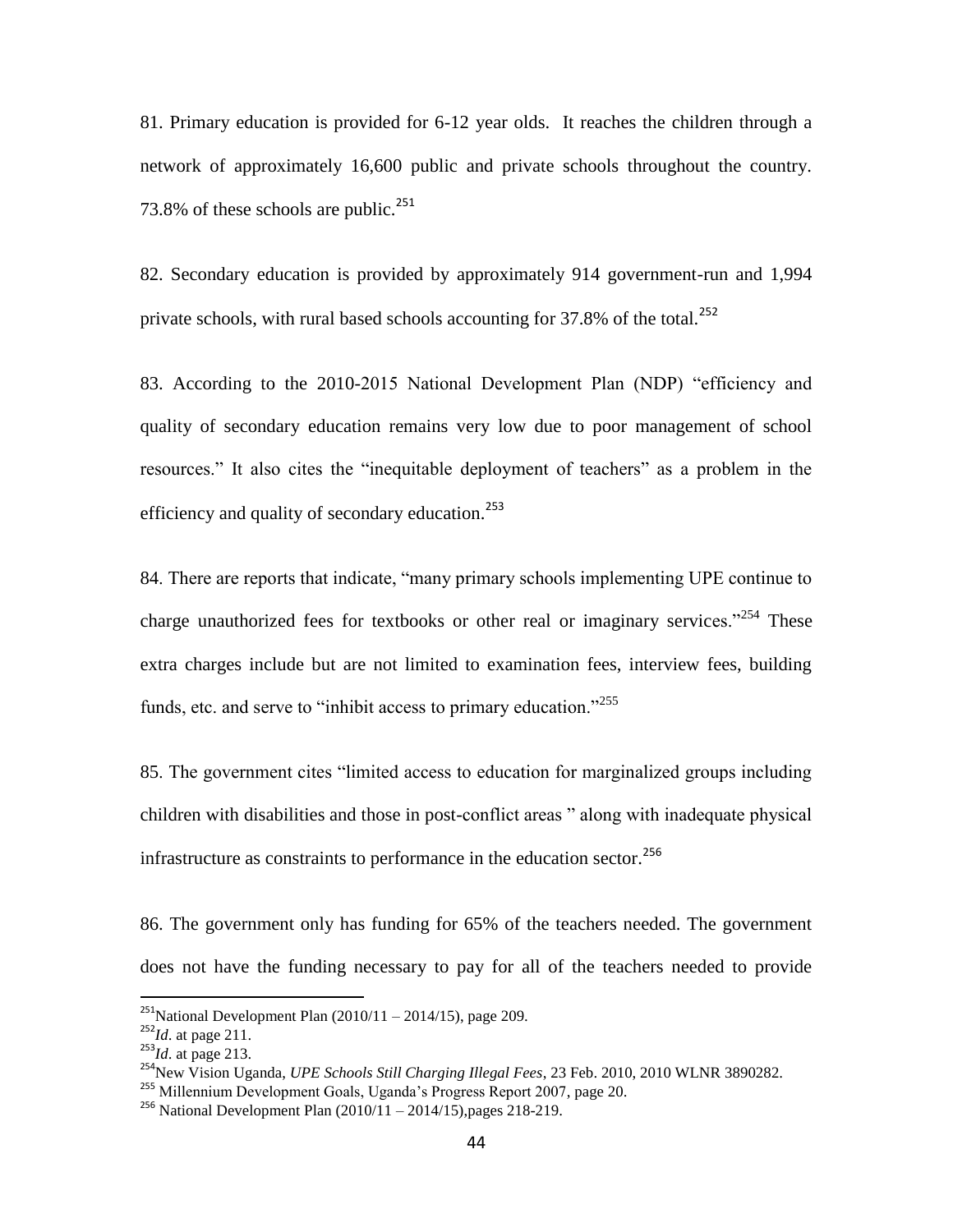universal primary and secondary education as required in the applicable domestic legislation. Further impeding recruitment of the teachers necessary are teacher salaries. Salaries for public educators are approximately 40% of a comparable job in the private sector. This makes it especially difficult to recruit highly skilled teachers. Once a teacher has the commensurate experience to qualify for a more advanced position in public education they will more than likely have already gone into the private sector. Further compounding the problem is that about 50% of the population is under fifteen years. The government is not able to keep up with the growing demand on the universal education systems.<sup>257</sup>

87. While school enrollment nationwide is relatively high at 84%, rates for completion of school are much lower. They "have actually fluctuated between 48% in 2006 and 60% in  $2004.$ <sup>258</sup>

88. The Report of the African Commission's Working Group on Indigenous Populations/Communities cites four key impediments to educating Batwa children; 1) a "lack of funds to buy uniforms, school materials and lunch;" 2) harassment from other students; 3) a lack of land and housing; and 4) the need to support their family in meeting urgent basic needs such as food, clothing and shelter."<sup>259</sup>

89. There are several barriers for Batwa communities regarding access to education. Remoteness represents one of the biggest obstacles. Schools are difficult to reach, and both teachers and students often must walk many miles to reach a school. Another

<sup>&</sup>lt;sup>257</sup> Personal Interview, January 2011. Records of interview on file at the University of Oklahoma College of Law.

<sup>&</sup>lt;sup>258</sup> Millennium Development Goals, Uganda's Progress Report 2007, page 20.

<sup>&</sup>lt;sup>259</sup>Report of the African Commission's Working Group on Indigenous Populations/Communities.Page 49.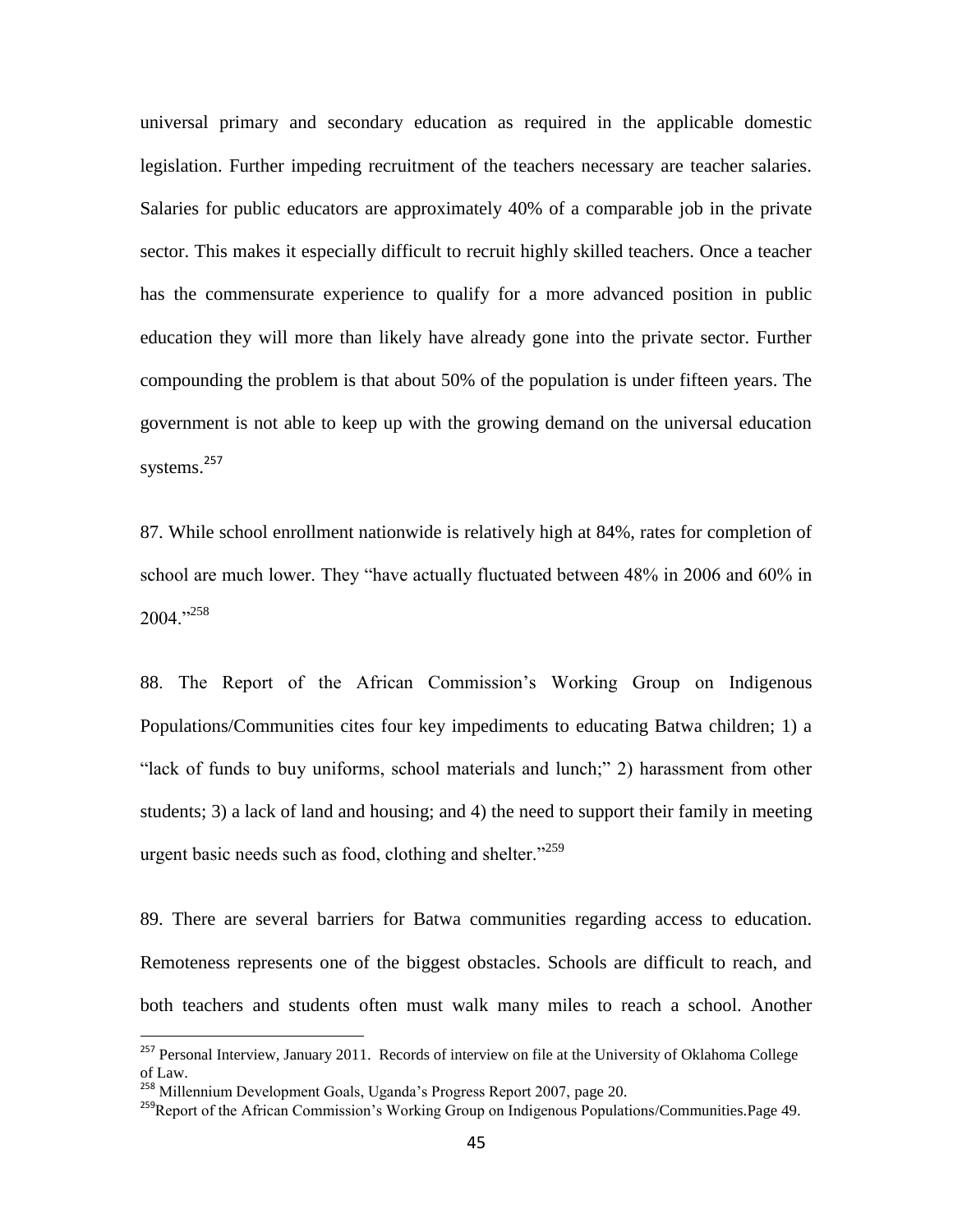problem regarding the remoteness of schools is that often times teachers will go to a remote post in order to be put on a government payroll, only to request transfers as soon as it is possible. Remote primary schools will also lump grades together due to scarcity of teachers. For example, it is common for levels 1-5 to be taught in the same room by the same teacher.<sup>260</sup>

90. Many Batwa are not aware of their rights or that their children are entitled to free universal primary education. However, some parents are unwilling to put their children in school. This seems to be the result of multiple factors including; an inability to see a future for themselves or their children and discrimination faced by their children at the hands of students from the dominant community. These factors also contribute to a high dropout rate among the Batwa. Furthermore, it seems education that education is perceived as a luxury. However, there has reportedly been success keeping children in school through programs which provide food in school. <sup>261</sup>

91. No Mutwa<sup>262</sup> in Uganda has ever been to law school. Only one has received a university education in Uganda.<sup>263</sup> While Batwa in Burundi and Rwanda are reportedly more successful, including one Mutwa in Rwanda who is a member of parliament.

92. Cost appears to be the biggest impediment to university education. Most cannot afford the tuition and expenses associated with university. Four thousand government sponsorships are awarded annually for university education, although approximately

<sup>&</sup>lt;sup>260</sup> Personal Interview, January 2011. Records of interview on file at the University of Oklahoma College of Law.

<sup>&</sup>lt;sup>261</sup>Personal Interview, January 2011. Records of interview on file at the University of Oklahoma College of Law.

 $262\alpha$ Wutwa" is singular and "Batwa" is plural.

<sup>263</sup>http://www.bbc.co.uk/news/world-africa-11637295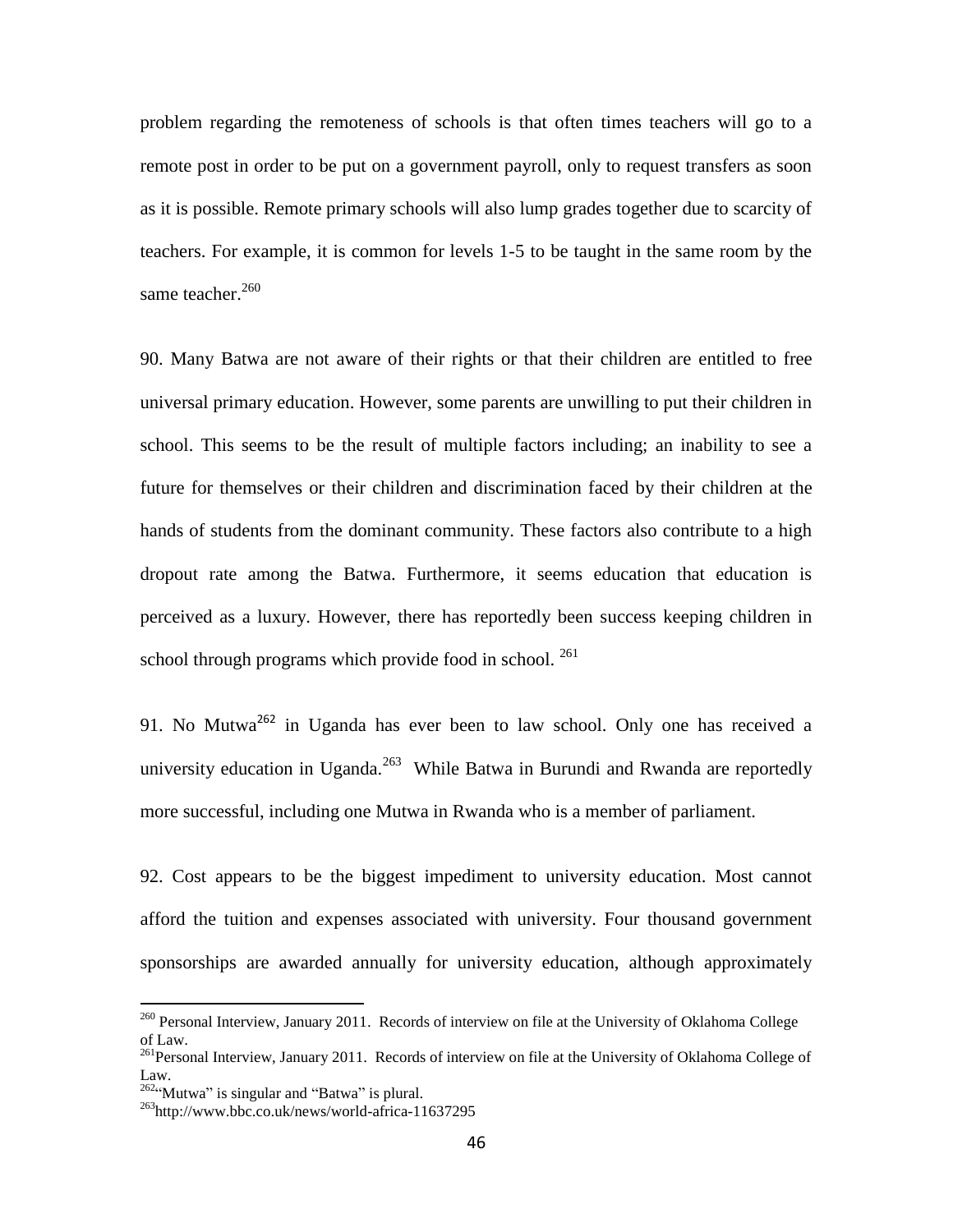100,000 students are eligible for university, as determined through a standardized examination process. <sup>264</sup>

# **IV. Employment, Political, and Gender Discrimination**

#### **Normative and Institutional Framework**

#### *International Instruments*

 $\overline{a}$ 

93.Uganda has adopted the following relevant instruments: The African Charter on Human and People's Rights, The International Covenant on Civil and Political Rights, the International Covenant on Economic, Social and Cultural Rights,and the International Convention on the Elimination of all Forms of Racial Discrimination.

94. The Declaration of the Rights of Persons Belonging to Minorities in Article 4 (1) says, "States shall take measures where required to ensure that persons belonging to minorities may exercise fully and effectively all their human rights and fundamental freedoms without any discrimination and in full equality before the law.‖ Uganda has recognized the Declaration on the Rights of Persons Belonging to Minorities.<sup>265</sup>

95. The UN Declaration of the Rights of Indigenous Peoples, Article 18 states that:

Indigenous peoples have the right to participate in decision-making in matters which would affect their rights, through representatives chosen by themselves in accordance with their own procedures, as well as to maintainand develop their own indigenous decision-making institutions.<sup>266</sup>

<sup>&</sup>lt;sup>264</sup>Personal Interview, January 2011. Records of interview on file at the University of Oklahoma College of Law.

<sup>&</sup>lt;sup>265</sup>Kabann I.B. Kabananukyeet. al., Culture, Minorities, and Linguistic Rights in Uganda : The Case of the Batwa and the Ik, HURIPEC Working Paper No. 11 (2007).

<sup>&</sup>lt;sup>266</sup>Declaration on the Rights of Indigenous Peoples (UNDRIP), G.A. res. 61/295, at 18, U.N. GAOR, 107<sup>th</sup>plen. Mtg., 13 Sep. 2007.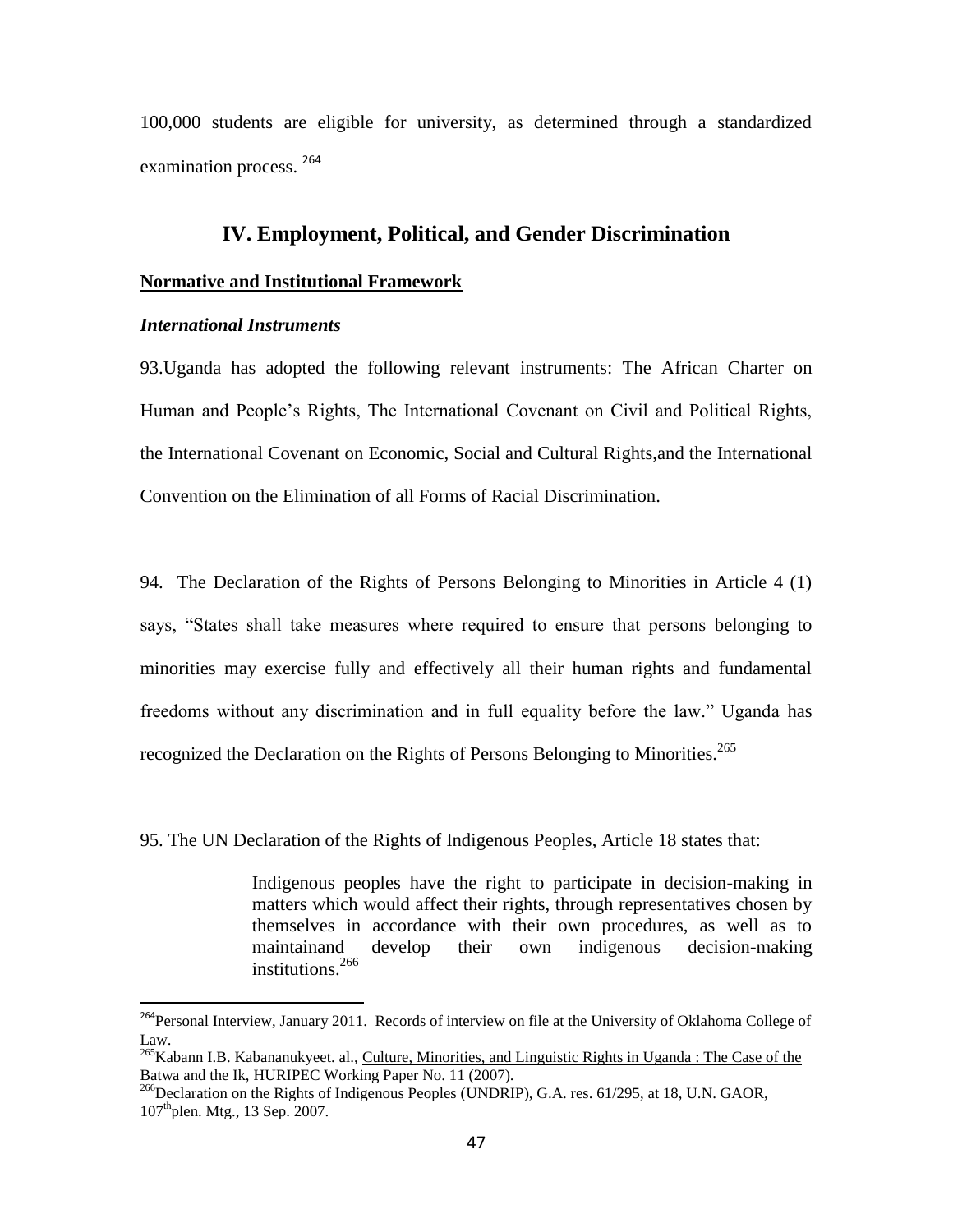This declaration generally contemplates that indigenous groups need to be consulted, taken into account, and their free and informed consent obtained.<sup>267</sup> The declaration also explicitly recognizes the right to self-determination.<sup>268</sup>If determined to be evidence of customary international law, these provisions could be binding on Uganda.

#### *Domestic Undertakings*

94**.** There is a domestic debate over referring to the people groups at issue as indigenous or as minorities. The similar traits of these groups define them; anthropologically speaking, "[g]enerally, minorities can be grouped or categorized according to shared ethnic, religions, linguistic or cultural characteristics."<sup>269</sup> They acknowledge a common identity on that basis.<sup>270</sup> Most indigenous populations in Uganda have a common identity based on their groupings, present situations, and similar historical circumstances. This distinction of definition also carries legal and practical meaning. Chapter 4, section 36 of the Ugandan Constitution is for example, entitled: "Protection of rights for minorities."<sup>271</sup> Specifically that "[m]inorities have a right to participate in decision-making processes, and their views and interests shall be taken into account in the making of national plan

<sup>267</sup> See generally UNDRIP, Articles 10, 11, 15, 17, 19, 28, 29, 30, 32, 36 and 38. (See also, *Indigenous and Tribal People's Rights Over Their Ancestral Lands and Natural Resources*, Inter-Am. C.H.R., OEA/Serv.L/V/II doc. 56/09 ¶ 103 (2010), discussing the general obligation of states to consult indigenous groups.

<sup>&</sup>lt;sup>268</sup> "Indigenous peoples have the right to self-determination. By virtue of that right they freely determine their political status and freely pursue their economic, social, and cultural development." *Id* at page 13. <sup>269</sup> Rose Nakavi, Decentralization and the Situation of Selected Ethnic and Racial Minorities, HURIPEC

Working Paper No. 15 (2007). Page 4.

<sup>270</sup>*Id*.

<sup>&</sup>lt;sup>271</sup>Constitution of the Republic of Uganda, Ch. 4,  $\S$  36.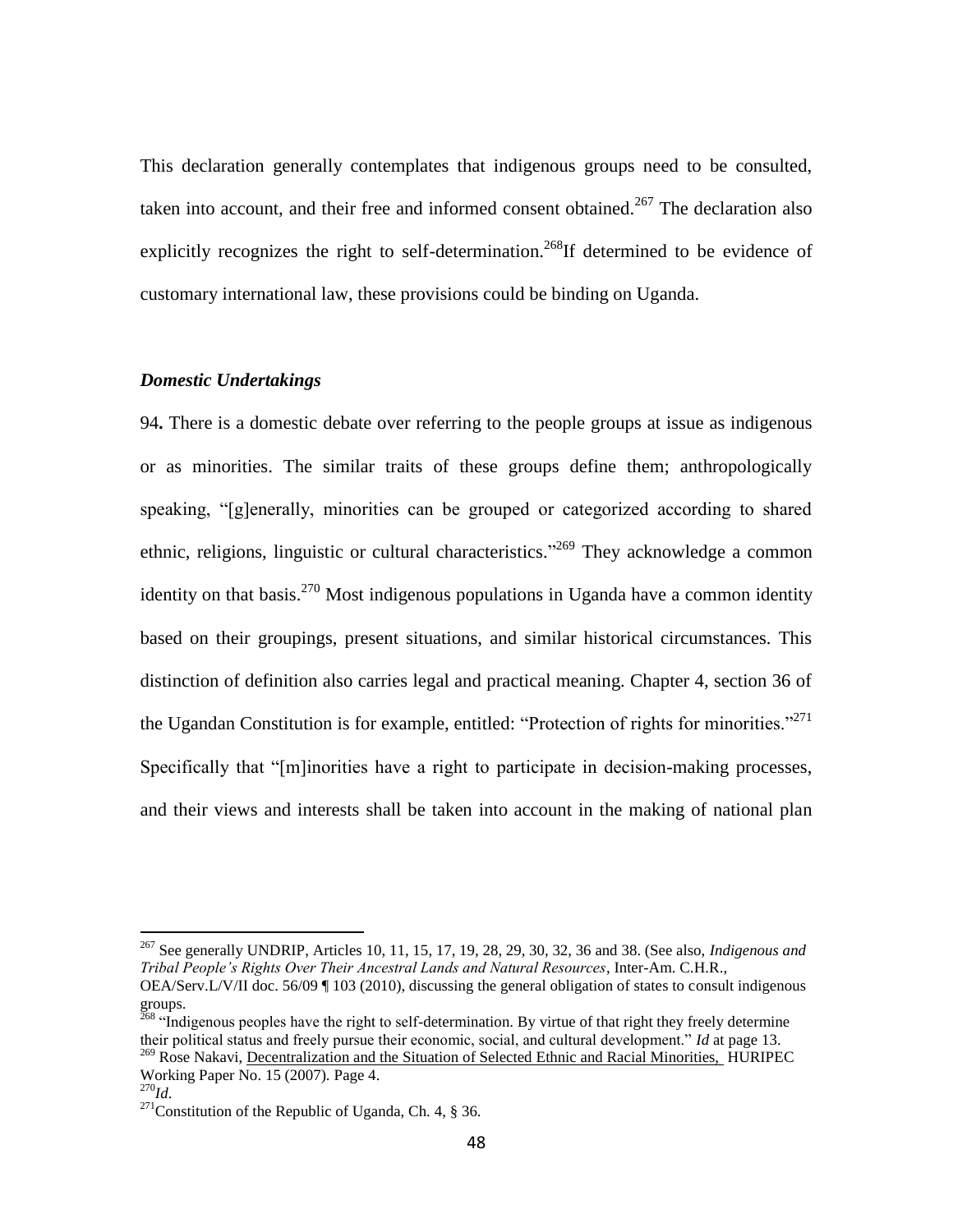and programmes.<sup> $272$ </sup> The only reference to the word "indigenous" in the Constitution relates to a prerequisite for a grant of citizenship (see above at #6).

95. The government of Uganda should consider developing a methodology for addressing this distinction to not only synchronize its domestic undertakings with relevant international instruments, but also to comport with its current decentralization efforts. Local governments, or local councils, as a result of their proximity to and association with indigenous peoples need appropriate resources and support for addressing the complex situation.

96. In the context of political representation, the term "minorities" in Uganda has historically meant women, youth, and persons with disabilities and generally has not referred to racial minorities or marginalized ethnic groups.<sup>273</sup>

97. Affirmatively, the Constitution of Uganda allows for the "right to participate in the decision making process."<sup>274</sup> This is a specific grant given to "minorities" by the Constitution of Uganda, unlike the blanket protections found in international instruments, and could be applicable to indigenous peoples. Likewise, Uganda's legal framework requires women to comprise one third of government representation. Similarly, this domestic undertaking is in harmony with the Convention on the Elimination of All Forms of Discrimination Against Women (CEDAW), whose purpose is to "ensure the equal rights of men and women to enjoy all economic, social, cultural, civil and political

<sup>272</sup>*Id*.

<sup>&</sup>lt;sup>273</sup>Personal Interview, January 2011. Records of interview on file at the University of Oklahoma College of Law.

<sup>&</sup>lt;sup>274</sup>Constitution of the Republic of Uganda, Ch. 11 § 176.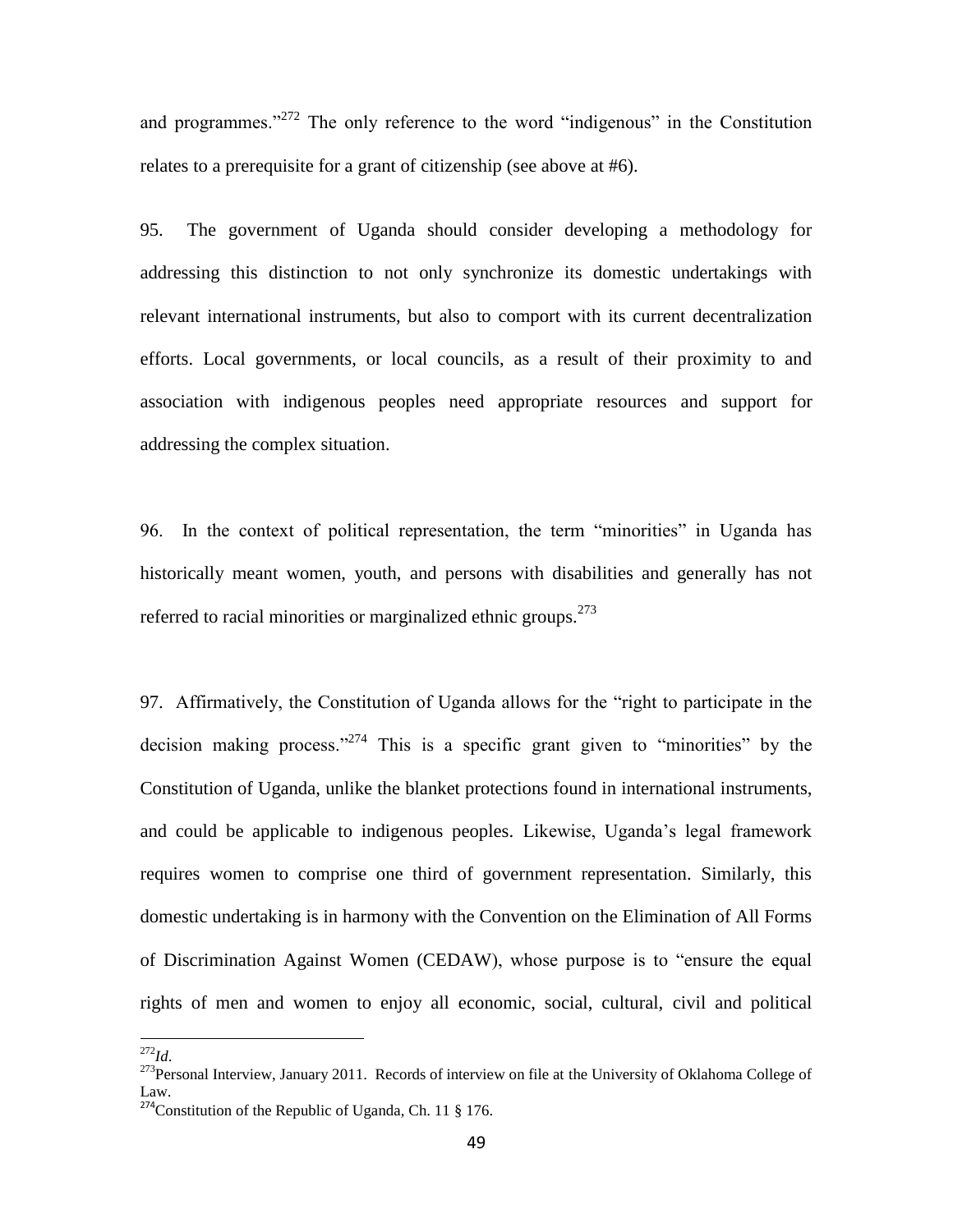rights."<sup>275</sup> However, one of the manifestations of discrimination is the inability of indigenous peoples, and especially indigenous women, to practically gain representation in government.

98. Uganda's domestic lawin general comports with international norms. However, the absence of indigenous peoples in Uganda's government stimulates discrimination because they are not represented, and consequently their issues can be readily overlooked. Furthermore, holding no representation in local or central government demonstrates a lack of validation in spite of legal recognition and citizenry.

> Article 180 (2) c of the 1995 Constitution provides for local government to enact laws to provide for affirmative action for all marginalized groups. Additionally, the Local Government's Act Cap 243 Laws of Uganda provide for representation of marginalized groups at all local government levels. Section 10 specifically provides for two youth councilors, one male and one female, two councilors with disabilities, one male and one female, and two women councilors. $276$

Arguably people might be generally be swept in under the language "marginalized" groups.‖ Again, the distinction of the international legal community's definition of indigenous, and the domestic use has practical implications.

99. Uganda's progressive legal framework consistent with international obligations is the foundational piece in ensuring equality to indigenous groups. However, "[a] favorable legal framework is insufficient for due protection of their rights if it does not go hand in

<sup>&</sup>lt;sup>275</sup>CEDAW, Introduction.

<sup>276</sup> Rose Nakavi, *Decentralization and the Situation of Selected Ethnic and Racial Minorities,* HURIPEC Working Paper No. 15 (2007).Page 4.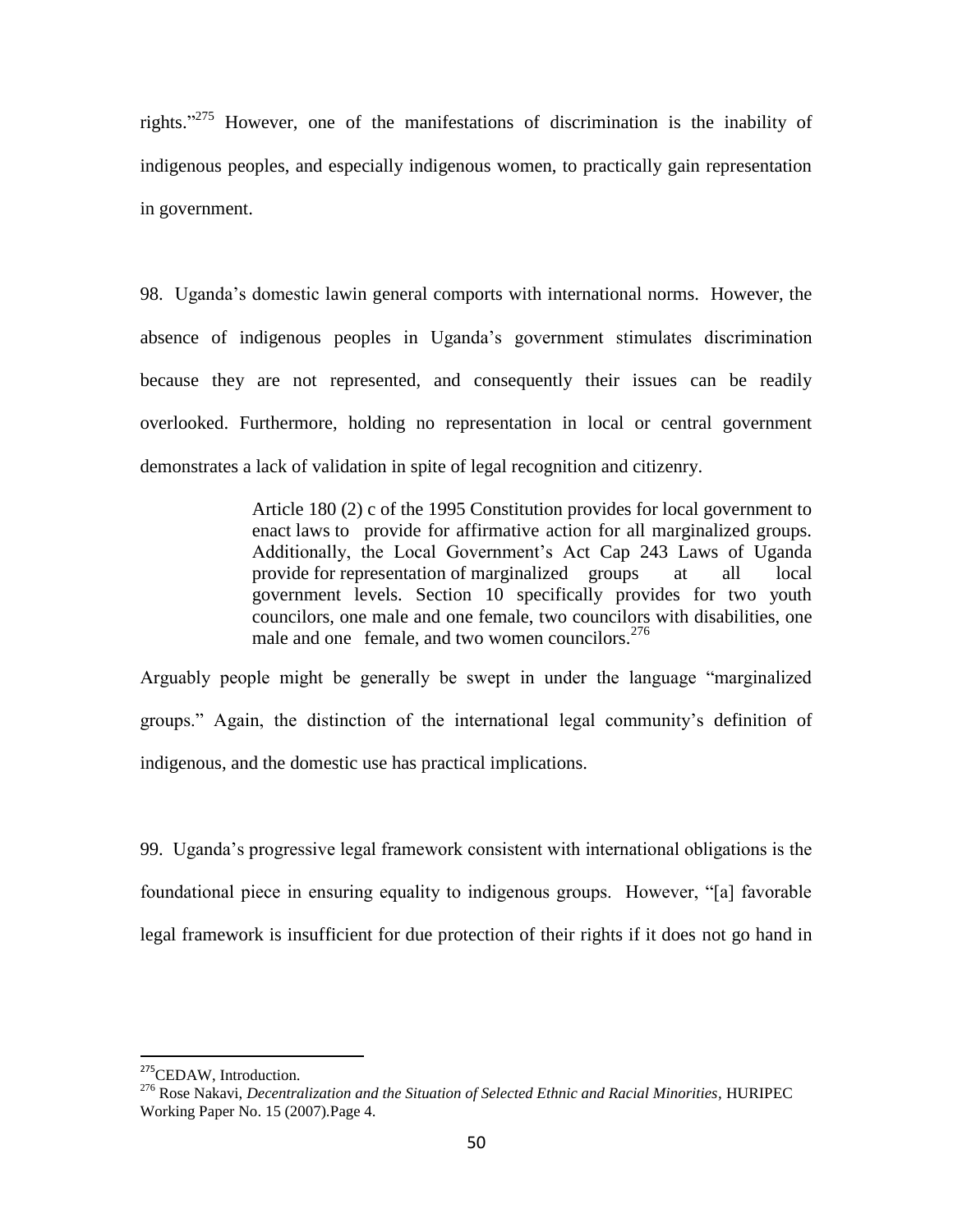hand with policies and actions by the State to *ensure application* of and effective compliance with the provisions which the sovereign State has undertaken to apply."<sup>277</sup>

#### *Human Rights on the Ground*

100. Of the 56 "indigenous" groups recognized in the Constitution of Uganda, "many have modernized or abandoned their old culture and look at those who have not with discontent.<sup>278</sup>Discrimination for those groups comes as a result of their political powerlessness, small size, extreme poverty, distinct culture, and remote access.<sup>279</sup>

101. Many of Uganda's indigenous and minority groups exist in geographic locations that are difficult to access. This presents challenges in providing them with services, according to the Ministry of Water and Environment.<sup>280</sup> However, the decentralization of Uganda's government has improved providing services to remote places.

102. Indigenous peoples are underrepresented in all sectors of government.<sup>281</sup> Specifically, the Batwa peoples in Uganda receive a lot of attention from the International Community, through various aid organizations like CREDO, Minority Rights Group International, and the Bwindi Community Hospital. But, as of January 2011, no Batwa

<sup>277</sup>*Indigenous and Tribal People's Rights Over Their Ancestral Lands and Natural Resources*, Inter-Am. C.H.R., OEA/Serv.L/V/II doc. 56/09 ¶ 44 (2010).

<sup>&</sup>lt;sup>278</sup>Personal Interview, January 2011. Records of interview on file at the University of Oklahoma College of Law.

<sup>279</sup>*Id*.

<sup>&</sup>lt;sup>280</sup>Personal Interview, January 2011. Records of interview on file at the University of Oklahoma College of Law.

<sup>&</sup>lt;sup>281</sup>Personal Interview, January 2011. Records of interview on file at the University of Oklahoma College of Law.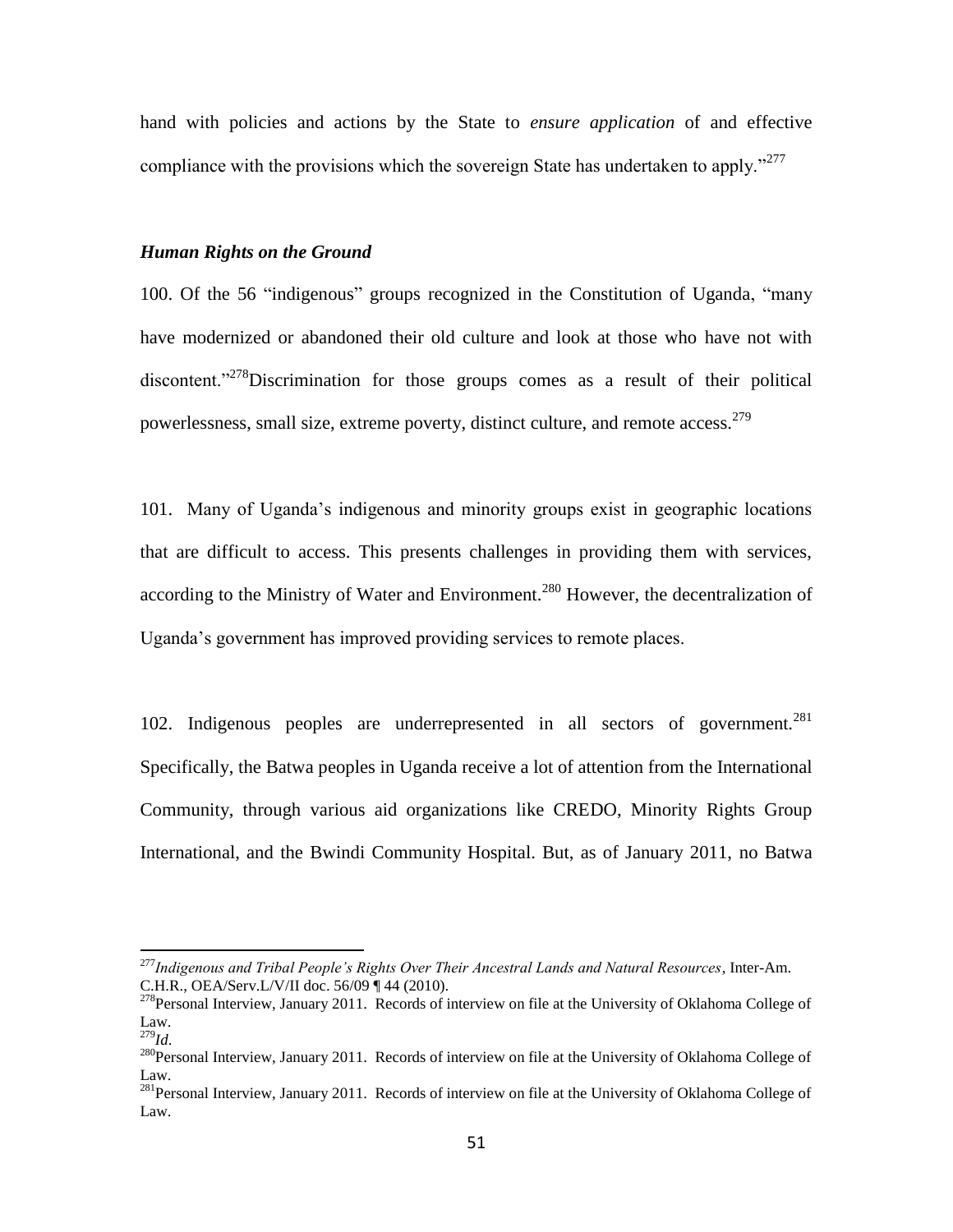members had yet been elected to Parliament in Uganda, as they have been in Rwanda and Sudan.<sup>282</sup>

> There has been little or no Batwa participation when development strategies are formulated, and the situation is the same with regard to other types of policies or programmmes. There was, for example, no Batwa participation when Uganda's Poverty Reduction Strategy Paper was developed. Most acutely, there is no institutional mechanism by which Batwa people, in the future could be involved in such political or decision-making processes.<sup>283</sup>

The small size of most of the indigenous people groups severely limits their political organization and capability, so they are absent from the "decision making process."<sup>284</sup>

103. Indigenous women face these general challenges, and face "double discrimination" as a result of being discriminated against in their own group, and generally in Uganda.<sup>285</sup> Generally speaking, 68% of the women in Uganda report domestic violence, according to the Ugandan Demographic and Healthy Survey compiled by the Ugandan Bureau of Statistics.<sup>286</sup> The survey does not extrapolate data for indigenous peoples. The Millennium Development Goals cites the lack of a Domestic Relations Bill as a challenge Uganda faces on its path towards equality. <sup>287</sup>

104. Aside from general political discrimination, indigenous groups similarly face challenges in employment. Proving employment discrimination is difficult. Generally

<sup>282</sup>Report of the African Commission's Working Group on Indigenous Populations/Communities, *Research and Information Visit to the Republic of Uganda* (2006).Page 53.

<sup>283</sup>*Id.* <sup>284</sup>*Id.*

<sup>285</sup> Minority Rights Group Int'l, *SamiaLiaquat Ali Khan: Poverty Reduction Strategy Papers: failing minorities and indigenous peoples*(2010).

<sup>286</sup> Uganda Demographic and Health Survey, Uganda Bureau of Statistics, August 2007. <sup>287</sup>U.N. Dept. of Economic and Social Affairs (DESA), Statistics Division, *Millennium Development Goals: Uganda's Progress Report,* 28, (2007).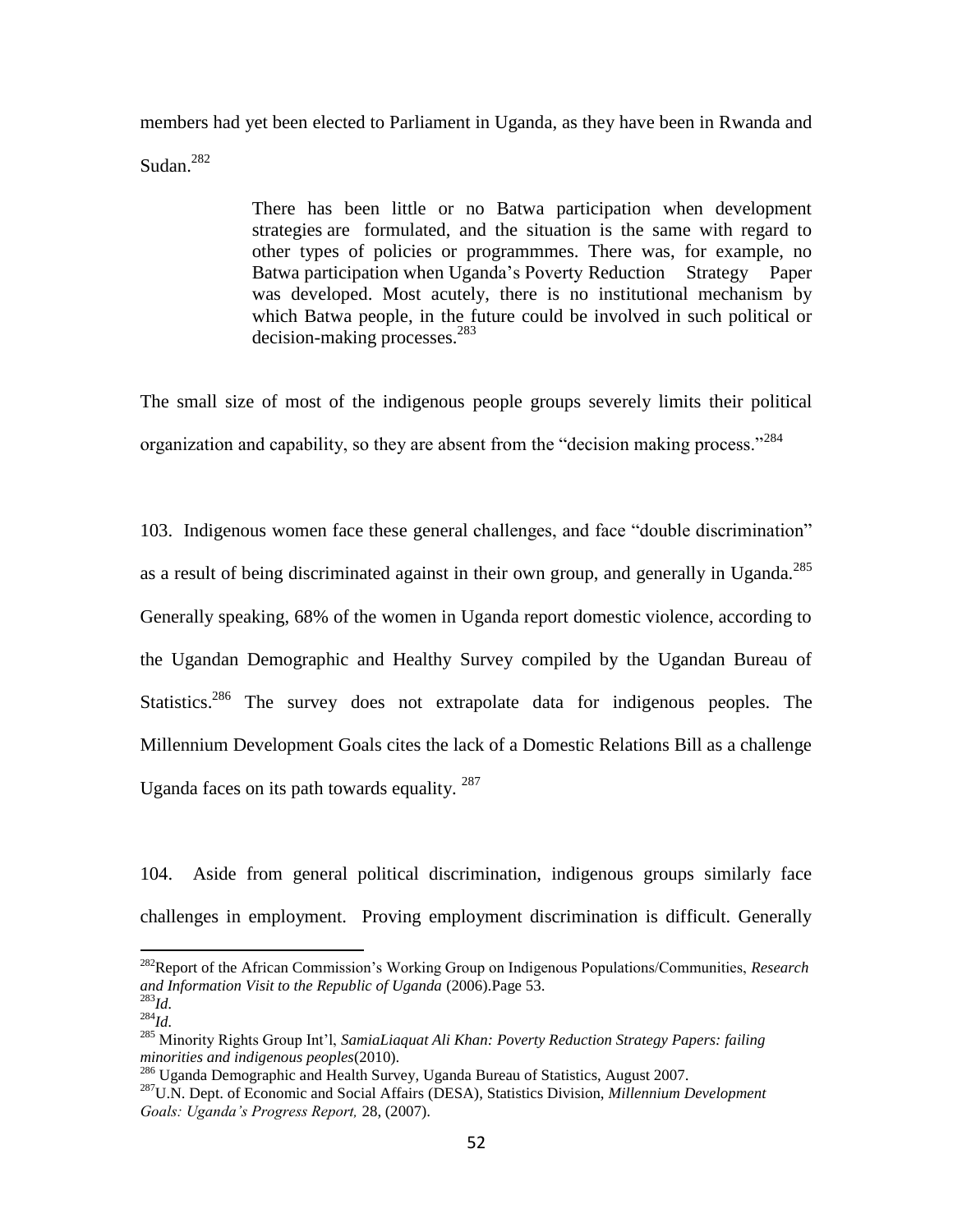speaking for an individual or group who lives in poverty, the payment of fees and the level of sophistication needed to file a complaint in the Uganda court system can create problems with access to justice.<sup>288</sup>Testimonies revealed that because a lack of resources among indigenouscommunities can make maintaining hygiene difficult, it is very difficult for them to be successful in job interviews.<sup>289</sup> The inability of many of these Ugandan citizens to obtain jobs perpetuates their poverty.

105. The African International Christian Ministry reports that there is still no Mutwa employed by the government and that lack of representation connects to discrimination experienced by the Batwa and other groups like them.<sup>290</sup>

106. However, the government of the Republic of Uganda has policies adopted by the Ministry of Gender, Labour, and Social Development's Equal Opportunities Commissions that provide some recourse.<sup>291</sup> The commission's policy provides for transportation, and languages services.  $292$  The Ministry likewise is statutorily mandated to measure gender, labor, occupational safety and health, orphans and other vulnerable children, and people with disabilities as a mechanism of promoting social development. Indigenous peoples could be explicitly included in these mandates to empower existing state structures to protect their rights.

<sup>&</sup>lt;sup>288</sup>Personal Interview, January 2011. Records of interview on file at the University of Oklahoma College of Law.

<sup>289</sup>*Id.*

<sup>&</sup>lt;sup>290</sup>Personal Interview, January 2011. Records of interview on file at the University of Oklahoma College of Law.

<sup>&</sup>lt;sup>291</sup>Personal interview, January 2011. Records of interview on file at the University of Oklahoma College of Law.

<sup>292</sup>*Id.*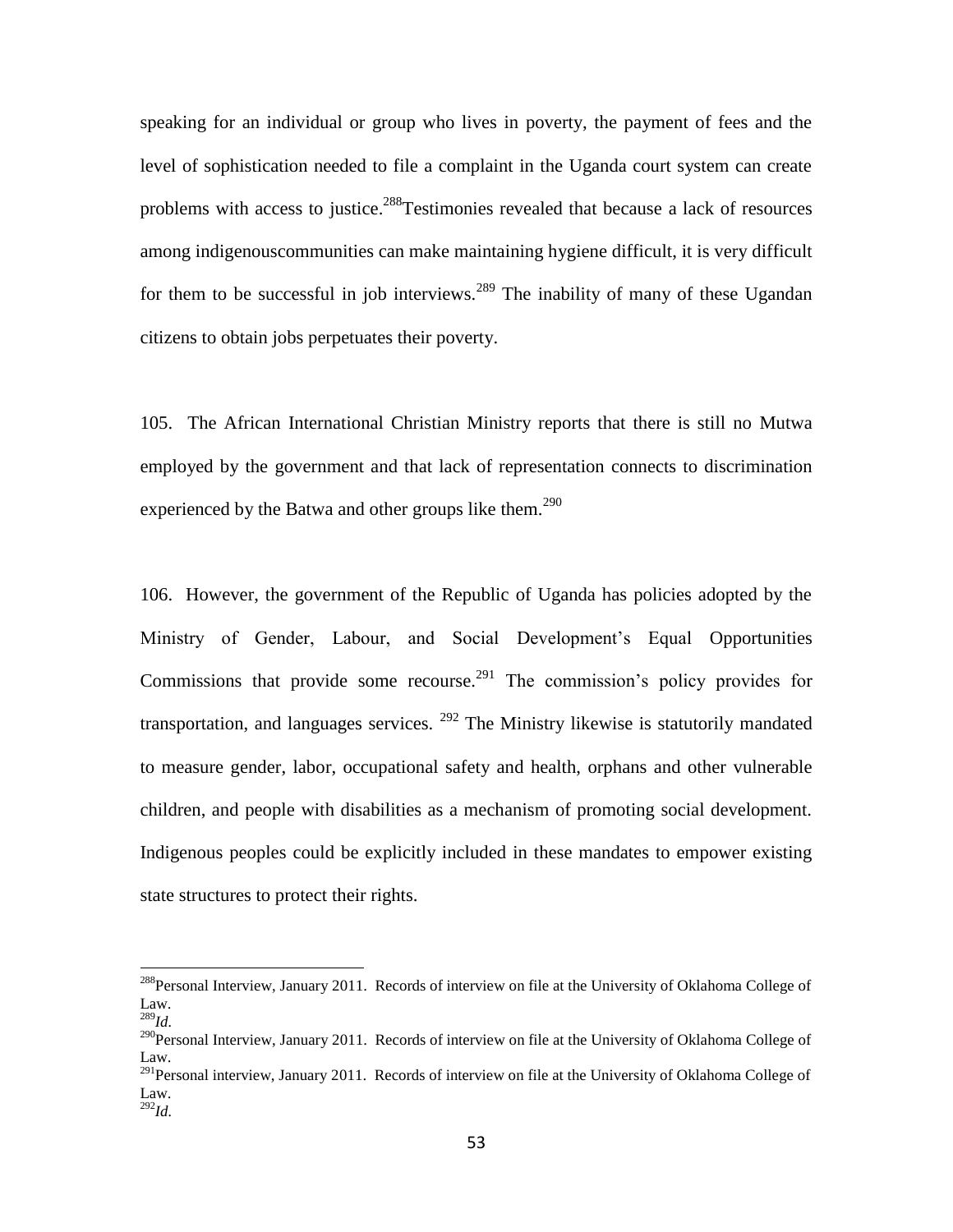107. ILO Convention No. 169 also recognizes the aspirations of indigenous peoples to control their own institutions, ways of life and economic development "within the legal framework of the state in which they live.<sup> $293$ </sup> Uganda has not acceded to this convention, but an example of its principles at work is the Batwa Development Programme (BDP), a local NGO. The BDP illustrates an endeavor to support indigenous people indirecting their own destinies. They have an Executive Committee governing board comprised of eight Batwa leaders electedby their communities who are working to develop a sustainable economy, educate their children, and market their traditional crafts to the general public. Similar development programs in other regions, particularly if supported by government policies, could help drive compliance with international norms and promote economically sustainable practices for indigenous communities.

<sup>293</sup>*Indigenous and Tribal People's Rights Over Their Ancestral Lands and Natural Resources*, Inter-Am. C.H.R., OEA/Serv.L/V/II doc. 56/09 ¶ 165 (2010), available at: http://cidh.org/countryrep/Indigenous-Lands09/TOC.htm.